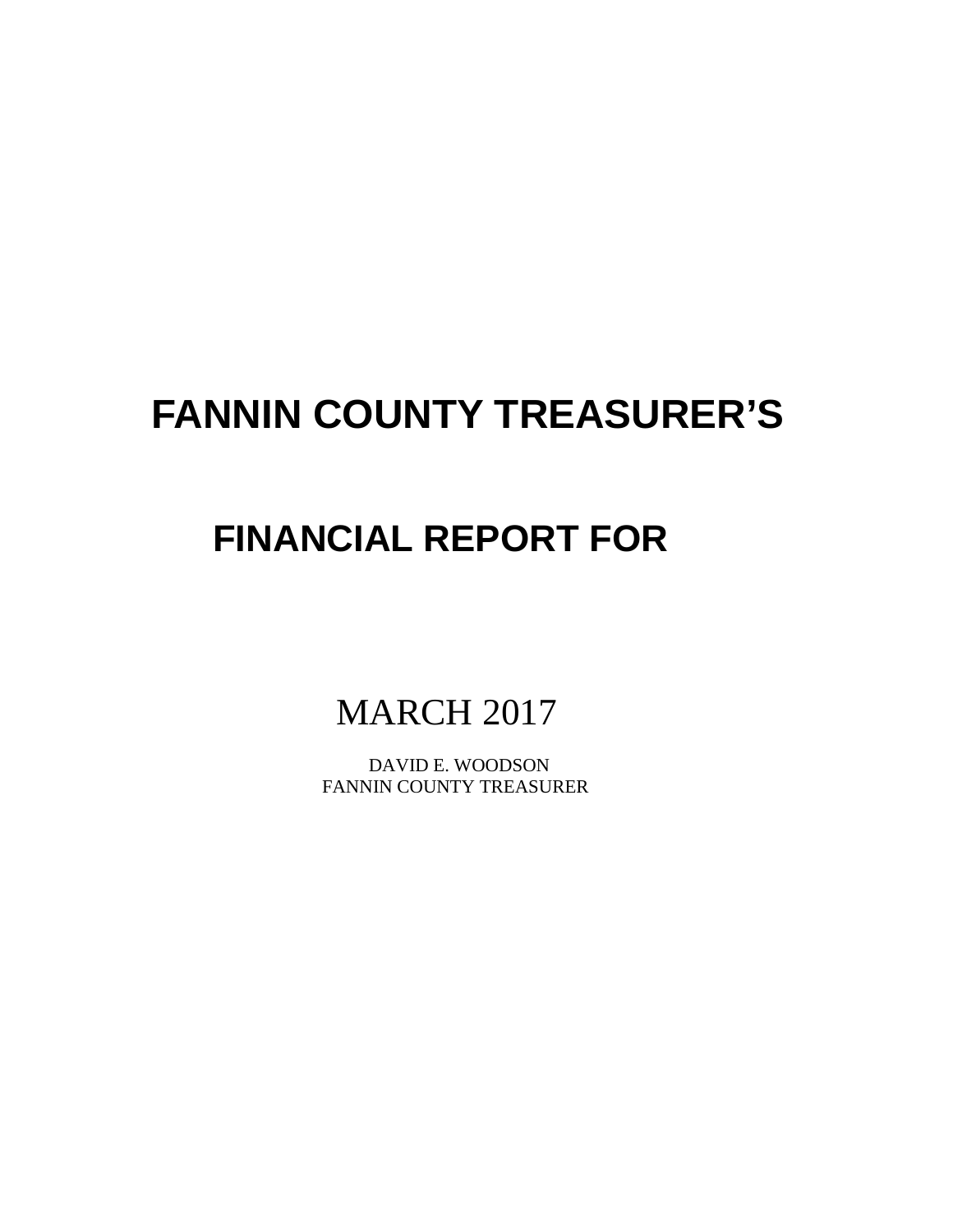## 04/03/2017 FUND DEPOSIT LISTING PAGE 1

| <b>RECEIPT</b> |      | DATE     | DATE    |                   | <b>BANK</b> | INCOME | REPORT | <b>MOTINT</b> |
|----------------|------|----------|---------|-------------------|-------------|--------|--------|---------------|
| NUMBER         | FROM | ਿੰਸ਼IVED | DEPOSTT | RECEIVED<br>MONEY | ACCOUNT     |        | MODES  |               |

------------- ------------------------- ---------- ---------- ------------------- -------------- -------------- ------ ------------

GENERAL FUND

|                           | ====================================                                                         |                                  |                                                      |                  |                  |            |
|---------------------------|----------------------------------------------------------------------------------------------|----------------------------------|------------------------------------------------------|------------------|------------------|------------|
| 0000170442-01 TEXPOOL     |                                                                                              |                                  | 03-01-2017 03-01-2017 FEB. 2017 INTEREST 10-103-175  |                  | $10 - 360 - 100$ | 1,515.82   |
| 0000170447-01 SECURUS     |                                                                                              |                                  | 03-02-2017 03-02-2017 JAN. 2017 JAIL PAY 10-103-100  |                  | $10 - 319 - 420$ | 5,548.38   |
|                           | 0000170448-01 CONSTABLE PCT. # 1                                                             |                                  | 03-02-2017 03-02-2017 SERVE PAPERS                   | $10 - 103 - 100$ | $10 - 340 - 551$ | 70.00      |
|                           | 0000170449-01 CONSTABLE PCT. # 1                                                             |                                  | 03-02-2017 03-02-2017 SERVE PAPERS                   | $10 - 103 - 100$ | $10 - 340 - 551$ | 70.00      |
|                           | 0000170450-01 FANNIN COUNTY HEALTH DEPT 03-02-2017 03-02-2017 JAN. 2017 PERMITS & 10-103-100 |                                  |                                                      |                  | $10 - 320 - 545$ | 1,325.00   |
|                           | 0000170451-01 FANNIN COUNTY HEALTH DEPT 03-02-2017 03-02-2017 FEB. 2017 PERMITS & 10-103-100 |                                  |                                                      |                  | $10 - 320 - 545$ | 750.00     |
|                           | 0000170452-01 VISION MEDIA GROUP, INC.                                                       |                                  | 03-02-2017 03-02-2017 MAR. 2017 TOWER REN 10-103-100 |                  | $10 - 370 - 100$ | 200.00     |
|                           | 0000170454-01 DISTRICT ATTORNEY TRUST                                                        |                                  | 03-02-2017 03-02-2017 ADMIN. FEES                    | $10 - 103 - 100$ | $10 - 340 - 475$ | 12.00      |
|                           | 0000170454-02 DISTRICT ATTORNEY TRUST                                                        | 03-02-2017 03-02-2017 CERT. MAIL |                                                      | $10 - 103 - 100$ | $10 - 475 - 311$ | 24.94      |
| 0000170455-01 TAX A/C     |                                                                                              |                                  | 03-02-2017 03-02-2017 WEEK OF 02/24/17 18 10-103-100 |                  | $10 - 321 - 250$ | 920.00     |
| 0000170456-01 TAX A/C     |                                                                                              |                                  | 03-02-2017 03-02-2017 WEEK OF 02/10/17               | $10 - 103 - 100$ | $10 - 321 - 200$ | 2,164.65   |
| 0000170457-01 TAX A/C     |                                                                                              |                                  | 03-02-2017 03-02-2017 WEEK OF 02/17/17 17 10-103-100 |                  | $10 - 321 - 250$ | 865.00     |
|                           | 0000170459-01 APPRAISAL DISTRICT                                                             | 03-02-2017 03-02-2017 TAXES      |                                                      | $10 - 103 - 100$ | $10 - 310 - 110$ | 58,138.04  |
|                           | 0000170459-02 APPRAISAL DISTRICT                                                             | 03-02-2017 03-02-2017 TAXES      |                                                      | $10 - 103 - 100$ | $10 - 321 - 901$ | 3.33       |
|                           | 0000170459-07 APPRAISAL DISTRICT                                                             | 03-02-2017 03-02-2017 TAXES      |                                                      | $10 - 103 - 100$ | $10 - 310 - 120$ | 2,959.87   |
|                           | 0000170460-01 CONSTABLE PCT. # 1                                                             |                                  | 03-02-2017 03-02-2017 SERVE PAPERS                   | $10 - 103 - 100$ | $10 - 340 - 551$ | 150.00     |
| 0000170462-01 LEGEND BANK |                                                                                              |                                  | 03-03-2017 03-03-2017 FEB. 2017 INTEREST 10-103-100  |                  | $10 - 360 - 100$ | 300.37     |
| 0000170462-29 LEGEND BANK |                                                                                              |                                  | 03-03-2017 03-03-2017 FEB. 2017 INTEREST 10-100-100  |                  | $10 - 360 - 100$ | 1.46       |
|                           | 0000170464-01 BOND SUPERVISION                                                               |                                  | 03-06-2017 03-06-2017 WEEK OF 02/27/17 TH 10-103-100 |                  | $10 - 340 - 573$ | 2,655.00   |
|                           | 0000170469-01 TEXAS DISTRICT & COUNTY                                                        |                                  | 03-06-2017 03-06-2017 REIMBURSEMENT FOR M 10-103-100 |                  | $10 - 475 - 427$ | 210.00     |
|                           | 0000170470-01 DISTRICT COURTS                                                                |                                  | 03-08-2017 03-08-2017 CONST. JUD. SUPP. 0 10-103-100 |                  | $10 - 370 - 144$ | 5,050.00   |
| 0000170471-01 TAX A/C     |                                                                                              |                                  | 03-08-2017 03-08-2017 WEEK OF 02/24/17               | $10 - 103 - 100$ | $10 - 321 - 200$ | 2,182.20   |
| 0000170472-01 TAX A/C     |                                                                                              |                                  | 03-08-2017 03-08-2017 WEEK OF 03/03/17               | $10 - 103 - 100$ | $10 - 321 - 200$ | 3,601.90   |
| 0000170473-01 TAX A/C     |                                                                                              |                                  | 03-08-2017 03-08-2017 WEEK OF 03/03/17 26 10-103-100 |                  | $10 - 321 - 250$ | 1,310.00   |
|                           | 0000170474-01 FANNIN COUNTY HEALTH INSP 03-08-2017 03-08-2017 FEB. 2017 PERMITS & 10-103-100 |                                  |                                                      |                  | $10 - 320 - 300$ | 6,805.03   |
|                           | 0000170475-01 FANNIN COUNTY CSCD                                                             |                                  | 03-09-2017 03-09-2017 RESTITUTION - RONNI 10-103-100 |                  | $10 - 370 - 130$ | 32.45      |
|                           | 0000170476-01 APPRAISAL DISTRICT                                                             | 03-09-2017 03-09-2017 TAXES      |                                                      | $10 - 103 - 100$ | $10 - 310 - 110$ | 89,606.90  |
|                           | 0000170476-02 APPRAISAL DISTRICT                                                             | 03-09-2017 03-09-2017 TAXES      |                                                      | $10 - 103 - 100$ | $10 - 321 - 901$ | 5.00       |
|                           | 0000170476-07 APPRAISAL DISTRICT                                                             | 03-09-2017 03-09-2017 TAXES      |                                                      | $10 - 103 - 100$ | $10 - 310 - 120$ | 8,774.80   |
|                           | 0000170479-01 COMPTROLLER - STATE FISCA 03-13-2017 03-13-2017 JAN. 2017 LOCAL SAL 10-103-100 |                                  |                                                      |                  | $10 - 318 - 160$ | 57,222.49  |
|                           | 0000170484-01 BOND SUPERVISION                                                               |                                  | 03-13-2017 03-13-2017 WEEK OF 03/06/17 TH 10-103-100 |                  | $10 - 340 - 573$ | 1,580.00   |
|                           | 0000170485-01 TEXAS ASSOCIATION OF                                                           |                                  | 03-13-2017 03-13-2017 WORKERS COMP. REFUN 10-103-100 |                  | $10 - 370 - 130$ | 243.49     |
| 0000170486-01 US BANK     |                                                                                              |                                  | 03-13-2017 03-13-2017 JAN. 2017 INMATE PE 10-103-100 |                  | $10 - 319 - 553$ | 26,250.00  |
|                           | 0000170487-01 FANNIN COUNTY INDIGENT                                                         |                                  | 03-13-2017 03-13-2017 FY16 INTEREST                  | $10 - 103 - 100$ | $10 - 370 - 120$ | 2,061.99   |
|                           | 0000170492-01 CONSTABLE PCT. # 2                                                             |                                  | 03-15-2017 03-15-2017 SERVE PAPERS                   | $10 - 103 - 100$ | $10 - 340 - 552$ | 70.00      |
|                           | 0000170493-01 CONSTABLE PCT. # 2                                                             |                                  | 03-15-2017 03-15-2017 SERVE PAPERS                   | $10 - 103 - 100$ | $10 - 340 - 552$ | 70.00      |
|                           | 0000170494-01 LINEBARGER GOGGAN BLAIR                                                        |                                  | 03-15-2017 03-15-2017 RECOVERY OF DELINOU 10-103-100 |                  | $10 - 310 - 120$ | 3,229.44   |
|                           | 0000170495-01 LINEBARGER GOGGAN BLAIR & 03-15-2017 03-15-2017 RECOVERY OF DELINQU 10-103-100 |                                  |                                                      |                  | $10 - 310 - 120$ | 147.45     |
|                           | 0000170496-01 APPRAISAL DISTRICT                                                             | 03-16-2017 03-16-2017 TAXES      |                                                      | $10 - 103 - 100$ | $10 - 310 - 110$ | 100,069.35 |
|                           | 0000170496-06 APPRAISAL DISTRICT                                                             | 03-16-2017 03-16-2017 TAXES      |                                                      | $10 - 103 - 100$ | $10 - 310 - 120$ | 7,629.58   |
|                           | 0000170500-01 THE AMERICAN BOTTLING COM 03-17-2017 03-17-2017 DR. PEPPER COMMISSI 10-103-100 |                                  |                                                      |                  | $10 - 370 - 510$ | 60.00      |
|                           | 0000170501-01 BOND SUPERVISION                                                               |                                  | 03-20-2017 03-20-2017 WEEK OF 03/13/17 TH 10-103-100 |                  |                  |            |
|                           |                                                                                              |                                  |                                                      |                  | $10 - 340 - 573$ | 740.00     |
|                           | 0000170503-01 CONSTABLE PCT. # 3                                                             |                                  | 03-20-2017 03-20-2017 SERVE PAPERS                   | $10 - 103 - 100$ | $10 - 340 - 553$ | 75.00      |
| 0000170504-01 TAX A/C     |                                                                                              |                                  | 03-20-2017 03-20-2017 WEEK OF 03/10/17               | $10 - 103 - 100$ | $10 - 321 - 200$ | 2,786.65   |
| 0000170505-01 TAX A/C     |                                                                                              |                                  | 03-20-2017 03-20-2017 WEEK OF 03/10/17 24 10-103-100 |                  | $10 - 321 - 250$ | 1,225.00   |
| 0000170506-01 TAX A/C     |                                                                                              |                                  | 03-20-2017 03-20-2017 FEB. 2017 - TABC- C 10-103-100 |                  | $10 - 320 - 200$ | 235.00     |
| 0000170507-01 TAX A/C     |                                                                                              |                                  | 03-20-2017 03-20-2017 FEB. 2017 - TABC- 5 10-103-100 |                  | $10 - 320 - 200$ | 6.00       |
|                           | 0000170510-01 CONSTABLE PCT. # 1                                                             |                                  | 03-21-2017 03-21-2017 SERVE PAPERS                   | $10 - 103 - 100$ | $10 - 340 - 551$ | 75.00      |
|                           | 0000170511-01 TEXAS COMPTROLLER                                                              |                                  | 03-21-2017 03-21-2017 TRANSPORT REIMBURSE 10-103-100 |                  | $10 - 370 - 562$ | 3,553.90   |
| 0000170515-01 JP PCT. # 3 |                                                                                              | 03-22-2017 03-22-2017 JAN. 2017  |                                                      | $10 - 103 - 100$ | $10 - 318 - 130$ | 3,921.68   |
| 0000170515-02 JP PCT. # 3 |                                                                                              | 03-22-2017 03-22-2017 JAN. 2017  |                                                      | $10 - 103 - 100$ | $10 - 340 - 560$ | 83.49      |
| 0000170515-03 JP PCT. # 3 |                                                                                              | 03-22-2017 03-22-2017 JAN. 2017  |                                                      | 10-103-100       | $10 - 350 - 457$ | 1,573.65   |
| 0000170515-04 JP PCT. # 3 |                                                                                              | 03-22-2017 03-22-2017 JAN. 2017  |                                                      | $10 - 103 - 100$ | $10 - 370 - 163$ | 2.69       |
| 0000170515-05 JP PCT. # 3 |                                                                                              | 03-22-2017 03-22-2017 JAN. 2017  |                                                      | $10 - 103 - 100$ | $10 - 370 - 164$ | 10.76      |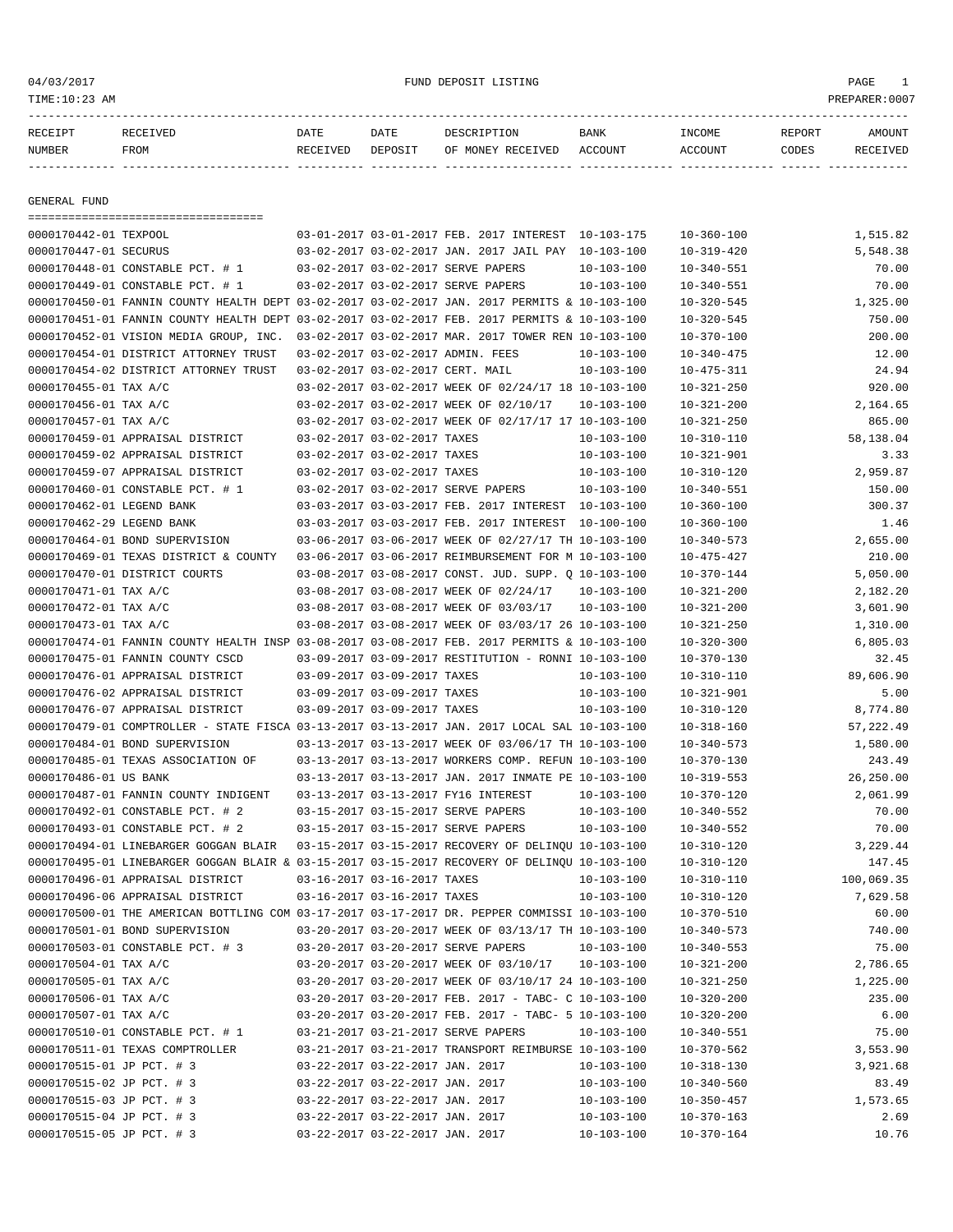04/03/2017 FUND DEPOSIT LISTING PAGE 2

| RECEIPT                    | --------------------------<br>RECEIVED | DATE     | DATE                            | DESCRIPTION                                          | BANK             | INCOME           | REPORT | AMOUNT      |
|----------------------------|----------------------------------------|----------|---------------------------------|------------------------------------------------------|------------------|------------------|--------|-------------|
| NUMBER                     | FROM                                   | RECEIVED | DEPOSIT                         | OF MONEY RECEIVED                                    | ACCOUNT          | ACCOUNT          | CODES  | RECEIVED    |
|                            |                                        |          |                                 |                                                      |                  |                  |        |             |
| GENERAL FUND               |                                        |          |                                 |                                                      |                  |                  |        |             |
| 0000170515-06 JP PCT. # 3  | ====================================== |          | 03-22-2017 03-22-2017 JAN. 2017 |                                                      | 10-103-100       | 10-370-166       |        | 26.45       |
| 0000170515-07 JP PCT. # 3  |                                        |          | 03-22-2017 03-22-2017 JAN. 2017 |                                                      | $10 - 103 - 100$ | $10 - 370 - 167$ |        | 176.68      |
| 0000170515-08 JP PCT. # 3  |                                        |          | 03-22-2017 03-22-2017 JAN. 2017 |                                                      | $10 - 103 - 100$ | $10 - 340 - 457$ |        | 603.90      |
| 0000170515-09 JP PCT. # 3  |                                        |          | 03-22-2017 03-22-2017 JAN. 2017 |                                                      | 10-103-100       | $10 - 340 - 553$ |        | 590.00      |
| 0000170516-01 JP PCT. # 3  |                                        |          | 03-22-2017 03-22-2017 FEB. 2017 |                                                      | $10 - 103 - 100$ | $10 - 318 - 130$ |        | 3,174.91    |
| 0000170516-02 JP PCT. # 3  |                                        |          | 03-22-2017 03-22-2017 FEB. 2017 |                                                      | $10 - 103 - 100$ | $10 - 340 - 560$ |        | 297.95      |
| 0000170516-03 JP PCT. # 3  |                                        |          | 03-22-2017 03-22-2017 FEB. 2017 |                                                      | $10 - 103 - 100$ | $10 - 350 - 457$ |        | 295.00      |
| 0000170516-04 JP PCT. # 3  |                                        |          | 03-22-2017 03-22-2017 FEB. 2017 |                                                      | $10 - 103 - 100$ | $10 - 370 - 163$ |        | 4.77        |
| 0000170516-05 JP PCT. # 3  |                                        |          | 03-22-2017 03-22-2017 FEB. 2017 |                                                      | $10 - 103 - 100$ | $10 - 370 - 164$ |        | 19.08       |
| 0000170516-06 JP PCT. # 3  |                                        |          | 03-22-2017 03-22-2017 FEB. 2017 |                                                      | $10 - 103 - 100$ | $10 - 370 - 166$ |        | 18.85       |
| 0000170516-07 JP PCT. # 3  |                                        |          | 03-22-2017 03-22-2017 FEB. 2017 |                                                      | $10 - 103 - 100$ | 10-370-167       |        | 125.62      |
| 0000170516-08 JP PCT. # 3  |                                        |          | 03-22-2017 03-22-2017 FEB. 2017 |                                                      | $10 - 103 - 100$ | $10 - 340 - 457$ |        | 1,342.60    |
| 0000170516-09 JP PCT. # 3  |                                        |          | 03-22-2017 03-22-2017 FEB. 2017 |                                                      | $10 - 103 - 100$ | $10 - 340 - 553$ |        | 140.00      |
|                            | 0000170517-01 APPRAISAL DISTRICT       |          | 03-23-2017 03-23-2017 TAXES     |                                                      | $10 - 103 - 100$ | $10 - 310 - 110$ |        | 35, 388. 38 |
|                            | 0000170517-02 APPRAISAL DISTRICT       |          | 03-23-2017 03-23-2017 TAXES     |                                                      | $10 - 103 - 100$ | $10 - 321 - 901$ |        | 513.24      |
|                            | 0000170517-07 APPRAISAL DISTRICT       |          | 03-23-2017 03-23-2017 TAXES     |                                                      | $10 - 103 - 100$ | $10 - 310 - 120$ |        | 2,110.20    |
| 0000170519-01 TAX A/C      |                                        |          |                                 | 03-24-2017 03-24-2017 WEEK OF 03/17/17 21 10-103-100 |                  | $10 - 321 - 250$ |        | 1,070.00    |
| 0000170520-01 TAX A/C      |                                        |          |                                 | 03-24-2017 03-24-2017 WEEK OF 03/17/17               | 10-103-100       | $10 - 321 - 200$ |        | 2,090.35    |
|                            | 0000170521-01 BOND SUPERVISION         |          |                                 | 03-27-2017 03-27-2017 WEEK OF 03/20/17 TH 10-103-100 |                  | $10 - 340 - 573$ |        | 900.00      |
|                            | 0000170524-01 DISTRICT CLERK           |          |                                 | 03-27-2017 03-27-2017 FEB. 1-28, 2017                | $10 - 103 - 100$ | $10 - 318 - 130$ |        | 6,320.69    |
|                            | 0000170524-02 DISTRICT CLERK           |          |                                 | 03-27-2017 03-27-2017 FEB. 1-28, 2017                | $10 - 103 - 100$ | 10-318-132       |        | 24.11       |
|                            | 0000170524-03 DISTRICT CLERK           |          |                                 | 03-27-2017 03-27-2017 FEB. 1-28, 2017                | $10 - 103 - 100$ | $10 - 340 - 135$ |        | 194.66      |
|                            | 0000170524-04 DISTRICT CLERK           |          |                                 | 03-27-2017 03-27-2017 FEB. 1-28, 2017                | $10 - 103 - 100$ | $10 - 340 - 450$ |        | 5,052.37    |
|                            | 0000170524-05 DISTRICT CLERK           |          |                                 | 03-27-2017 03-27-2017 FEB. 1-28, 2017                | $10 - 103 - 100$ | $10 - 340 - 560$ |        | 561.55      |
|                            | 0000170524-06 DISTRICT CLERK           |          |                                 | 03-27-2017 03-27-2017 FEB. 1-28, 2017                | $10 - 103 - 100$ | $10 - 340 - 600$ |        | 119.89      |
|                            | 0000170524-07 DISTRICT CLERK           |          |                                 | 03-27-2017 03-27-2017 FEB. 1-28, 2017                | $10 - 103 - 100$ | 10-370-162       |        | 359.66      |
|                            | 0000170524-08 DISTRICT CLERK           |          |                                 | 03-27-2017 03-27-2017 FEB. 1-28, 2017                | $10 - 103 - 100$ | $10 - 370 - 163$ |        | 30.21       |
|                            | 0000170524-09 DISTRICT CLERK           |          |                                 | 03-27-2017 03-27-2017 FEB. 1-28, 2017                | $10 - 103 - 100$ | $10 - 370 - 164$ |        | 120.82      |
|                            | 0000170524-10 DISTRICT CLERK           |          |                                 | 03-27-2017 03-27-2017 FEB. 1-28, 2017                | 10-103-100       | $10 - 370 - 166$ |        | 6.48        |
|                            | 0000170524-11 DISTRICT CLERK           |          |                                 | 03-27-2017 03-27-2017 FEB. 1-28, 2017                | $10 - 103 - 100$ | 10-370-167       |        | 48.14       |
|                            | 0000170524-12 DISTRICT CLERK           |          |                                 | 03-27-2017 03-27-2017 FEB. 1-28, 2017                | $10 - 103 - 100$ | $10 - 370 - 450$ |        | 140.00      |
|                            | 0000170525-01 DISTRICT COURTS          |          |                                 | 03-27-2017 03-27-2017 COUNTY SUPP. FOR ST 10-103-100 |                  | $10 - 370 - 152$ |        | 359.81      |
|                            | 0000170527-01 AMERICAN TOWER           |          |                                 | 03-29-2017 03-29-2017 APRIL 2017 TOWER RE 10-103-100 |                  | $10 - 370 - 115$ |        | 925.75      |
|                            | 0000170530-01 TEXAS COMPTROLLER        |          |                                 | 03-29-2017 03-29-2017 PHYSICAL EVID. ANAL 10-103-100 |                  | $10 - 425 - 465$ |        | 608.00      |
|                            | 0000170534-01 APPRAISAL DISTRICT       |          | 03-30-2017 03-30-2017 TAXES     |                                                      | $10 - 103 - 100$ | $10 - 310 - 110$ |        | 29,722.33   |
|                            | 0000170534-02 APPRAISAL DISTRICT       |          | 03-30-2017 03-30-2017 TAXES     |                                                      | $10 - 103 - 100$ | $10 - 321 - 901$ |        | 344.93      |
|                            | 0000170534-07 APPRAISAL DISTRICT       |          | 03-30-2017 03-30-2017 TAXES     |                                                      | $10 - 103 - 100$ | $10 - 310 - 120$ |        | 1,503.02    |
|                            | 0000170535-01 TEXAS ASSOCIATION OF     |          |                                 | 03-30-2017 03-30-2017 TRAVEL REIMBURSEMEN 10-103-100 |                  | 10-400-427       |        | 691.59      |
| 0000170536-01 COUNTY CLERK |                                        |          | 03-30-2017 03-30-2017 NOV. 2016 |                                                      | $10 - 103 - 100$ | $10 - 318 - 130$ |        | 4,448.92    |
| 0000170536-02 COUNTY CLERK |                                        |          | 03-30-2017 03-30-2017 NOV. 2016 |                                                      | $10 - 103 - 100$ | $10 - 340 - 560$ |        | 1,534.37    |
| 0000170536-03 COUNTY CLERK |                                        |          | 03-30-2017 03-30-2017 NOV. 2016 |                                                      | $10 - 103 - 100$ | $10 - 340 - 403$ |        | 16,886.32   |
| 0000170536-04 COUNTY CLERK |                                        |          | 03-30-2017 03-30-2017 NOV. 2016 |                                                      | $10 - 103 - 100$ | $10 - 370 - 162$ |        | 180.00      |
| 0000170536-05 COUNTY CLERK |                                        |          | 03-30-2017 03-30-2017 NOV. 2016 |                                                      | $10 - 103 - 100$ | $10 - 370 - 163$ |        | 43.29       |
| 0000170536-06 COUNTY CLERK |                                        |          | 03-30-2017 03-30-2017 NOV. 2016 |                                                      | $10 - 103 - 100$ | $10 - 370 - 164$ |        | 173.17      |
| 0000170536-07 COUNTY CLERK |                                        |          | 03-30-2017 03-30-2017 NOV. 2016 |                                                      | $10 - 103 - 100$ | $10 - 370 - 166$ |        | 12.02       |
| 0000170536-08 COUNTY CLERK |                                        |          | 03-30-2017 03-30-2017 NOV. 2016 |                                                      | $10 - 103 - 100$ | $10 - 370 - 167$ |        | 81.25       |
| 0000170536-09 COUNTY CLERK |                                        |          | 03-30-2017 03-30-2017 NOV. 2016 |                                                      | $10 - 103 - 100$ | $10 - 340 - 400$ |        | 2.00        |
| 0000170536-10 COUNTY CLERK |                                        |          | 03-30-2017 03-30-2017 NOV. 2016 |                                                      | $10 - 103 - 100$ | $10 - 340 - 475$ |        | 510.51      |
| 0000170536-11 COUNTY CLERK |                                        |          | 03-30-2017 03-30-2017 NOV. 2016 |                                                      | $10 - 103 - 100$ | $10 - 340 - 551$ |        | 0.17        |
| 0000170536-12 COUNTY CLERK |                                        |          | 03-30-2017 03-30-2017 NOV. 2016 |                                                      | $10 - 103 - 100$ | $10 - 340 - 601$ |        | 60.00       |
| 0000170536-13 COUNTY CLERK |                                        |          | 03-30-2017 03-30-2017 NOV. 2016 |                                                      | $10 - 103 - 100$ | $10 - 318 - 132$ |        | 2,231.56    |
| 0000170536-14 COUNTY CLERK |                                        |          | 03-30-2017 03-30-2017 NOV. 2016 |                                                      | $10 - 103 - 100$ | $10 - 352 - 201$ |        | 20.00       |
| 0000170536-15 COUNTY CLERK |                                        |          | 03-30-2017 03-30-2017 NOV. 2016 |                                                      | $10 - 103 - 100$ | $10 - 360 - 100$ |        | 1.74        |
| 0000170536-16 COUNTY CLERK |                                        |          | 03-30-2017 03-30-2017 NOV. 2016 |                                                      | $10 - 103 - 100$ | $10 - 425 - 319$ |        | 10.00       |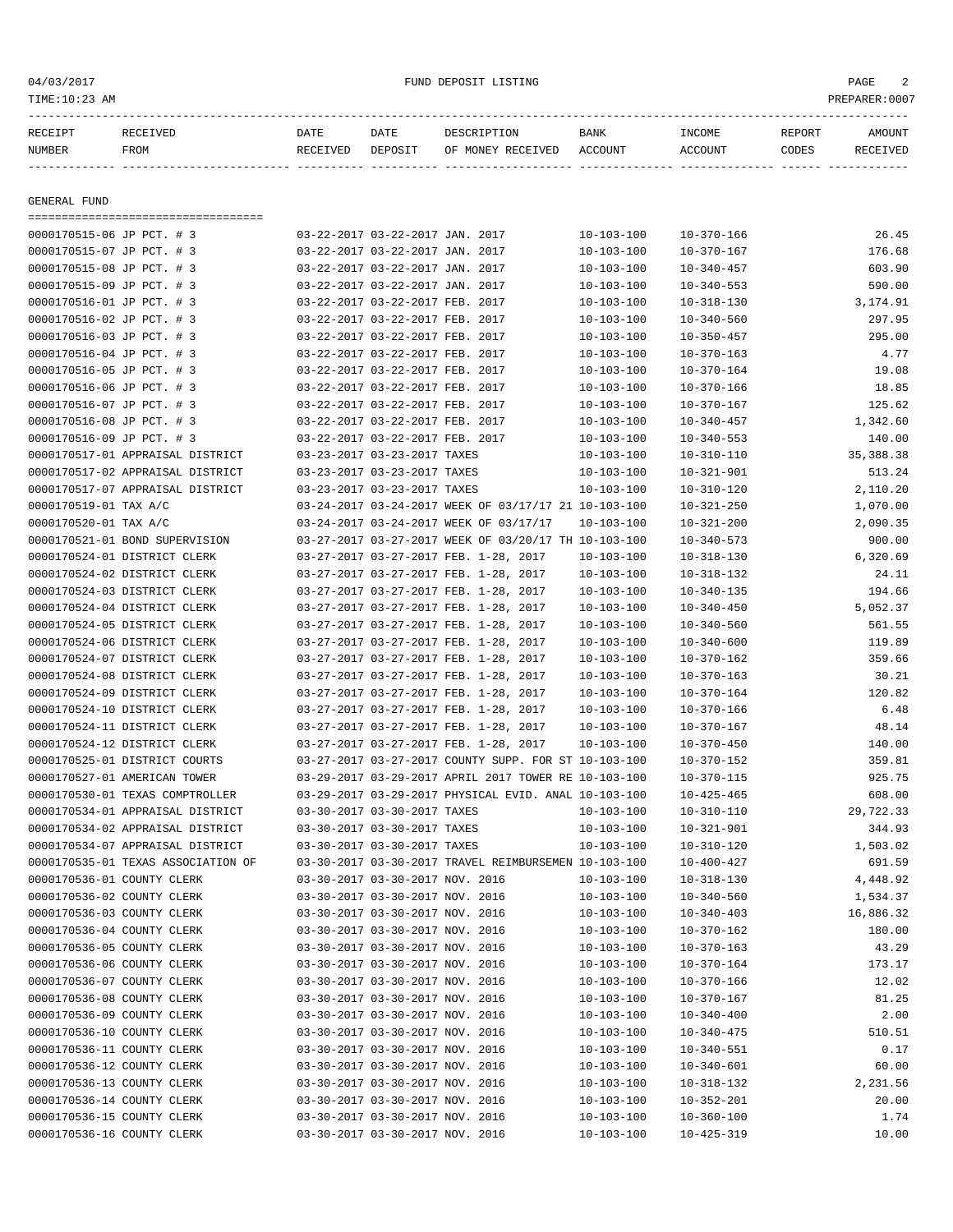04/03/2017 FUND DEPOSIT LISTING PAGE 3

| RECEIPT | RECEIVED    | DATE     | DATE    | DESCRIPTION       | <b>BANK</b> | INCOME  | REPORT | AMOUNT   |
|---------|-------------|----------|---------|-------------------|-------------|---------|--------|----------|
| NUMBER  | <b>FROM</b> | RECEIVED | DEPOSIT | OF MONEY RECEIVED | ACCOUNT     | ACCOUNT | CODES  | RECEIVED |
|         |             |          |         |                   |             |         |        |          |

GENERAL FUND

| ================================= |  |                                                      |                  |                  |          |
|-----------------------------------|--|------------------------------------------------------|------------------|------------------|----------|
| 0000170538-01 SECURUS             |  | 03-31-2017 03-31-2017 FEB. 2017 JAIL PAY 10-103-100  |                  | $10 - 319 - 420$ | 4,511.33 |
| 0000170539-01 TAX A/C             |  | 03-31-2017 03-31-2017 WEEK OF 03/24/17 18 10-103-100 |                  | $10 - 321 - 250$ | 900.00   |
| 0000170540-01 TAX A/C             |  | 03-31-2017 03-31-2017 WEEK OF 03/17/17               | $10 - 103 - 100$ | $10 - 321 - 200$ | 2.30     |
| 0000170541-01 TAX A/C             |  | 03-31-2017 03-31-2017 WEEK OF 03/10/17               | $10 - 103 - 100$ | $10 - 321 - 200$ | 6.90     |
| 0000170542-01 TAX A/C             |  | 03-31-2017 03-31-2017 WEEK OF 03/03/17               | $10 - 103 - 100$ | $10 - 321 - 200$ | 9.20     |
| 0000170543-01 TAX A/C             |  | 03-31-2017 03-31-2017 WEEK OF 02/26/17               | $10 - 103 - 100$ | $10 - 321 - 200$ | 2.30     |
| 0000170544-01 TAX A/C             |  | 03-31-2017 03-31-2017 WEEK OF 03/24/17               | $10 - 103 - 100$ | $10 - 321 - 200$ | 2,041.55 |

FUND TOTAL 537,865.64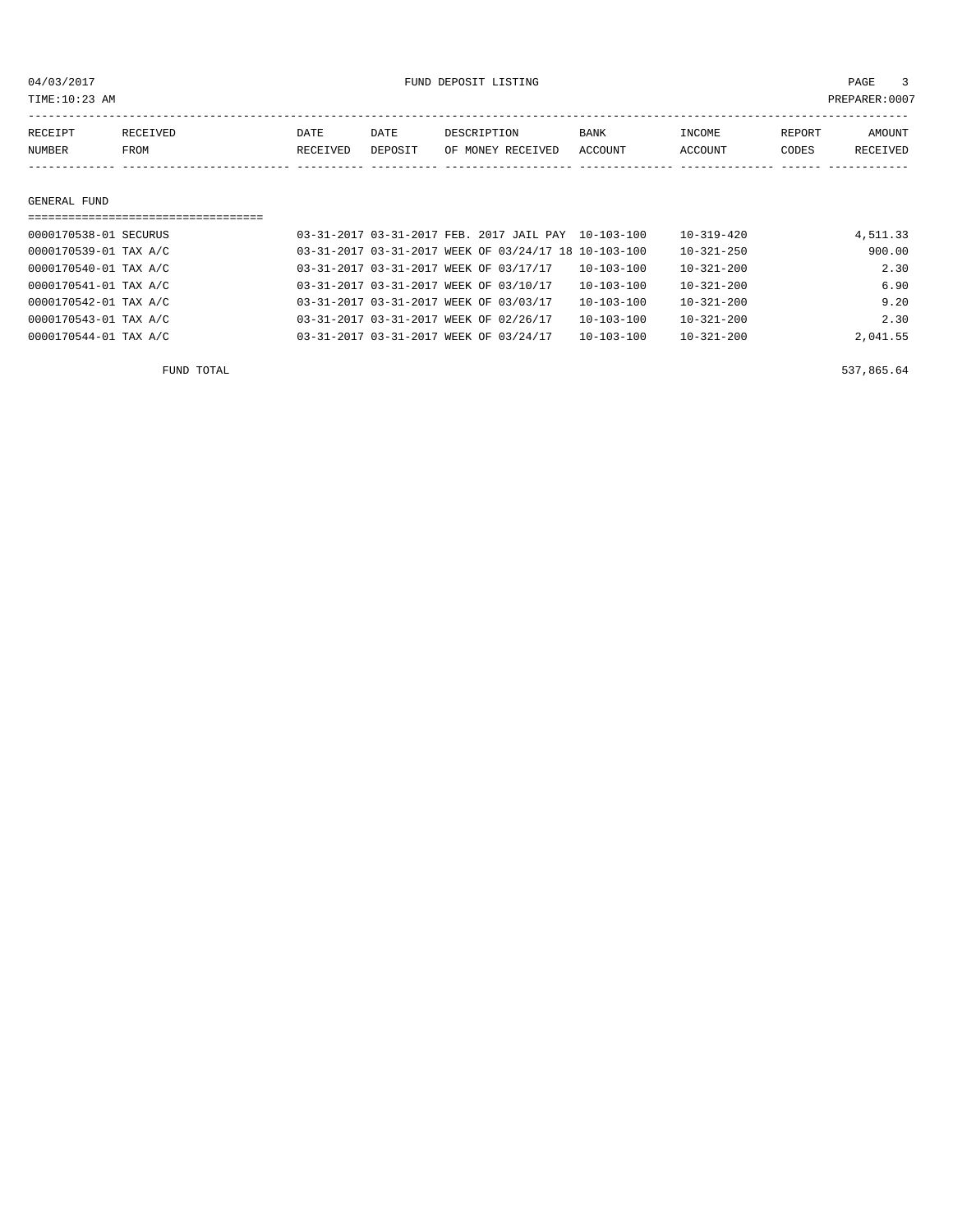${\rm UWD\ \, DEPOSIT\ \, LISTING\ \,} \label{eq:2017}$   ${\rm FUND\ \, DEPOSIT\ \, LISTING\ \,} \label{eq:2017}$ 

| TIME:10:23 AM                     |          |                                 |                                                     |                  |                  | PREPARER: 0007 |          |  |
|-----------------------------------|----------|---------------------------------|-----------------------------------------------------|------------------|------------------|----------------|----------|--|
| RECEIVED<br>RECEIPT               | DATE     | DATE                            | DESCRIPTION                                         | BANK             | INCOME           | REPORT         | AMOUNT   |  |
| NUMBER<br>FROM                    | RECEIVED | DEPOSIT                         | OF MONEY RECEIVED                                   | ACCOUNT          | ACCOUNT          | CODES          | RECEIVED |  |
|                                   |          |                                 |                                                     |                  |                  |                |          |  |
| COURTHOUSE SECURITY               |          |                                 |                                                     |                  |                  |                |          |  |
| ================================= |          |                                 |                                                     |                  |                  |                |          |  |
| 0000170462-02 LEGEND BANK         |          |                                 | 03-03-2017 03-03-2017 FEB. 2017 INTEREST 11-103-100 |                  | $11 - 360 - 100$ |                | 5.97     |  |
| 0000170515-10 JP PCT. # 3         |          | 03-22-2017 03-22-2017 JAN. 2017 |                                                     | $11 - 103 - 100$ | $11 - 340 - 651$ |                | 132.53   |  |

0000170516-10 JP PCT. # 3 03-22-2017 03-22-2017 FEB. 2017 11-103-100 11-340-651 94.20

| 0000170524-13 DISTRICT CLERK | 03-27-2017 03-27-2017 FEB. 1-28, 2017 | 11-103-100 | 11-340-650       | 219.73   |
|------------------------------|---------------------------------------|------------|------------------|----------|
| 0000170536-17 COUNTY CLERK   | 03-30-2017 03-30-2017 NOV. 2016       | 11-103-100 | $11 - 340 - 600$ | 721.34   |
| FUND TOTAL                   |                                       |            |                  | 1,173.77 |
|                              |                                       |            |                  |          |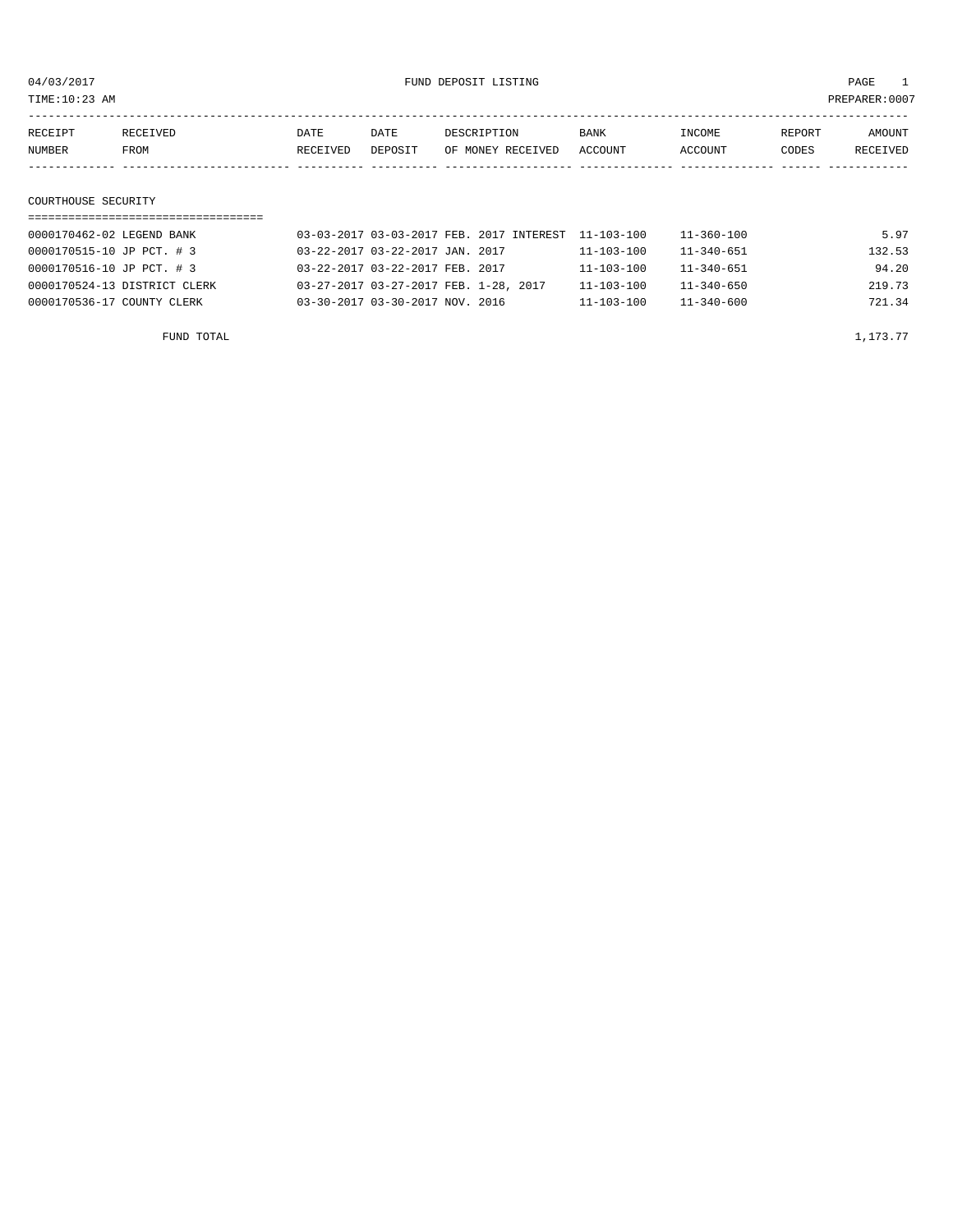| TIME:10:23 AM<br>PREPARER:0007 |          |          |         |                   |         |         |        |          |  |  |
|--------------------------------|----------|----------|---------|-------------------|---------|---------|--------|----------|--|--|
| RECEIPT                        | RECEIVED | DATE     | DATE    | DESCRIPTION       | BANK    | INCOME  | REPORT | AMOUNT   |  |  |
| NUMBER                         | FROM     | RECEIVED | DEPOSIT | OF MONEY RECEIVED | ACCOUNT | ACCOUNT | CODES  | RECEIVED |  |  |
|                                |          |          |         |                   |         |         |        |          |  |  |
| CO.CLK.VITAL STAT.FEE          |          |          |         |                   |         |         |        |          |  |  |
|                                |          |          |         |                   |         |         |        |          |  |  |

| 0000170462-03 LEGEND BANK  | 03-03-2017 03-03-2017 FEB. 2017 INTEREST 12-103-100 |                  | $12 - 360 - 100$ | 0.34  |
|----------------------------|-----------------------------------------------------|------------------|------------------|-------|
| 0000170536-18 COUNTY CLERK | 03-30-2017 03-30-2017 NOV. 2016                     | $12 - 103 - 100$ | $12 - 370 - 134$ | 90.00 |

FUND TOTAL 90.34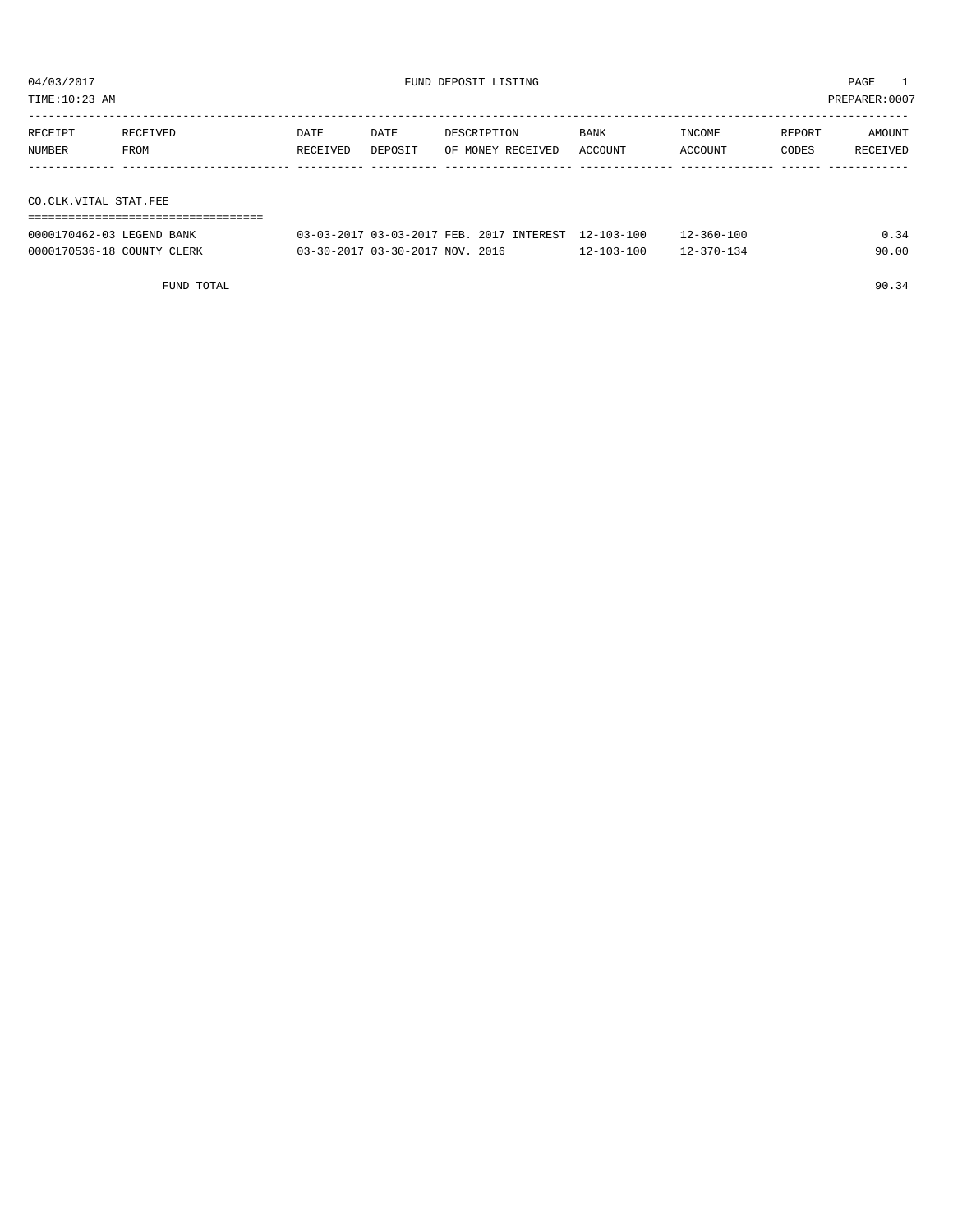TIME:10:23 AM PREPARER:0007

| RECEIPT | <b>RECEIVED</b> | DATE     | DATE    | DESCRIPTION       | <b>BANK</b> | INCOME  | REPORT | AMOUNT   |
|---------|-----------------|----------|---------|-------------------|-------------|---------|--------|----------|
| NUMBER  | FROM            | RECEIVED | DEPOSIT | OF MONEY RECEIVED | ACCOUNT     | ACCOUNT | CODES  | RECEIVED |
|         |                 |          |         |                   |             |         |        |          |

BAIL BONDS TRUST FUND

| -----------------------------------    |                                 |           |                  |                  |        |
|----------------------------------------|---------------------------------|-----------|------------------|------------------|--------|
| 0000170443-01 FANNIN COUNTY BAIL BONDS | 03-02-2017 03-02-2017 BOND FEES |           | $13 - 103 - 113$ | $13 - 345 - 113$ | 75.00  |
| 0000170444-01 CARPENTER'S BAIL BONDS   | 03-02-2017 03-02-2017 BOND FEES |           | $13 - 103 - 113$ | $13 - 345 - 113$ | 60.00  |
| 0000170445-01 DOC'S BAIL BONDS         | 03-02-2017 03-02-2017 BOND FEES |           | $13 - 103 - 113$ | $13 - 345 - 113$ | 75.00  |
| 0000170465-01 FANNIN COUNTY BAIL BONDS | 03-06-2017 03-06-2017 BOND FEES |           | $13 - 103 - 113$ | $13 - 345 - 113$ | 60.00  |
| 0000170466-01 DOC'S BAIL BONDS         | 03-06-2017 03-06-2017 BOND FEES |           | $13 - 103 - 113$ | $13 - 345 - 113$ | 75.00  |
| 0000170467-01 CARPENTER'S BAIL BONDS   | 03-06-2017 03-06-2017 BOND FEES |           | $13 - 103 - 113$ | $13 - 345 - 113$ | 45.00  |
| 0000170489-01 FANNIN COUNTY BAIL BONDS | 03-13-2017 03-13-2017 BOND FEES |           | $13 - 103 - 113$ | $13 - 345 - 113$ | 30.00  |
| 0000170490-01 DOC'S BAIL BONDS         | 03-13-2017 03-13-2017 BOND FEES |           | $13 - 103 - 113$ | $13 - 345 - 113$ | 60.00  |
| 0000170491-01 CARPENTER'S BAIL BONDS   | 03-13-2017 03-13-2017 BOND FEES |           | $13 - 103 - 113$ | $13 - 345 - 113$ | 75.00  |
| 0000170512-01 CARPENTER'S BAIL BONDS   | 03-21-2017 03-21-2017 BOND FEES |           | $13 - 103 - 113$ | $13 - 345 - 113$ | 105.00 |
| 0000170513-01 FANNIN COUNTY BAIL BONDS | 03-21-2017 03-21-2017 BOND FEES |           | $13 - 103 - 113$ | $13 - 345 - 113$ | 45.00  |
| 0000170522-01 FANNIN COUNTY BAIL BONDS | 03-27-2017 03-27-2017 BOND FEES |           | $13 - 103 - 113$ | $13 - 345 - 113$ | 90.00  |
| 0000170523-01 CARPENTER'S BAIL BONDS   | 03-27-2017 03-27-2017           | BOND FEES | $13 - 103 - 113$ | $13 - 345 - 113$ | 75.00  |

FUND TOTAL 870.00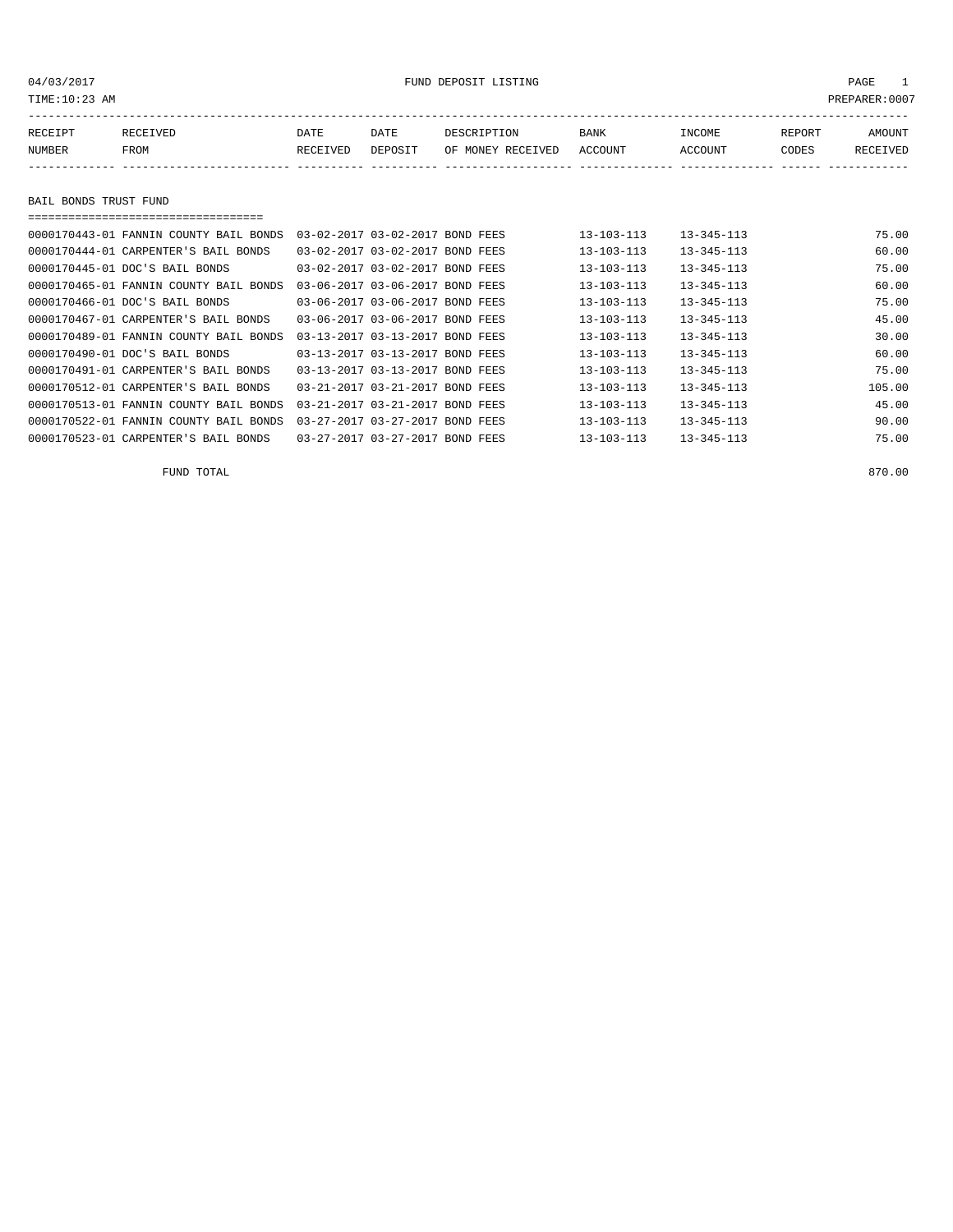${\small \texttt{UWD} \texttt{DEPOST} \texttt{LISTING} } \begin{array}{ll} \multicolumn{3}{c}{\texttt{M03/2017}} \end{array}$ 

| TIME:10:23 AM<br>PREPARER: 0007 |                  |                  |                                 |                                  |                  |                   |                 |                    |  |  |  |
|---------------------------------|------------------|------------------|---------------------------------|----------------------------------|------------------|-------------------|-----------------|--------------------|--|--|--|
| RECEIPT<br>NUMBER               | RECEIVED<br>FROM | DATE<br>RECEIVED | DATE<br>DEPOSIT                 | DESCRIPTION<br>OF MONEY RECEIVED | BANK<br>ACCOUNT  | INCOME<br>ACCOUNT | REPORT<br>CODES | AMOUNT<br>RECEIVED |  |  |  |
|                                 |                  |                  |                                 |                                  |                  |                   |                 |                    |  |  |  |
| JUSTICE CT.BLDG.SECURITY        |                  |                  |                                 |                                  |                  |                   |                 |                    |  |  |  |
|                                 |                  |                  |                                 |                                  |                  |                   |                 |                    |  |  |  |
| 0000170515-11 JP PCT. # 3       |                  |                  | 03-22-2017 03-22-2017 JAN. 2017 |                                  | $14 - 103 - 100$ | $14 - 370 - 168$  |                 | 44.18              |  |  |  |

| 0000170516-11 JP PCT. # 3 | 03-22-2017 03-22-2017 FEB. 2017 | $14 - 103 - 100$ | $14 - 370 - 168$ | 31.40 |
|---------------------------|---------------------------------|------------------|------------------|-------|
|                           |                                 |                  |                  |       |
|                           |                                 |                  |                  |       |

FUND TOTAL 75.58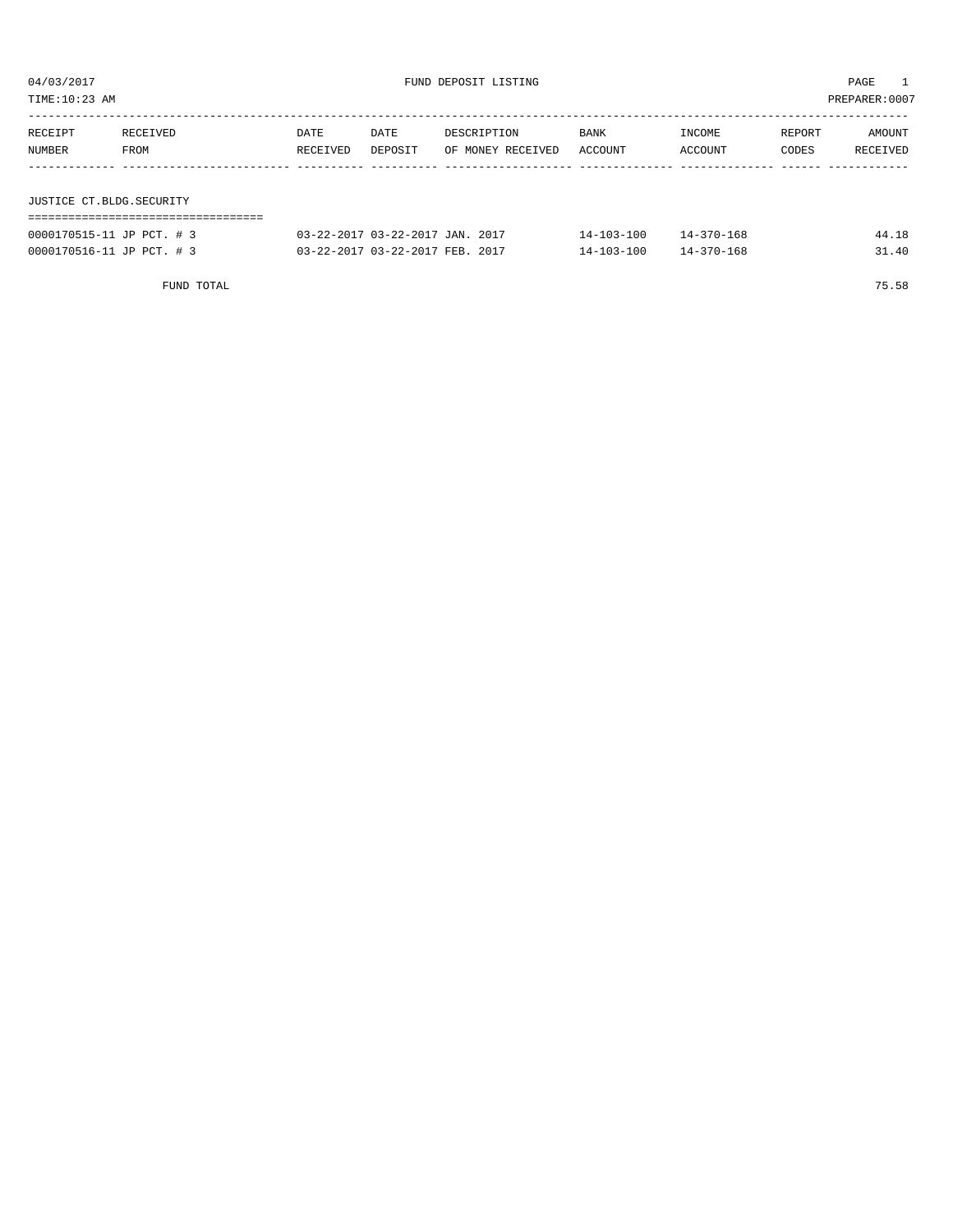| 04/03/2017<br>TIME:10:23 AM |                                 |                  |                 | FUND DEPOSIT LISTING             | PAGE<br>PREPARER: 0007 |                   |                 |                    |
|-----------------------------|---------------------------------|------------------|-----------------|----------------------------------|------------------------|-------------------|-----------------|--------------------|
| RECEIPT<br>NUMBER           | RECEIVED<br>FROM                | DATE<br>RECEIVED | DATE<br>DEPOSIT | DESCRIPTION<br>OF MONEY RECEIVED | BANK<br>ACCOUNT        | INCOME<br>ACCOUNT | REPORT<br>CODES | AMOUNT<br>RECEIVED |
| PROBATE JUDGES EDUCATION    | =============================== |                  |                 |                                  |                        |                   |                 |                    |

| 0000170536-19 COUNTY CLERK | 03-30-2017 03-30-2017 NOV. 2016 | 7-103-100 | $77 - 340 - 131$ | 50.00 |
|----------------------------|---------------------------------|-----------|------------------|-------|
|                            |                                 |           |                  |       |
|                            |                                 |           |                  |       |

FUND TOTAL 50.00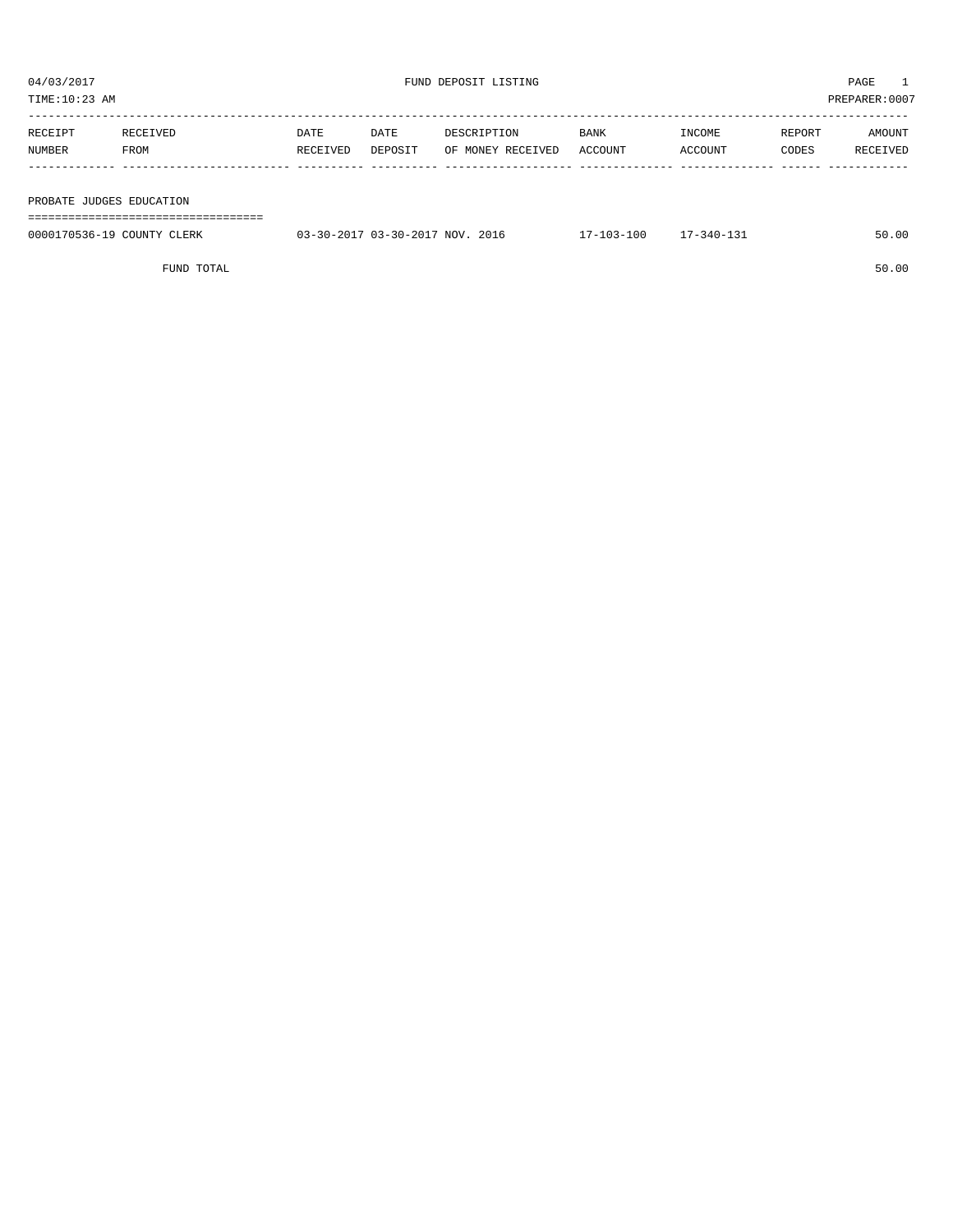| 04/03/2017<br>TIME:10:23 AM                         |                  |                  |                 | FUND DEPOSIT LISTING                                |                 |                   |                 | PAGE<br>PREPARER: 0007 |
|-----------------------------------------------------|------------------|------------------|-----------------|-----------------------------------------------------|-----------------|-------------------|-----------------|------------------------|
| RECEIPT<br>NUMBER                                   | RECEIVED<br>FROM | DATE<br>RECEIVED | DATE<br>DEPOSIT | DESCRIPTION<br>OF MONEY RECEIVED                    | BANK<br>ACCOUNT | INCOME<br>ACCOUNT | REPORT<br>CODES | AMOUNT<br>RECEIVED     |
| CO.CLERK RECORD MNGMT.<br>0000170462-04 LEGEND BANK |                  |                  |                 | 03-03-2017 03-03-2017 FEB. 2017 INTEREST 18-103-100 |                 | $18 - 360 - 100$  |                 | 1.55                   |

0000170536-20 COUNTY CLERK 03-30-2017 03-30-2017 NOV. 2016 18-103-100 18-370-133 5,680.27

FUND TOTAL 5,681.82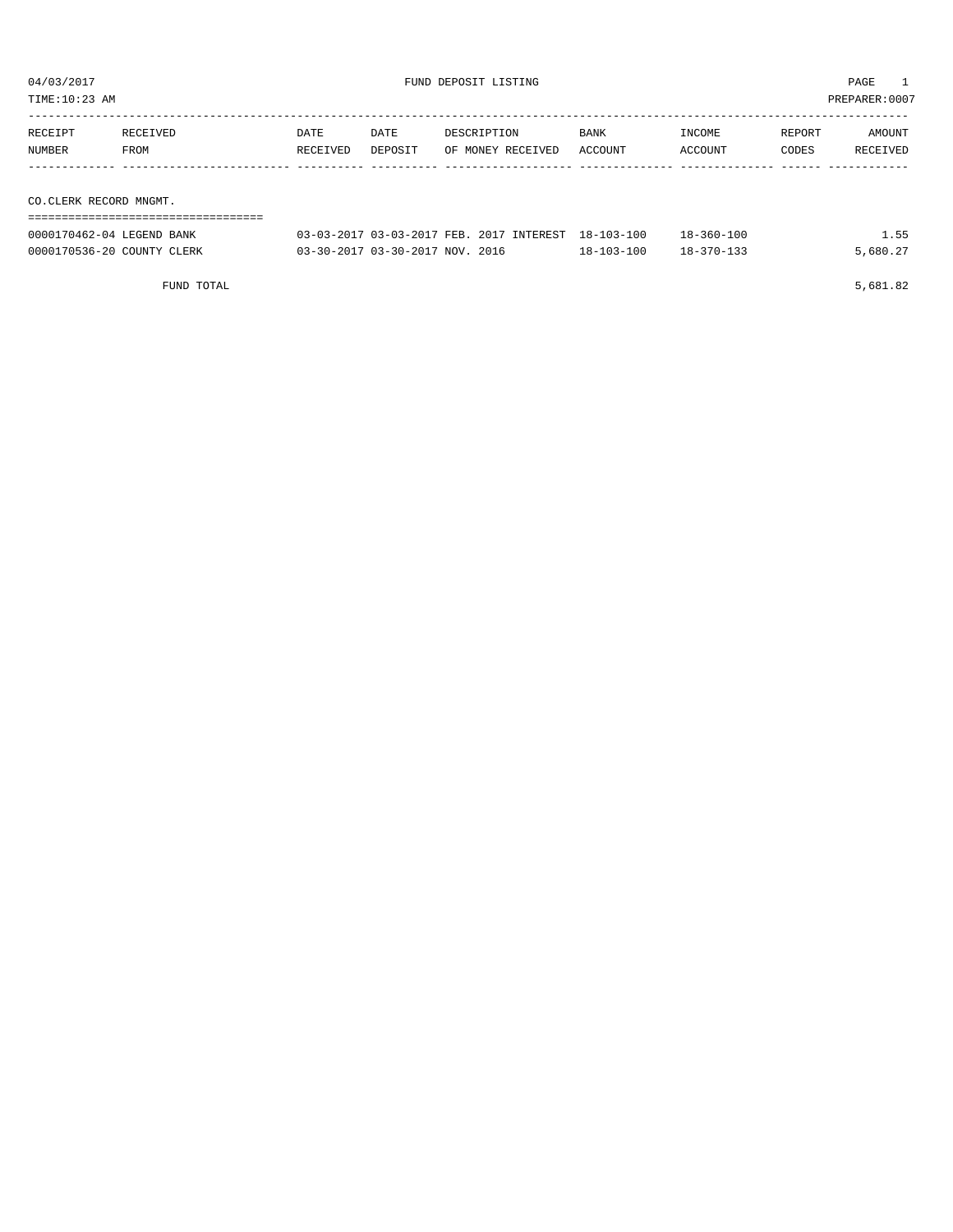| DIST.CLK.RECORDS MNGMT. |          |          |         |                   |         |         |        |               |
|-------------------------|----------|----------|---------|-------------------|---------|---------|--------|---------------|
|                         |          |          |         |                   |         |         |        |               |
| NUMBER                  | FROM     | RECEIVED | DEPOSIT | OF MONEY RECEIVED | ACCOUNT | ACCOUNT | CODES  | RECEIVED      |
| RECEIPT                 | RECEIVED | DATE     | DATE    | DESCRIPTION       | BANK    | INCOME  | REPORT | AMOUNT        |
|                         |          |          |         |                   |         |         |        |               |
| TIME:10:23 AM           |          |          |         |                   |         |         |        | PREPARER:0007 |

| 0000170462-05 LEGEND BANK    | 03-03-2017 03-03-2017 FEB. 2017 INTEREST 19-103-100 |                  | $19 - 360 - 100$ |        |
|------------------------------|-----------------------------------------------------|------------------|------------------|--------|
| 0000170524-14 DISTRICT CLERK | 03-27-2017 03-27-2017 FEB. 1-28, 2017               | $19 - 103 - 100$ | 19-370-136       | 222.08 |

FUND TOTAL 222.42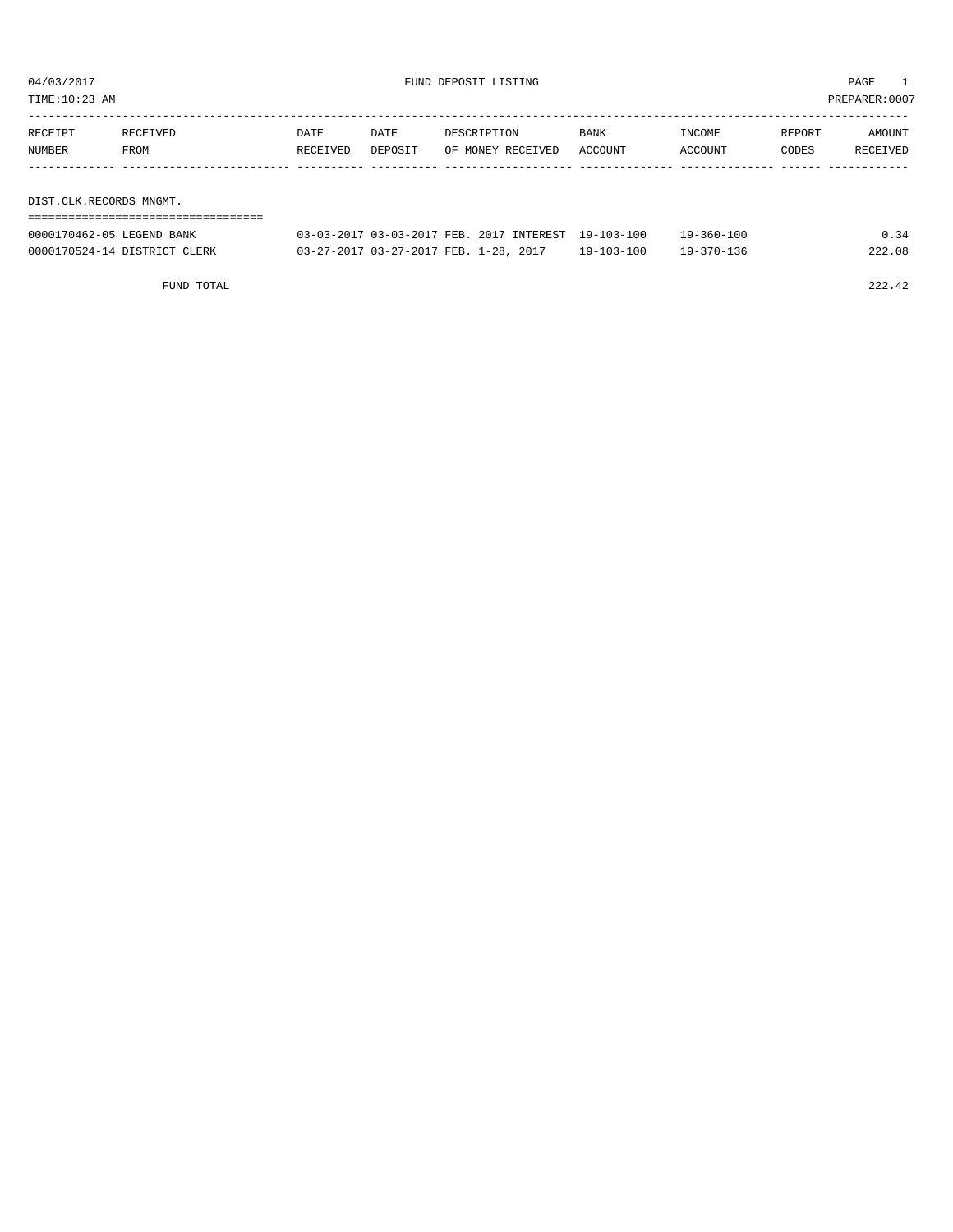| 04/03/2017<br>FUND DEPOSIT LISTING<br>TIME:10:23 AM |                              |                  |                 |                                                                                   |                                      |                                      | PAGE<br>PREPARER: 0007 |                    |
|-----------------------------------------------------|------------------------------|------------------|-----------------|-----------------------------------------------------------------------------------|--------------------------------------|--------------------------------------|------------------------|--------------------|
| RECEIPT<br>NUMBER                                   | RECEIVED<br>FROM             | DATE<br>RECEIVED | DATE<br>DEPOSIT | DESCRIPTION<br>OF MONEY RECEIVED                                                  | BANK<br>ACCOUNT                      | INCOME<br>ACCOUNT                    | REPORT<br>CODES        | AMOUNT<br>RECEIVED |
| COUNTY OFFICES REC.MNGMT.                           |                              |                  |                 |                                                                                   |                                      |                                      |                        |                    |
| 0000170462-06 LEGEND BANK                           | 0000170524-15 DISTRICT CLERK |                  |                 | 03-03-2017 03-03-2017 FEB. 2017 INTEREST<br>03-27-2017 03-27-2017 FEB. 1-28, 2017 | $20 - 103 - 100$<br>$20 - 103 - 100$ | $20 - 360 - 100$<br>$20 - 370 - 135$ |                        | 2.07<br>363.20     |

0000170536-21 COUNTY CLERK 03-30-2017 03-30-2017 NOV. 2016 20-103-100 20-370-135 710.10

FUND TOTAL 1,075.37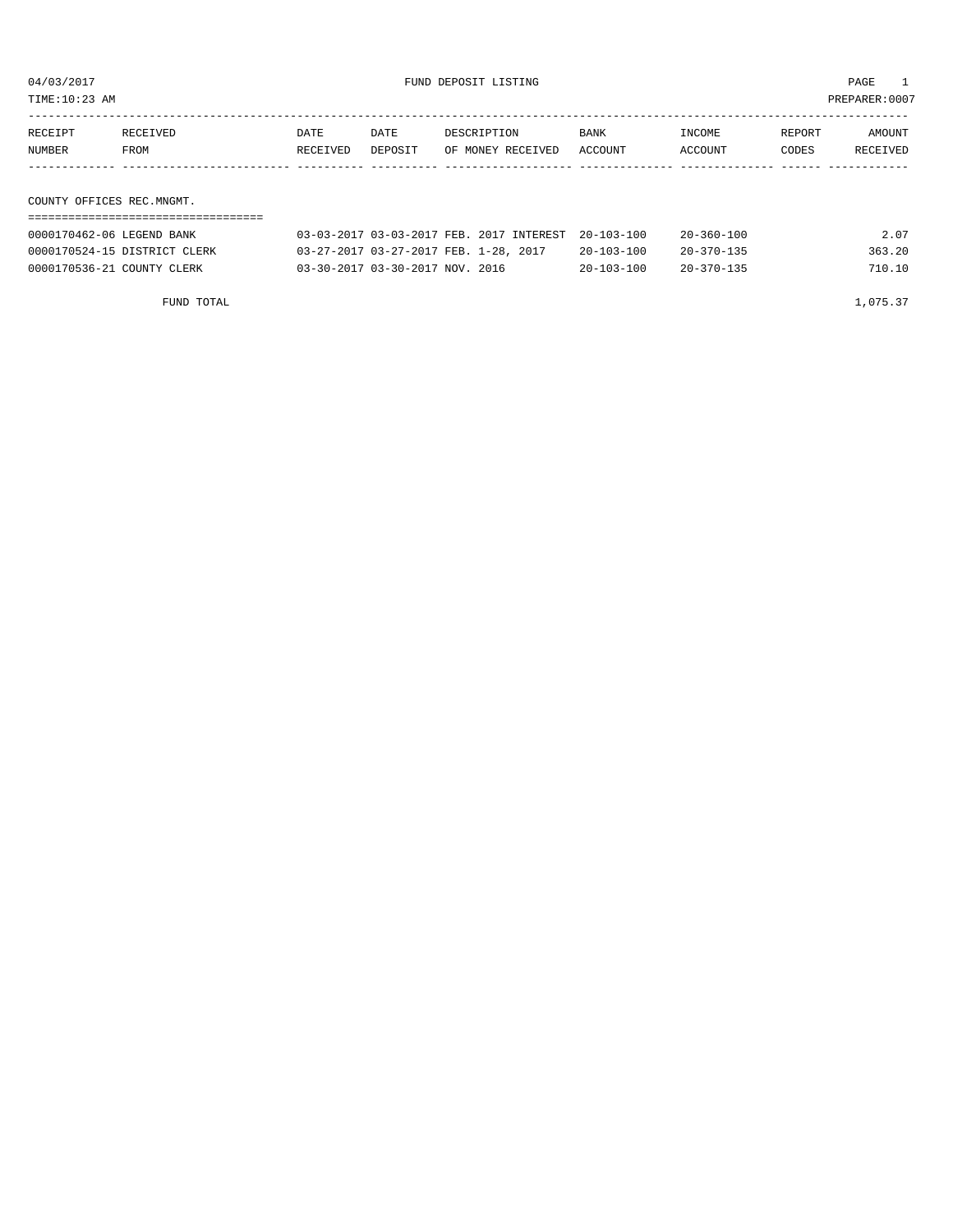FANNIN CO. R & B #1 FUND

===================================

04/03/2017 PAGE 1

| RECEIPT | RECEIVED | DATE     | DATE    | DESCRIPTION       | <b>BANK</b> | INCOME  | REPORT | <b>AMOUNT</b> |
|---------|----------|----------|---------|-------------------|-------------|---------|--------|---------------|
| NUMBER  | FROM     | RECEIVED | DEPOSIT | OF MONEY RECEIVED | ACCOUNT     | ACCOUNT | CODES  | RECEIVED      |
|         |          |          |         |                   |             |         |        |               |

0000170442-02 TEXPOOL 03-01-2017 03-01-2017 FEB. 2017 INTEREST 21-103-175 21-360-100 7.50

FUND TOTAL 72,485.69

| 0000170456-02 TAX A/C            |                                                                                              |                                 | 03-02-2017 03-02-2017 WEEK OF 02/10/17               | $21 - 103 - 100$ | $21 - 321 - 300$ | 1,304.32 |
|----------------------------------|----------------------------------------------------------------------------------------------|---------------------------------|------------------------------------------------------|------------------|------------------|----------|
| 0000170456-06 TAX A/C            |                                                                                              |                                 | 03-02-2017 03-02-2017 WEEK OF 02/10/17               | $21 - 103 - 100$ | $21 - 321 - 200$ | 7,598.75 |
| 0000170459-03 APPRAISAL DISTRICT |                                                                                              | 03-02-2017 03-02-2017 TAXES     |                                                      | $21 - 103 - 100$ | $21 - 310 - 110$ | 3,341.47 |
| 0000170459-08 APPRAISAL DISTRICT |                                                                                              | 03-02-2017 03-02-2017 TAXES     |                                                      | $21 - 103 - 100$ | $21 - 310 - 120$ | 169.60   |
| 0000170462-07 LEGEND BANK        |                                                                                              |                                 | 03-03-2017 03-03-2017 FEB. 2017 INTEREST 21-103-100  |                  | $21 - 360 - 100$ | 21.70    |
| 0000170468-01 NANCY YOUNG        |                                                                                              | 03-06-2017 03-06-2017 CULVERT   |                                                      | $21 - 103 - 100$ | $21 - 370 - 145$ | 186.90   |
| 0000170471-02 TAX A/C            |                                                                                              |                                 | 03-08-2017 03-08-2017 WEEK OF 02/24/17               | $21 - 103 - 100$ | $21 - 321 - 300$ | 1,402.14 |
| 0000170471-06 TAX A/C            |                                                                                              |                                 | 03-08-2017 03-08-2017 WEEK OF 02/24/17               | $21 - 103 - 100$ | $21 - 321 - 200$ | 3,861.77 |
| 0000170472-02 TAX A/C            |                                                                                              |                                 | 03-08-2017 03-08-2017 WEEK OF 03/03/17               | $21 - 103 - 100$ | $21 - 321 - 300$ | 2,174.55 |
| 0000170472-06 TAX A/C            |                                                                                              |                                 | 03-08-2017 03-08-2017 WEEK OF 03/03/17               | $21 - 103 - 100$ | $21 - 321 - 200$ | 5,818.84 |
| 0000170476-03 APPRAISAL DISTRICT |                                                                                              | 03-09-2017 03-09-2017 TAXES     |                                                      | $21 - 103 - 100$ | $21 - 310 - 110$ | 5,097.38 |
| 0000170476-08 APPRAISAL DISTRICT |                                                                                              | 03-09-2017 03-09-2017 TAXES     |                                                      | $21 - 103 - 100$ | $21 - 310 - 120$ | 500.50   |
| 0000170477-01 DUSTIN HAMBRICK    |                                                                                              | 03-09-2017 03-09-2017 CULVERT   |                                                      | $21 - 103 - 100$ | $21 - 370 - 145$ | 383.40   |
|                                  | 0000170479-02 COMPTROLLER - STATE FISCA 03-13-2017 03-13-2017 JAN. 2017 LOCAL SAL 21-103-100 |                                 |                                                      |                  | $21 - 318 - 160$ | 3,289.27 |
|                                  | 0000170494-02 LINEBARGER GOGGAN BLAIR                                                        |                                 | 03-15-2017 03-15-2017 RECOVERY OF DELINOU 21-103-100 |                  | $21 - 310 - 120$ | 185.64   |
|                                  | 0000170495-02 LINEBARGER GOGGAN BLAIR & 03-15-2017 03-15-2017 RECOVERY OF DELINOU 21-103-100 |                                 |                                                      |                  | $21 - 310 - 120$ | 8.48     |
| 0000170496-02 APPRAISAL DISTRICT |                                                                                              | 03-16-2017 03-16-2017 TAXES     |                                                      | $21 - 103 - 100$ | $21 - 310 - 110$ | 5,752.19 |
| 0000170496-07 APPRAISAL DISTRICT |                                                                                              | 03-16-2017 03-16-2017 TAXES     |                                                      | $21 - 103 - 100$ | $21 - 310 - 120$ | 436.83   |
|                                  | 0000170499-01 COMPTROLLER - STATE FISCA 03-17-2017 03-17-2017 1ST HALF CY2017 GRO 21-103-100 |                                 |                                                      |                  | $21 - 370 - 125$ | 7,910.96 |
|                                  | 0000170502-01 COMPTROLLER - STATE FISCA 03-20-2017 03-20-2017 IFTA REFUNDS                   |                                 |                                                      | $21 - 103 - 100$ | $21 - 621 - 457$ | 10.14    |
| 0000170504-02 TAX A/C            |                                                                                              |                                 | 03-20-2017 03-20-2017 WEEK OF 03/10/17               | $21 - 103 - 100$ | $21 - 321 - 300$ | 1,579.45 |
| 0000170504-06 TAX A/C            |                                                                                              |                                 | 03-20-2017 03-20-2017 WEEK OF 03/10/17               | $21 - 103 - 100$ | $21 - 321 - 200$ | 4,295.33 |
| 0000170515-13 JP PCT. # 3        |                                                                                              | 03-22-2017 03-22-2017 JAN. 2017 |                                                      | $21 - 103 - 100$ | $21 - 350 - 457$ | 367.47   |
| 0000170516-13 JP PCT. # 3        |                                                                                              | 03-22-2017 03-22-2017 FEB. 2017 |                                                      | $21 - 103 - 100$ | $21 - 350 - 457$ | 613.03   |
| 0000170517-03 APPRAISAL DISTRICT |                                                                                              | 03-23-2017 03-23-2017 TAXES     |                                                      | $21 - 103 - 100$ | $21 - 310 - 110$ | 2,034.19 |
| 0000170517-08 APPRAISAL DISTRICT |                                                                                              | 03-23-2017 03-23-2017 TAXES     |                                                      | $21 - 103 - 100$ | $21 - 310 - 120$ | 119.88   |
| 0000170520-02 TAX A/C            |                                                                                              |                                 | 03-24-2017 03-24-2017 WEEK OF 03/17/17               | $21 - 103 - 100$ | $21 - 321 - 300$ | 1,261.52 |
| 0000170520-06 TAX A/C            |                                                                                              |                                 | 03-24-2017 03-24-2017 WEEK OF 03/17/17               | $21 - 103 - 100$ | $21 - 321 - 200$ | 3,659.90 |
| 0000170524-18 DISTRICT CLERK     |                                                                                              |                                 | 03-27-2017 03-27-2017 FEB. 1-28, 2017                | $21 - 103 - 100$ | $21 - 350 - 450$ | 436.47   |
|                                  | 0000170531-01 BREWER'S CUSTOM HOMES                                                          | 03-29-2017 03-29-2017 CULVERT   |                                                      | $21 - 103 - 100$ | $21 - 370 - 145$ | 383.40   |
| 0000170532-01 MARCUS HORN        |                                                                                              | 03-29-2017 03-29-2017 TIN HORN  |                                                      | $21 - 103 - 100$ | $21 - 370 - 145$ | 149.52   |
| 0000170534-03 APPRAISAL DISTRICT |                                                                                              | 03-30-2017 03-30-2017 TAXES     |                                                      | $21 - 103 - 100$ | $21 - 310 - 110$ | 1,708.50 |
| 0000170534-08 APPRAISAL DISTRICT |                                                                                              | 03-30-2017 03-30-2017 TAXES     |                                                      | $21 - 103 - 100$ | $21 - 310 - 120$ | 85.70    |
| 0000170536-23 COUNTY CLERK       |                                                                                              | 03-30-2017 03-30-2017 NOV. 2016 |                                                      | $21 - 103 - 100$ | $21 - 350 - 403$ | 946.20   |
| 0000170537-01 BRYAN MAYNARD      |                                                                                              | 03-31-2017 03-31-2017 TIN HORN  |                                                      | $21 - 103 - 100$ | $21 - 370 - 145$ | 385.00   |
| 0000170540-02 TAX A/C            |                                                                                              |                                 | 03-31-2017 03-31-2017 WEEK OF 03/17/17               | $21 - 103 - 100$ | $21 - 321 - 300$ | 2.04     |
| 0000170540-06 TAX A/C            |                                                                                              |                                 | 03-31-2017 03-31-2017 WEEK OF 03/17/17               | $21 - 103 - 100$ | $21 - 321 - 200$ | 73.26    |
| 0000170541-02 TAX A/C            |                                                                                              |                                 | 03-31-2017 03-31-2017 WEEK OF 03/10/17               | $21 - 103 - 100$ | $21 - 321 - 300$ | 6.11     |
| 0000170541-06 TAX A/C            |                                                                                              |                                 | 03-31-2017 03-31-2017 WEEK OF 03/10/17               | $21 - 103 - 100$ | $21 - 321 - 200$ | 31.56    |
| 0000170542-02 TAX A/C            |                                                                                              |                                 | 03-31-2017 03-31-2017 WEEK OF 03/03/17               | $21 - 103 - 100$ | $21 - 321 - 300$ | 8.15     |
| 0000170542-06 TAX A/C            |                                                                                              |                                 | 03-31-2017 03-31-2017 WEEK OF 03/03/17               | $21 - 103 - 100$ | $21 - 321 - 200$ | 90.11    |
| 0000170543-02 TAX A/C            |                                                                                              |                                 | 03-31-2017 03-31-2017 WEEK OF 02/26/17               | $21 - 103 - 100$ | $21 - 321 - 300$ | 2.04     |
| 0000170543-06 TAX A/C            |                                                                                              |                                 | 03-31-2017 03-31-2017 WEEK OF 02/26/17               | $21 - 103 - 100$ | $21 - 321 - 200$ | 2.33     |
| 0000170544-02 TAX A/C            |                                                                                              |                                 | 03-31-2017 03-31-2017 WEEK OF 03/24/17               | $21 - 103 - 100$ | $21 - 321 - 300$ | 1,241.14 |
| 0000170544-06 TAX A/C            |                                                                                              |                                 | 03-31-2017 03-31-2017 WEEK OF 03/24/17               | $21 - 103 - 100$ | $21 - 321 - 200$ | 3,541.06 |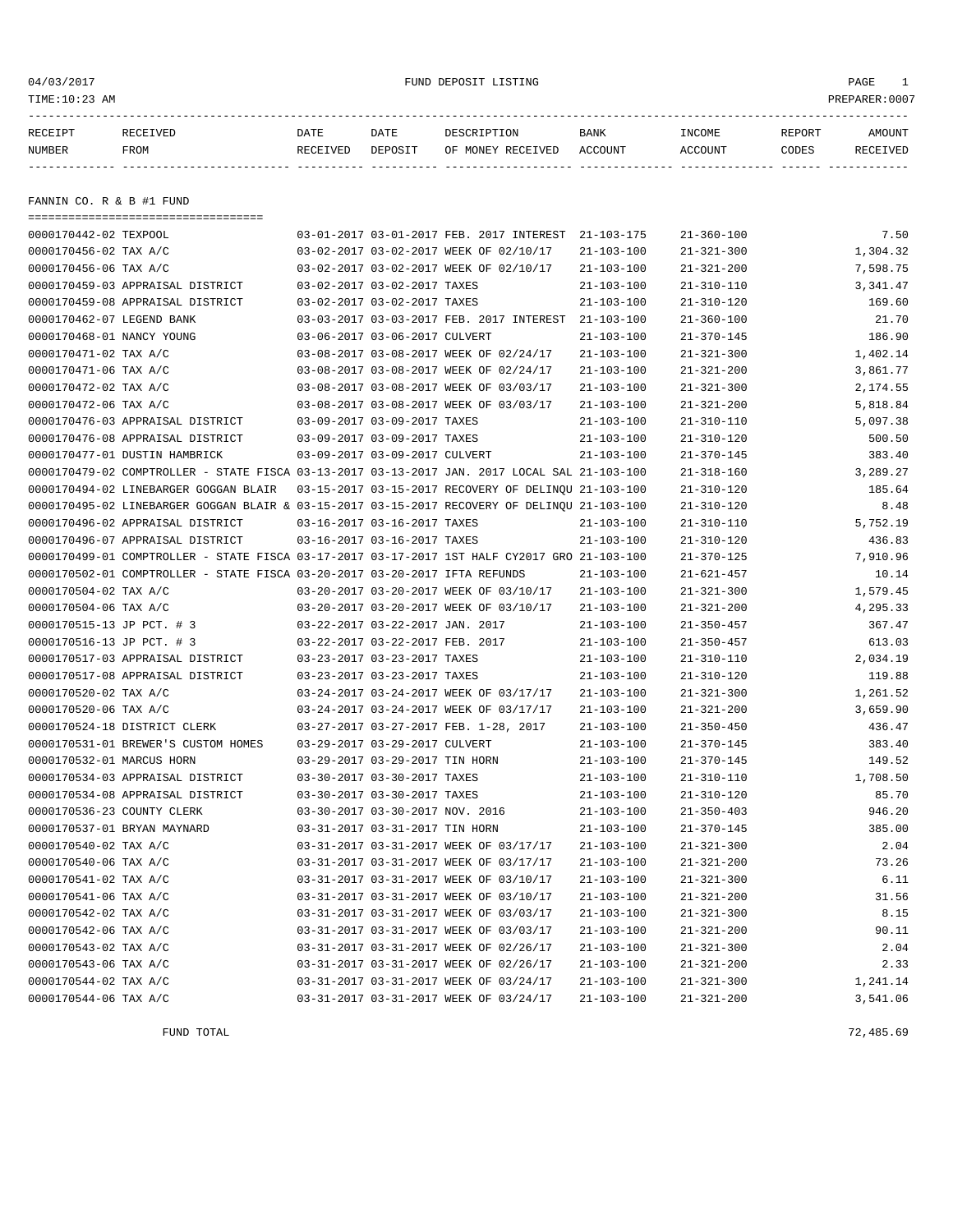## 04/03/2017 FUND DEPOSIT LISTING PAGE 1

| RECEIPT | RECEIVED | DATE     | DATE    | DESCRIPTION       | <b>BANK</b> | INCOME  | REPORT | AMOUNT          |
|---------|----------|----------|---------|-------------------|-------------|---------|--------|-----------------|
| NUMBER  | FROM     | RECEIVED | DEPOSIT | OF MONEY RECEIVED | ACCOUNT     | ACCOUNT | CODES  | <b>RECEIVED</b> |
|         |          |          |         |                   |             |         |        |                 |

FANNIN CO. R & B #2 FUND

| ======================================                                                       |                                 |                                                      |                  |                  |          |
|----------------------------------------------------------------------------------------------|---------------------------------|------------------------------------------------------|------------------|------------------|----------|
| 0000170442-03 TEXPOOL                                                                        |                                 | 03-01-2017 03-01-2017 FEB. 2017 INTEREST             | $22 - 103 - 175$ | $22 - 360 - 100$ | 162.42   |
| 0000170456-03 TAX A/C                                                                        |                                 | 03-02-2017 03-02-2017 WEEK OF 02/10/17               | $22 - 103 - 100$ | $22 - 321 - 300$ | 1,519.36 |
| 0000170456-07 TAX A/C                                                                        |                                 | 03-02-2017 03-02-2017 WEEK OF 02/10/17               | $22 - 103 - 100$ | $22 - 321 - 200$ | 8,851.53 |
| 0000170459-04 APPRAISAL DISTRICT                                                             | 03-02-2017 03-02-2017 TAXES     |                                                      | $22 - 103 - 100$ | $22 - 310 - 110$ | 3,892.37 |
| 0000170459-09 APPRAISAL DISTRICT                                                             | 03-02-2017 03-02-2017 TAXES     |                                                      | $22 - 103 - 100$ | $22 - 310 - 120$ | 197.55   |
| 0000170461-01 GREG SADLER                                                                    | 03-03-2017 03-03-2017 CULVERT   |                                                      | $22 - 103 - 100$ | $22 - 370 - 145$ | 187.00   |
| 0000170462-08 LEGEND BANK                                                                    |                                 | 03-03-2017 03-03-2017 FEB. 2017 INTEREST             | $22 - 103 - 100$ | $22 - 360 - 100$ | 22.27    |
| 0000170471-03 TAX A/C                                                                        |                                 | 03-08-2017 03-08-2017 WEEK OF 02/24/17               | $22 - 103 - 100$ | $22 - 321 - 300$ | 1,633.31 |
| 0000170471-07 TAX A/C                                                                        |                                 | 03-08-2017 03-08-2017 WEEK OF 02/24/17               | $22 - 103 - 100$ | $22 - 321 - 200$ | 4,498.45 |
| 0000170472-03 TAX A/C                                                                        |                                 | 03-08-2017 03-08-2017 WEEK OF 03/03/17               | $22 - 103 - 100$ | $22 - 321 - 300$ | 2,533.06 |
| 0000170472-07 TAX A/C                                                                        |                                 | 03-08-2017 03-08-2017 WEEK OF 03/03/17               | $22 - 103 - 100$ | $22 - 321 - 200$ | 6,778.19 |
| 0000170476-04 APPRAISAL DISTRICT                                                             | 03-09-2017 03-09-2017 TAXES     |                                                      | $22 - 103 - 100$ | $22 - 310 - 110$ | 5,937.78 |
| 0000170476-09 APPRAISAL DISTRICT                                                             | 03-09-2017 03-09-2017 TAXES     |                                                      | $22 - 103 - 100$ | $22 - 310 - 120$ | 583.02   |
| 0000170479-03 COMPTROLLER - STATE FISCA 03-13-2017 03-13-2017 JAN. 2017 LOCAL SAL 22-103-100 |                                 |                                                      |                  | $22 - 318 - 160$ | 3,831.56 |
| 0000170485-02 TEXAS ASSOCIATION OF                                                           |                                 | 03-13-2017 03-13-2017 WORKERS COMP REFUND 22-103-100 |                  | $22 - 370 - 130$ | 684.35   |
| 0000170494-03 LINEBARGER GOGGAN BLAIR                                                        |                                 | 03-15-2017 03-15-2017 RECOVERY OF DELINOU 22-103-100 |                  | $22 - 310 - 120$ | 216.24   |
| 0000170495-03 LINEBARGER GOGGAN BLAIR & 03-15-2017 03-15-2017 RECOVERY OF DELINOU 22-103-100 |                                 |                                                      |                  | $22 - 310 - 120$ | 9.88     |
| 0000170496-03 APPRAISAL DISTRICT                                                             | 03-16-2017 03-16-2017 TAXES     |                                                      | $22 - 103 - 100$ | $22 - 310 - 110$ | 6,700.54 |
| 0000170496-08 APPRAISAL DISTRICT                                                             | 03-16-2017 03-16-2017 TAXES     |                                                      | $22 - 103 - 100$ | $22 - 310 - 120$ | 508.85   |
| 0000170499-02 COMPTROLLER - STATE FISCA 03-17-2017 03-17-2017 1ST HALF CY2017 GRO 22-103-100 |                                 |                                                      |                  | $22 - 370 - 125$ | 9,215.22 |
| 0000170502-02 COMPTROLLER - STATE FISCA 03-20-2017 03-20-2017 IFTA REFUNDS                   |                                 |                                                      | $22 - 103 - 100$ | $22 - 622 - 457$ | 53.24    |
| 0000170504-03 TAX A/C                                                                        |                                 | 03-20-2017 03-20-2017 WEEK OF 03/10/17               | $22 - 103 - 100$ | $22 - 321 - 300$ | 1,839.85 |
| 0000170504-07 TAX A/C                                                                        |                                 | 03-20-2017 03-20-2017 WEEK OF 03/10/17               | $22 - 103 - 100$ | $22 - 321 - 200$ | 5,003.48 |
| 0000170508-01 REUNION TITLE                                                                  |                                 | 03-20-2017 03-20-2017 117 REECE LN., TREN 22-103-100 |                  | $22 - 370 - 150$ | 1,400.00 |
| 0000170515-14 JP PCT. # 3                                                                    | 03-22-2017 03-22-2017 JAN. 2017 |                                                      | $22 - 103 - 100$ | $22 - 350 - 457$ | 428.06   |
| 0000170516-14 JP PCT. # 3                                                                    | 03-22-2017 03-22-2017 FEB. 2017 |                                                      | $22 - 103 - 100$ | $22 - 350 - 457$ | 714.10   |
| 0000170517-04 APPRAISAL DISTRICT                                                             | 03-23-2017 03-23-2017 TAXES     |                                                      | $22 - 103 - 100$ | $22 - 310 - 110$ | 2,369.57 |
| 0000170517-09 APPRAISAL DISTRICT                                                             | 03-23-2017 03-23-2017 TAXES     |                                                      | $22 - 103 - 100$ | $22 - 310 - 120$ | 139.65   |
| 0000170520-03 TAX A/C                                                                        |                                 | 03-24-2017 03-24-2017 WEEK OF 03/17/17               | $22 - 103 - 100$ | $22 - 321 - 300$ | 1,469.51 |
| 0000170520-07 TAX A/C                                                                        |                                 | 03-24-2017 03-24-2017 WEEK OF 03/17/17               | $22 - 103 - 100$ | $22 - 321 - 200$ | 4,263.30 |
| 0000170524-19 DISTRICT CLERK                                                                 |                                 | 03-27-2017 03-27-2017 FEB. 1-28, 2017                | $22 - 103 - 100$ | $22 - 350 - 450$ | 508.43   |
| 0000170534-04 APPRAISAL DISTRICT                                                             | 03-30-2017 03-30-2017 TAXES     |                                                      | $22 - 103 - 100$ | $22 - 310 - 110$ | 1,990.18 |
| 0000170534-09 APPRAISAL DISTRICT                                                             | 03-30-2017 03-30-2017 TAXES     |                                                      | $22 - 103 - 100$ | $22 - 310 - 120$ | 99.83    |
| 0000170536-24 COUNTY CLERK                                                                   | 03-30-2017 03-30-2017 NOV. 2016 |                                                      | $22 - 103 - 100$ | $22 - 350 - 403$ | 1,102.20 |
| 0000170540-03 TAX A/C                                                                        |                                 | 03-31-2017 03-31-2017 WEEK OF 03/17/17               | $22 - 103 - 100$ | $22 - 321 - 300$ | 2.37     |
| 0000170540-07 TAX A/C                                                                        |                                 | 03-31-2017 03-31-2017 WEEK OF 03/17/17               | $22 - 103 - 100$ | $22 - 321 - 200$ | 85.34    |
| 0000170541-03 TAX A/C                                                                        |                                 | 03-31-2017 03-31-2017 WEEK OF 03/10/17               | $22 - 103 - 100$ | $22 - 321 - 300$ | 7.12     |
| 0000170541-07 TAX A/C                                                                        |                                 | 03-31-2017 03-31-2017 WEEK OF 03/10/17               | $22 - 103 - 100$ | $22 - 321 - 200$ | 36.76    |
| 0000170542-03 TAX A/C                                                                        |                                 | 03-31-2017 03-31-2017 WEEK OF 03/03/17               | $22 - 103 - 100$ | $22 - 321 - 300$ | 9.50     |
| 0000170542-07 TAX A/C                                                                        |                                 | 03-31-2017 03-31-2017 WEEK OF 03/03/17               | $22 - 103 - 100$ | $22 - 321 - 200$ | 104.97   |
| 0000170543-03 TAX A/C                                                                        |                                 | 03-31-2017 03-31-2017 WEEK OF 02/26/17               | $22 - 103 - 100$ | $22 - 321 - 300$ | 2.37     |
| 0000170543-07 TAX A/C                                                                        |                                 | 03-31-2017 03-31-2017 WEEK OF 02/26/17               | $22 - 103 - 100$ | $22 - 321 - 200$ | 2.72     |
| 0000170544-03 TAX A/C                                                                        |                                 | 03-31-2017 03-31-2017 WEEK OF 03/24/17               | $22 - 103 - 100$ | $22 - 321 - 300$ | 1,445.77 |
| 0000170544-07 TAX A/C                                                                        |                                 | 03-31-2017 03-31-2017 WEEK OF 03/24/17               | $22 - 103 - 100$ | $22 - 321 - 200$ | 4,124.87 |
|                                                                                              |                                 |                                                      |                  |                  |          |

FUND TOTAL 85,166.14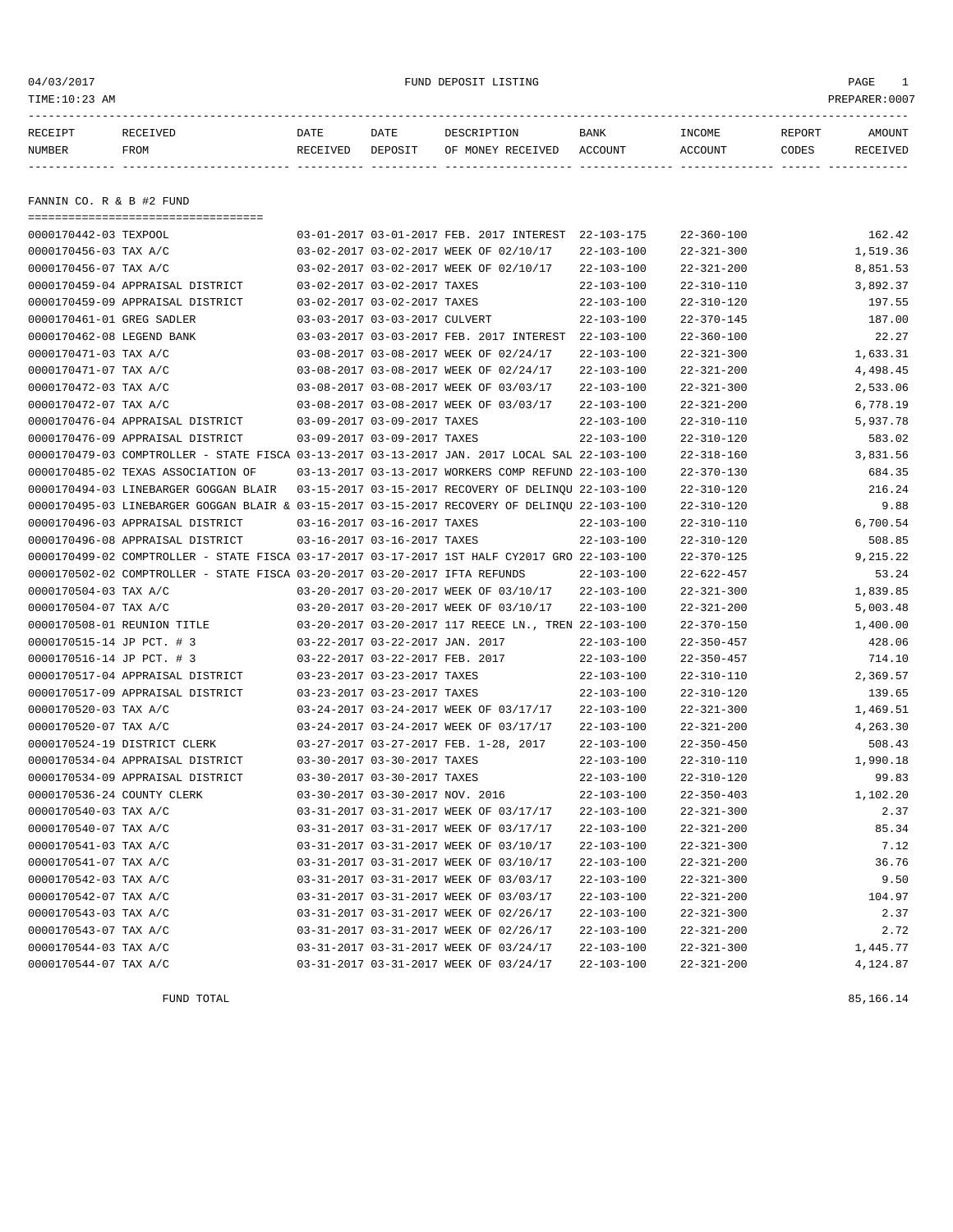## 04/03/2017 FUND DEPOSIT LISTING PAGE 1

| RECEIPT       | <b>RECEIVED</b> | DATE     | DATE    | DESCRIPTION       | <b>BANK</b> | INCOME  | REPORT | AMOUNT   |
|---------------|-----------------|----------|---------|-------------------|-------------|---------|--------|----------|
| <b>NUMBER</b> | FROM            | RECEIVED | DEPOSIT | OF MONEY RECEIVED | ACCOUNT     | ACCOUNT | CODES  | RECEIVED |
|               |                 |          |         |                   |             |         |        |          |

FANNIN CO. R & B #3 FUND

|                            | =====================================                                                        |                                 |                                                      |                  |                  |           |
|----------------------------|----------------------------------------------------------------------------------------------|---------------------------------|------------------------------------------------------|------------------|------------------|-----------|
| 0000170442-04 TEXPOOL      |                                                                                              |                                 | 03-01-2017 03-01-2017 FEB. 2017 INTEREST             | $23 - 103 - 175$ | $23 - 360 - 100$ | 97.77     |
| 0000170446-01 BRENT LANE   |                                                                                              | 03-02-2017 03-02-2017 CULVERT   |                                                      | $23 - 103 - 100$ | $23 - 370 - 145$ | 350.00    |
| 0000170456-04 TAX A/C      |                                                                                              |                                 | 03-02-2017 03-02-2017 WEEK OF 02/10/17               | $23 - 103 - 100$ | $23 - 321 - 300$ | 2,279.04  |
| 0000170456-08 TAX A/C      |                                                                                              |                                 | 03-02-2017 03-02-2017 WEEK OF 02/10/17               | $23 - 103 - 100$ | $23 - 321 - 200$ | 13,277.30 |
|                            | 0000170459-05 APPRAISAL DISTRICT                                                             | 03-02-2017 03-02-2017 TAXES     |                                                      | $23 - 103 - 100$ | $23 - 310 - 110$ | 5,838.56  |
|                            | 0000170459-10 APPRAISAL DISTRICT                                                             | 03-02-2017 03-02-2017 TAXES     |                                                      | $23 - 103 - 100$ | $23 - 310 - 120$ | 296.34    |
| 0000170462-09 LEGEND BANK  |                                                                                              |                                 | 03-03-2017 03-03-2017 FEB. 2017 INTEREST             | $23 - 103 - 100$ | $23 - 360 - 100$ | 45.71     |
| 0000170471-04 TAX A/C      |                                                                                              |                                 | 03-08-2017 03-08-2017 WEEK OF 02/24/17               | $23 - 103 - 100$ | $23 - 321 - 300$ | 2,449.97  |
| 0000170471-08 TAX A/C      |                                                                                              |                                 | 03-08-2017 03-08-2017 WEEK OF 02/24/17               | $23 - 103 - 100$ | $23 - 321 - 200$ | 6.747.67  |
| 0000170472-04 TAX A/C      |                                                                                              |                                 | 03-08-2017 03-08-2017 WEEK OF 03/03/17               | $23 - 103 - 100$ | $23 - 321 - 300$ | 3,799.59  |
| 0000170472-08 TAX A/C      |                                                                                              |                                 | 03-08-2017 03-08-2017 WEEK OF 03/03/17               | $23 - 103 - 100$ | $23 - 321 - 200$ | 10,167.28 |
|                            | 0000170476-05 APPRAISAL DISTRICT                                                             | 03-09-2017 03-09-2017 TAXES     |                                                      | $23 - 103 - 100$ | $23 - 310 - 110$ | 8,906.67  |
|                            | 0000170476-10 APPRAISAL DISTRICT                                                             | 03-09-2017 03-09-2017 TAXES     |                                                      | $23 - 103 - 100$ | $23 - 310 - 120$ | 874.53    |
|                            | 0000170479-04 COMPTROLLER - STATE FISCA 03-13-2017 03-13-2017 JAN. 2017 LOCAL SAL 23-103-100 |                                 |                                                      |                  | $23 - 318 - 160$ | 5,747.34  |
|                            | 0000170485-03 TEXAS ASSOCIATION OF                                                           |                                 | 03-13-2017 03-13-2017 WORKERS COMP. REFUN 23-103-100 |                  | $23 - 370 - 130$ | 1,352.16  |
|                            | 0000170494-04 LINEBARGER GOGGAN BLAIR                                                        |                                 | 03-15-2017 03-15-2017 RECOVERY OF DELINQU 23-103-100 |                  | $23 - 310 - 120$ | 324.36    |
|                            | 0000170495-04 LINEBARGER GOGGAN BLAIR & 03-15-2017 03-15-2017 RECOVERY OF DELINQU 23-103-100 |                                 |                                                      |                  | $23 - 310 - 120$ | 14.81     |
|                            | 0000170496-04 APPRAISAL DISTRICT                                                             | 03-16-2017 03-16-2017 TAXES     |                                                      | $23 - 103 - 100$ | $23 - 310 - 110$ | 10,050.81 |
|                            | 0000170496-09 APPRAISAL DISTRICT                                                             | 03-16-2017 03-16-2017 TAXES     |                                                      | $23 - 103 - 100$ | $23 - 310 - 120$ | 763.27    |
|                            | 0000170497-01 CITY OF HONEY GROVE                                                            | 03-16-2017 03-16-2017 ROCK      |                                                      | $23 - 103 - 100$ | $23 - 370 - 145$ | 291.96    |
|                            | 0000170498-01 CITY OF HONEY GROVE                                                            | 03-16-2017 03-16-2017 ROCK      |                                                      | $23 - 103 - 100$ | $23 - 370 - 145$ | 157.58    |
|                            | 0000170499-03 COMPTROLLER - STATE FISCA 03-17-2017 03-17-2017 1ST HALF CY2017 GRO 23-103-100 |                                 |                                                      |                  | $23 - 370 - 125$ | 13,822.83 |
|                            | 0000170502-03 COMPTROLLER - STATE FISCA 03-20-2017 03-20-2017 IFTA REFUNDS                   |                                 |                                                      | $23 - 103 - 100$ | $23 - 623 - 457$ | 101.41    |
| 0000170504-04 TAX A/C      |                                                                                              |                                 | 03-20-2017 03-20-2017 WEEK OF 03/10/17               | $23 - 103 - 100$ | $23 - 321 - 300$ | 2,759.77  |
| 0000170504-08 TAX A/C      |                                                                                              |                                 | 03-20-2017 03-20-2017 WEEK OF 03/10/17               | $23 - 103 - 100$ | $23 - 321 - 200$ | 7,505.23  |
| 0000170515-15 JP PCT. # 3  |                                                                                              | 03-22-2017 03-22-2017 JAN. 2017 |                                                      | $23 - 103 - 100$ | $23 - 350 - 457$ | 642.08    |
| 0000170516-15 JP PCT. # 3  |                                                                                              | 03-22-2017 03-22-2017 FEB. 2017 |                                                      | $23 - 103 - 100$ | $23 - 350 - 457$ | 1,071.15  |
|                            | 0000170517-05 APPRAISAL DISTRICT                                                             | 03-23-2017 03-23-2017 TAXES     |                                                      | $23 - 103 - 100$ | $23 - 310 - 110$ | 3,554.36  |
|                            | 0000170517-10 APPRAISAL DISTRICT                                                             | 03-23-2017 03-23-2017 TAXES     |                                                      | $23 - 103 - 100$ | $23 - 310 - 120$ | 209.47    |
| 0000170520-04 TAX A/C      |                                                                                              |                                 | 03-24-2017 03-24-2017 WEEK OF 03/17/17               | $23 - 103 - 100$ | $23 - 321 - 300$ | 2,204.26  |
| 0000170520-08 TAX A/C      |                                                                                              |                                 | 03-24-2017 03-24-2017 WEEK OF 03/17/17               | $23 - 103 - 100$ | $23 - 321 - 200$ | 6,394.95  |
|                            | 0000170524-20 DISTRICT CLERK                                                                 |                                 | 03-27-2017 03-27-2017 FEB. 1-28, 2017                | $23 - 103 - 100$ | $23 - 350 - 450$ | 762.64    |
|                            | 0000170534-05 APPRAISAL DISTRICT                                                             | 03-30-2017 03-30-2017 TAXES     |                                                      | $23 - 103 - 100$ | $23 - 310 - 110$ | 2,985.27  |
|                            | 0000170534-10 APPRAISAL DISTRICT                                                             | 03-30-2017 03-30-2017 TAXES     |                                                      | $23 - 103 - 100$ | $23 - 310 - 120$ | 149.74    |
| 0000170536-25 COUNTY CLERK |                                                                                              | 03-30-2017 03-30-2017 NOV. 2016 |                                                      | $23 - 103 - 100$ | $23 - 350 - 403$ | 1,653.30  |
| 0000170540-04 TAX A/C      |                                                                                              |                                 | 03-31-2017 03-31-2017 WEEK OF 03/17/17               | $23 - 103 - 100$ | $23 - 321 - 300$ | 3.56      |
| 0000170540-08 TAX A/C      |                                                                                              |                                 | 03-31-2017 03-31-2017 WEEK OF 03/17/17               | $23 - 103 - 100$ | $23 - 321 - 200$ | 128.01    |
| 0000170541-04 TAX A/C      |                                                                                              |                                 | 03-31-2017 03-31-2017 WEEK OF 03/10/17               | $23 - 103 - 100$ | $23 - 321 - 300$ | 10.69     |
| 0000170541-08 TAX A/C      |                                                                                              |                                 | 03-31-2017 03-31-2017 WEEK OF 03/10/17               | $23 - 103 - 100$ | $23 - 321 - 200$ | 55.14     |
| 0000170542-04 TAX A/C      |                                                                                              |                                 | 03-31-2017 03-31-2017 WEEK OF 03/03/17               | $23 - 103 - 100$ | $23 - 321 - 300$ | 14.24     |
| 0000170542-08 TAX A/C      |                                                                                              |                                 | 03-31-2017 03-31-2017 WEEK OF 03/03/17               | $23 - 103 - 100$ | $23 - 321 - 200$ | 157.45    |
| 0000170543-04 TAX A/C      |                                                                                              |                                 | 03-31-2017 03-31-2017 WEEK OF 02/26/17               | $23 - 103 - 100$ | $23 - 321 - 300$ | 3.56      |
| 0000170543-08 TAX A/C      |                                                                                              |                                 | 03-31-2017 03-31-2017 WEEK OF 02/26/17               | $23 - 103 - 100$ | $23 - 321 - 200$ | 4.08      |
| 0000170544-04 TAX A/C      |                                                                                              |                                 | 03-31-2017 03-31-2017 WEEK OF 03/24/17               | $23 - 103 - 100$ | $23 - 321 - 300$ | 2,168.65  |
| 0000170544-08 TAX A/C      |                                                                                              |                                 | 03-31-2017 03-31-2017 WEEK OF 03/24/17               | $23 - 103 - 100$ | $23 - 321 - 200$ | 6,187.30  |
|                            |                                                                                              |                                 |                                                      |                  |                  |           |

FUND TOTAL 126,381.86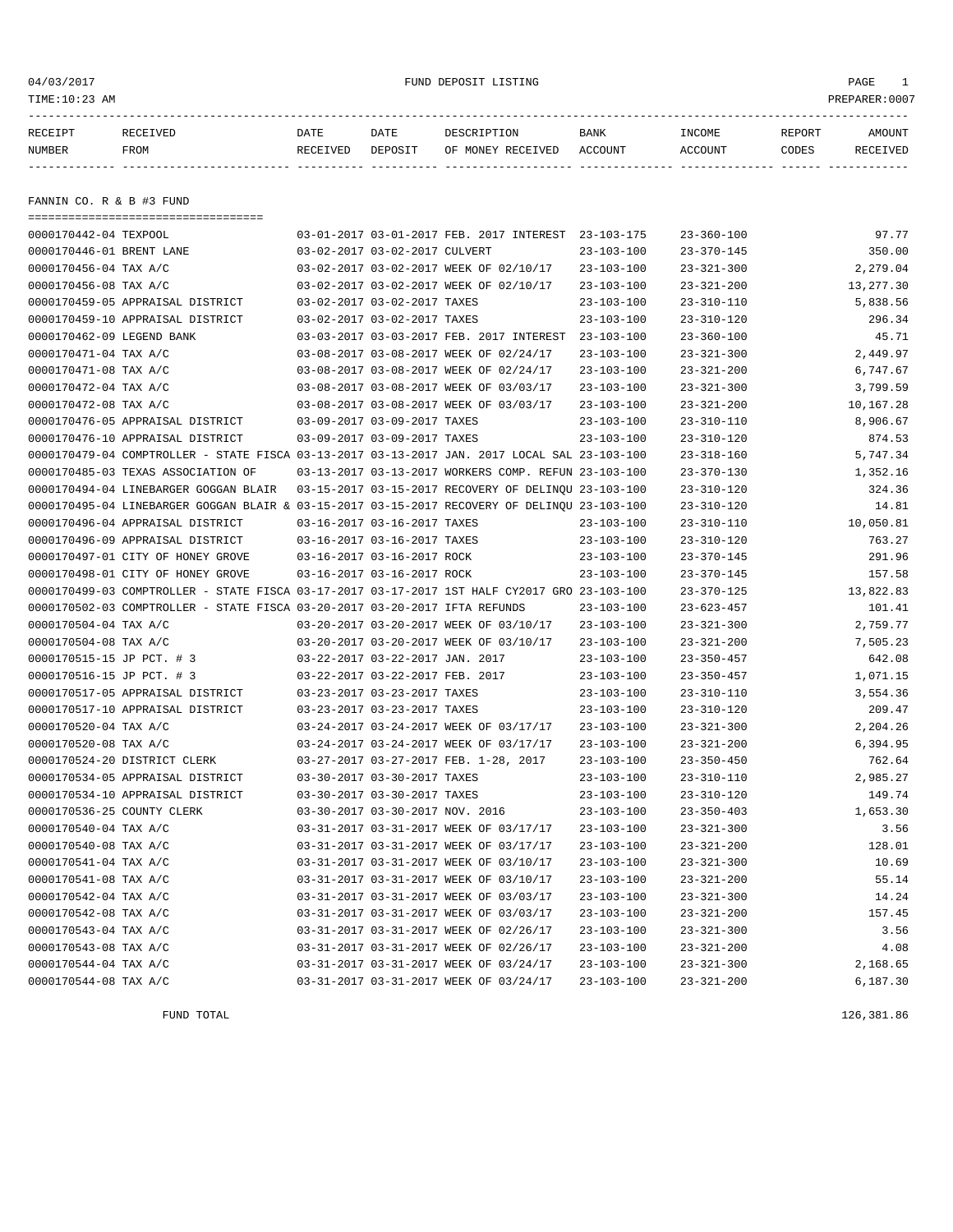## 04/03/2017 FUND DEPOSIT LISTING PAGE 1

| RECEIPT | RECEIVED | DATE     | DATE    | DESCRIPTION       | <b>BANK</b> | INCOME  | REPORT | AMOUNT          |
|---------|----------|----------|---------|-------------------|-------------|---------|--------|-----------------|
| NUMBER  | FROM     | RECEIVED | DEPOSIT | OF MONEY RECEIVED | ACCOUNT     | ACCOUNT | CODES  | <b>RECEIVED</b> |
|         |          |          |         |                   |             |         |        |                 |

FANNIN CO. R & B #4 FUND

===================================

| 0000170442-05 TEXPOOL      |                                                                                              |                                 | 03-01-2017 03-01-2017 FEB. 2017 INTEREST             | 24-103-175       | $24 - 360 - 100$ | 85.90     |
|----------------------------|----------------------------------------------------------------------------------------------|---------------------------------|------------------------------------------------------|------------------|------------------|-----------|
| 0000170456-05 TAX A/C      |                                                                                              |                                 | 03-02-2017 03-02-2017 WEEK OF 02/10/17               | $24 - 103 - 100$ | $24 - 321 - 300$ | 1,297.28  |
| 0000170456-09 TAX A/C      |                                                                                              |                                 | 03-02-2017 03-02-2017 WEEK OF 02/10/17               | $24 - 103 - 100$ | $24 - 321 - 200$ | 7,557.73  |
|                            | 0000170459-06 APPRAISAL DISTRICT                                                             | 03-02-2017 03-02-2017 TAXES     |                                                      | $24 - 103 - 100$ | $24 - 310 - 110$ | 3, 323.43 |
|                            | 0000170459-11 APPRAISAL DISTRICT                                                             | 03-02-2017 03-02-2017 TAXES     |                                                      | $24 - 103 - 100$ | $24 - 310 - 120$ | 168.68    |
| 0000170462-10 LEGEND BANK  |                                                                                              |                                 | 03-03-2017 03-03-2017 FEB. 2017 INTEREST             | $24 - 103 - 100$ | $24 - 360 - 100$ | 16.37     |
| 0000170471-05 TAX A/C      |                                                                                              |                                 | 03-08-2017 03-08-2017 WEEK OF 02/24/17               | $24 - 103 - 100$ | $24 - 321 - 300$ | 1,394.58  |
| 0000170471-09 TAX A/C      |                                                                                              |                                 | 03-08-2017 03-08-2017 WEEK OF 02/24/17               | $24 - 103 - 100$ | $24 - 321 - 200$ | 3,840.93  |
| 0000170472-05 TAX A/C      |                                                                                              |                                 | 03-08-2017 03-08-2017 WEEK OF 03/03/17               | $24 - 103 - 100$ | $24 - 321 - 300$ | 2,162.80  |
| 0000170472-09 TAX A/C      |                                                                                              |                                 | 03-08-2017 03-08-2017 WEEK OF 03/03/17               | $24 - 103 - 100$ | $24 - 321 - 200$ | 5,787.44  |
|                            | 0000170476-06 APPRAISAL DISTRICT                                                             | 03-09-2017 03-09-2017 TAXES     |                                                      | $24 - 103 - 100$ | $24 - 310 - 110$ | 5,069.87  |
|                            | 0000170476-11 APPRAISAL DISTRICT                                                             | 03-09-2017 03-09-2017 TAXES     |                                                      | $24 - 103 - 100$ | $24 - 310 - 120$ | 497.81    |
|                            | 0000170479-05 COMPTROLLER - STATE FISCA 03-13-2017 03-13-2017 JAN. 2017 LOCAL SAL 24-103-100 |                                 |                                                      |                  | $24 - 318 - 160$ | 3, 271.51 |
|                            | 0000170485-04 TEXAS ASSOCIATION OF                                                           |                                 | 03-13-2017 03-13-2017 WORKERS COMP. REFUN 24-103-100 |                  | $24 - 370 - 130$ | 695.00    |
|                            | 0000170494-05 LINEBARGER GOGGAN BLAIR                                                        |                                 | 03-15-2017 03-15-2017 RECOVERY OF DELINQU 24-103-100 |                  | $24 - 310 - 120$ | 184.64    |
|                            | 0000170495-05 LINEBARGER GOGGAN BLAIR & 03-15-2017 03-15-2017 RECOVERY OF DELINOU 24-103-100 |                                 |                                                      |                  | $24 - 310 - 120$ | 8.43      |
|                            | 0000170496-05 APPRAISAL DISTRICT                                                             | 03-16-2017 03-16-2017 TAXES     |                                                      | $24 - 103 - 100$ | $24 - 310 - 110$ | 5,721.15  |
|                            | 0000170496-10 APPRAISAL DISTRICT                                                             | 03-16-2017 03-16-2017 TAXES     |                                                      | $24 - 103 - 100$ | $24 - 310 - 120$ | 434.46    |
|                            | 0000170499-04 COMPTROLLER - STATE FISCA 03-17-2017 03-17-2017 1ST HALF CY2017 GRO 24-103-100 |                                 |                                                      |                  | $24 - 370 - 125$ | 7,868.26  |
|                            | 0000170502-04 COMPTROLLER - STATE FISCA 03-20-2017 03-20-2017 IFTA REFUNDS                   |                                 |                                                      | $24 - 103 - 100$ | $24 - 624 - 457$ | 88.74     |
| 0000170504-05 TAX A/C      |                                                                                              |                                 | 03-20-2017 03-20-2017 WEEK OF 03/10/17               | $24 - 103 - 100$ | $24 - 321 - 300$ | 1,570.93  |
| 0000170504-09 TAX A/C      |                                                                                              |                                 | 03-20-2017 03-20-2017 WEEK OF 03/10/17               | $24 - 103 - 100$ | $24 - 321 - 200$ | 4,272.14  |
| 0000170515-16 JP PCT. # 3  |                                                                                              | 03-22-2017 03-22-2017 JAN. 2017 |                                                      | $24 - 103 - 100$ | $24 - 350 - 457$ | 365.49    |
| 0000170516-16 JP PCT. # 3  |                                                                                              | 03-22-2017 03-22-2017 FEB. 2017 |                                                      | $24 - 103 - 100$ | $24 - 350 - 457$ | 609.72    |
|                            | 0000170517-06 APPRAISAL DISTRICT                                                             | 03-23-2017 03-23-2017 TAXES     |                                                      | $24 - 103 - 100$ | $24 - 310 - 110$ | 2,023.22  |
|                            | 0000170517-11 APPRAISAL DISTRICT                                                             | 03-23-2017 03-23-2017 TAXES     |                                                      | $24 - 103 - 100$ | $24 - 310 - 120$ | 119.23    |
| 0000170520-05 TAX A/C      |                                                                                              |                                 | 03-24-2017 03-24-2017 WEEK OF 03/17/17               | $24 - 103 - 100$ | $24 - 321 - 300$ | 1,254.71  |
| 0000170520-09 TAX A/C      |                                                                                              |                                 | 03-24-2017 03-24-2017 WEEK OF 03/17/17               | $24 - 103 - 100$ | $24 - 321 - 200$ | 3,640.14  |
|                            | 0000170524-21 DISTRICT CLERK                                                                 |                                 | 03-27-2017 03-27-2017 FEB. 1-28, 2017                | $24 - 103 - 100$ | $24 - 350 - 450$ | 434.11    |
|                            | 0000170534-06 APPRAISAL DISTRICT                                                             | 03-30-2017 03-30-2017 TAXES     |                                                      | $24 - 103 - 100$ | $24 - 310 - 110$ | 1,699.28  |
|                            | 0000170534-11 APPRAISAL DISTRICT                                                             | 03-30-2017 03-30-2017 TAXES     |                                                      | $24 - 103 - 100$ | $24 - 310 - 120$ | 85.24     |
| 0000170536-26 COUNTY CLERK |                                                                                              | 03-30-2017 03-30-2017 NOV. 2016 |                                                      | $24 - 103 - 100$ | $24 - 350 - 403$ | 941.10    |
| 0000170540-05 TAX A/C      |                                                                                              |                                 | 03-31-2017 03-31-2017 WEEK OF 03/17/17               | $24 - 103 - 100$ | $24 - 321 - 300$ | 2.03      |
| 0000170540-09 TAX A/C      |                                                                                              |                                 | 03-31-2017 03-31-2017 WEEK OF 03/17/17               | $24 - 103 - 100$ | $24 - 321 - 200$ | 72.87     |
| 0000170541-05 TAX A/C      |                                                                                              |                                 | 03-31-2017 03-31-2017 WEEK OF 03/10/17               | $24 - 103 - 100$ | $24 - 321 - 300$ | 6.08      |
| 0000170541-09 TAX A/C      |                                                                                              |                                 | 03-31-2017 03-31-2017 WEEK OF 03/10/17               | $24 - 103 - 100$ | $24 - 321 - 200$ | 31.38     |
| 0000170542-05 TAX A/C      |                                                                                              |                                 | 03-31-2017 03-31-2017 WEEK OF 03/03/17               | $24 - 103 - 100$ | $24 - 321 - 300$ | 8.11      |
| 0000170542-09 TAX A/C      |                                                                                              |                                 | 03-31-2017 03-31-2017 WEEK OF 03/03/17               | $24 - 103 - 100$ | $24 - 321 - 200$ | 89.63     |
| 0000170543-05 TAX A/C      |                                                                                              |                                 | 03-31-2017 03-31-2017 WEEK OF 02/26/17               | $24 - 103 - 100$ | $24 - 321 - 300$ | 2.03      |
| 0000170543-09 TAX A/C      |                                                                                              |                                 | 03-31-2017 03-31-2017 WEEK OF 02/26/17               | $24 - 103 - 100$ | $24 - 321 - 200$ | 2.32      |
| 0000170544-05 TAX A/C      |                                                                                              |                                 | 03-31-2017 03-31-2017 WEEK OF 03/24/17               | $24 - 103 - 100$ | $24 - 321 - 300$ | 1,234.44  |
| 0000170544-09 TAX A/C      |                                                                                              |                                 | 03-31-2017 03-31-2017 WEEK OF 03/24/17               | $24 - 103 - 100$ | $24 - 321 - 200$ | 3,521.95  |
|                            |                                                                                              |                                 |                                                      |                  |                  |           |

FUND TOTAL 71,461.16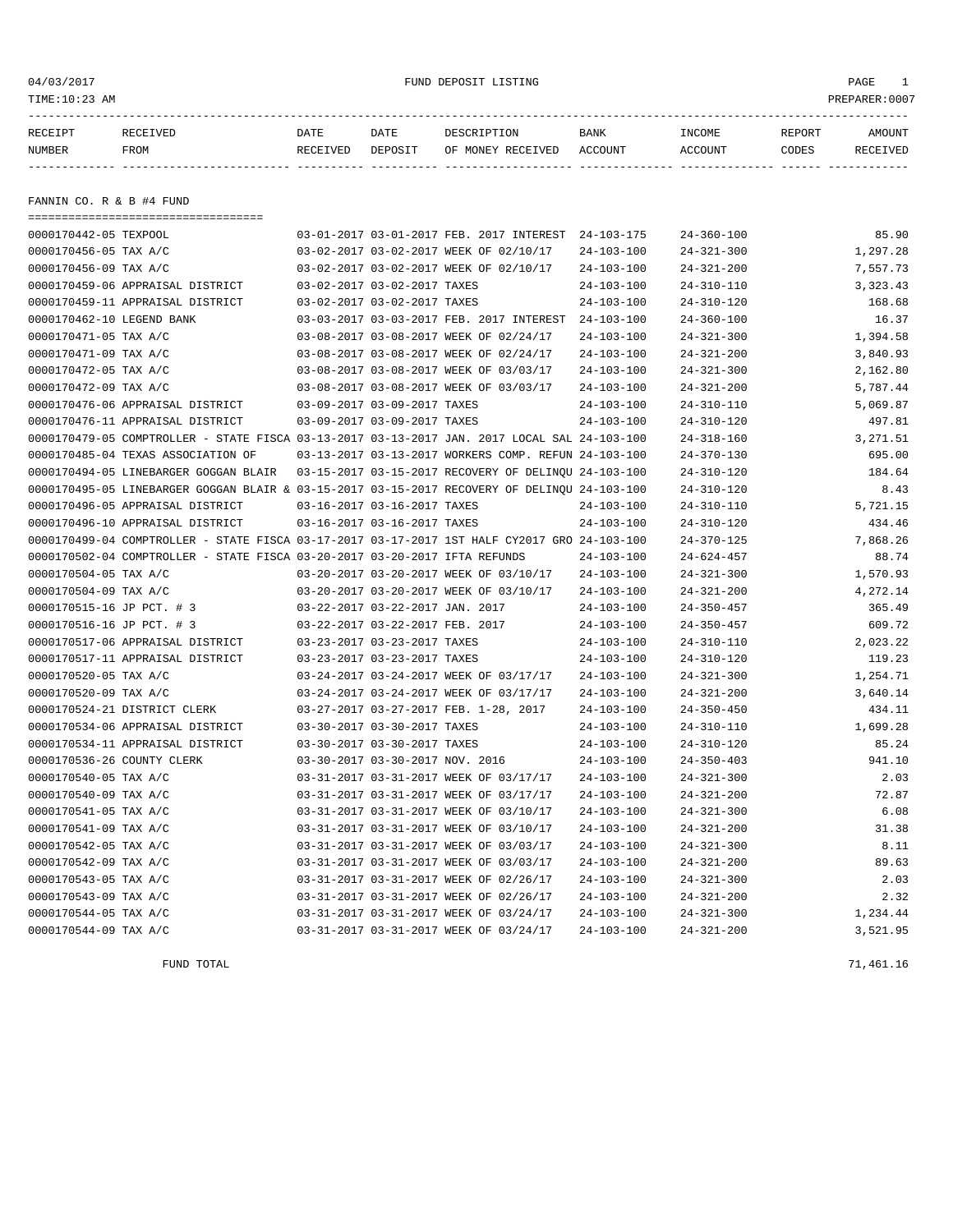TIME:10:23 AM PREPARER:0007

| RECEIPT | RECEIVED | DATE     | DATE    | DESCRIPTION       | <b>BANK</b> | INCOME  | REPORT | AMOUNT   |
|---------|----------|----------|---------|-------------------|-------------|---------|--------|----------|
| NUMBER  | FROM     | RECEIVED | DEPOSIT | OF MONEY RECEIVED | ACCOUNT     | ACCOUNT | CODES  | RECEIVED |
|         |          |          |         |                   |             |         |        |          |
|         |          |          |         |                   |             |         |        |          |

J.P.#1 JUST.CT.TECHNOLOGY

===================================

| 0000170462-11 LEGEND BANK | 03-03-2017 03-03-2017 FEB. 2017 INTEREST 26-103-100 |  | $26 - 360 - 100$ |  |
|---------------------------|-----------------------------------------------------|--|------------------|--|
|                           |                                                     |  |                  |  |

FUND TOTAL 2.46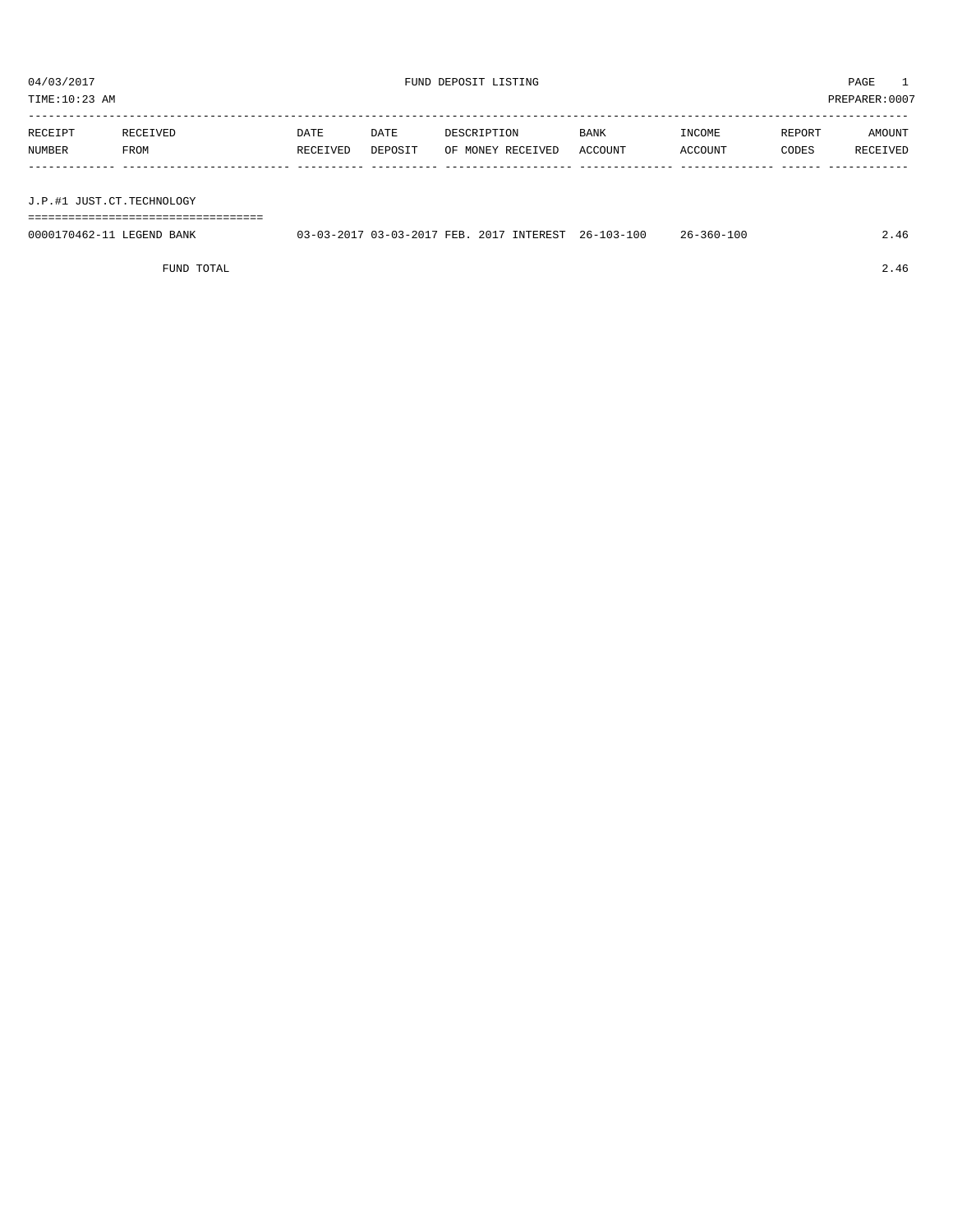TIME:10:23 AM PREPARER:0007

| RECEIPT | RECEIVED    | DATE     | DATE    | DESCRIPTION       | <b>BANK</b> | INCOME  | REPORT | AMOUNT   |
|---------|-------------|----------|---------|-------------------|-------------|---------|--------|----------|
| NUMBER  | <b>FROM</b> | RECEIVED | DEPOSIT | OF MONEY RECEIVED | ACCOUNT     | ACCOUNT | CODES  | RECEIVED |
|         |             |          |         |                   |             |         |        |          |
|         |             |          |         |                   |             |         |        |          |

J.P.#2 JUST.CT.TECHNOLOGY

===================================

| 0000170462-12 LEGEND BANK | 03-03-2017 03-03-2017 FEB. 2017 INTEREST 27-103-100 |  | 27-360-100 | 0.51 |
|---------------------------|-----------------------------------------------------|--|------------|------|
|                           |                                                     |  |            |      |

FUND TOTAL  $0.51$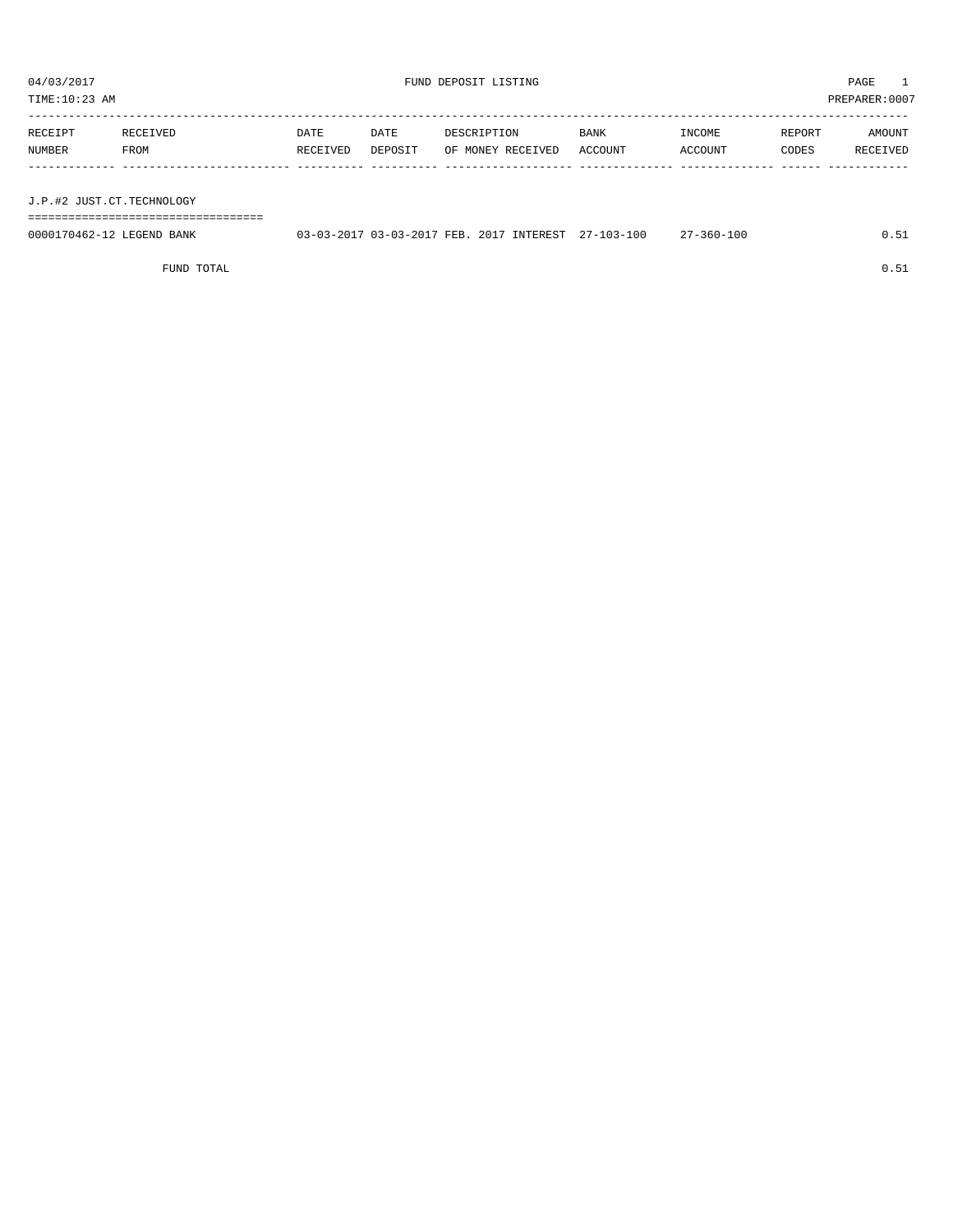| TIME:10:23 AM             |          |          |         |                                          |                  |                  |        | PREPARER:0007 |
|---------------------------|----------|----------|---------|------------------------------------------|------------------|------------------|--------|---------------|
|                           |          |          |         |                                          |                  |                  |        |               |
| RECEIPT                   | RECEIVED | DATE     | DATE    | DESCRIPTION                              | BANK             | INCOME           | REPORT | AMOUNT        |
| NUMBER                    | FROM     | RECEIVED | DEPOSIT | OF MONEY RECEIVED                        | ACCOUNT          | ACCOUNT          | CODES  | RECEIVED      |
|                           |          |          |         |                                          |                  |                  |        |               |
|                           |          |          |         |                                          |                  |                  |        |               |
| J.P.#3 JUST.CT.TECHNOLOGY |          |          |         |                                          |                  |                  |        |               |
|                           |          |          |         |                                          |                  |                  |        |               |
| 0000170462-13 LEGEND BANK |          |          |         | 03-03-2017 03-03-2017 FEB. 2017 INTEREST | $28 - 103 - 100$ | $28 - 360 - 100$ |        | 0.17          |

0000170515-12 JP PCT. # 3 03-22-2017 03-22-2017 JAN. 2017 28-103-100 28-370-456 176.69 0000170516-12 JP PCT. # 3 03-22-2017 03-22-2017 FEB. 2017 28-103-100 28-370-456 125.62

FUND TOTAL 302.48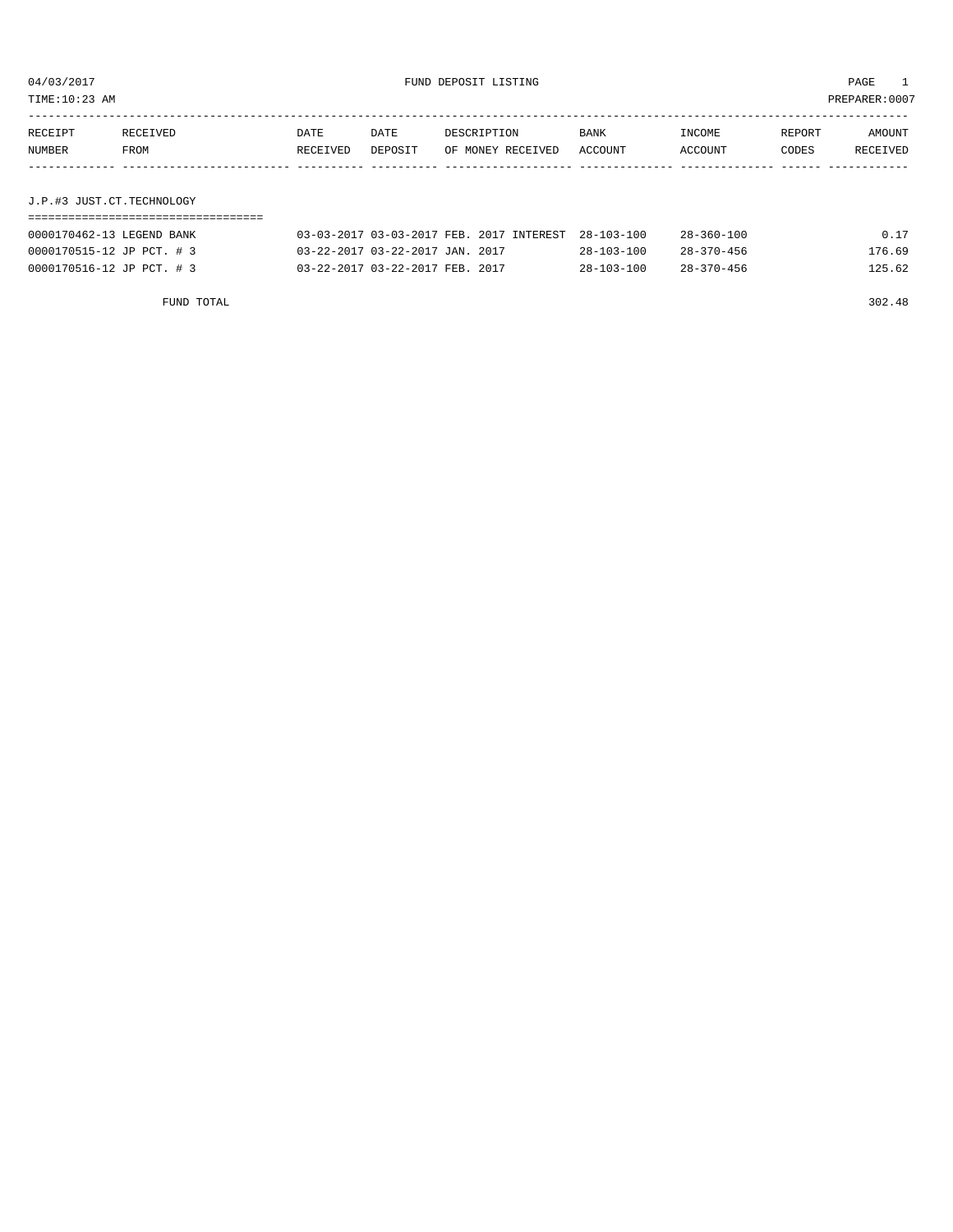TIME:10:23 AM PREPARER:0007

| RECEIPT                     | RECEIVED | DATE     | DATE    | DESCRIPTION       | BANK    | INCOME  | REPORT | AMOUNT   |  |
|-----------------------------|----------|----------|---------|-------------------|---------|---------|--------|----------|--|
| NUMBER                      | FROM     | RECEIVED | DEPOSIT | OF MONEY RECEIVED | ACCOUNT | ACCOUNT | CODES  | RECEIVED |  |
|                             |          |          |         |                   |         |         |        |          |  |
|                             |          |          |         |                   |         |         |        |          |  |
| DISTRICT CT.RECORDS ARCHIVE |          |          |         |                   |         |         |        |          |  |

| --------------------------------------<br>---------------------------------<br>____ |        |   |        |   |                  |  |
|-------------------------------------------------------------------------------------|--------|---|--------|---|------------------|--|
| $\sim$<br><b>NTL</b><br>'NH<br><u>vv.</u><br>.<br>.                                 | ∼<br>. | . | $\sim$ | ╌ | .<br>.<br>.<br>. |  |

| 0000170462-14 LEGEND BANK    | 03-03-2017 03-03-2017 FEB. 2017 INTEREST 34-103-100 |                  | $34 - 360 - 100$ |  |
|------------------------------|-----------------------------------------------------|------------------|------------------|--|
| 0000170524-16 DISTRICT CLERK | 03-27-2017 03-27-2017 FEB. 1-28, 2017               | $34 - 103 - 100$ | $34 - 370 - 450$ |  |

FUND TOTAL 412.15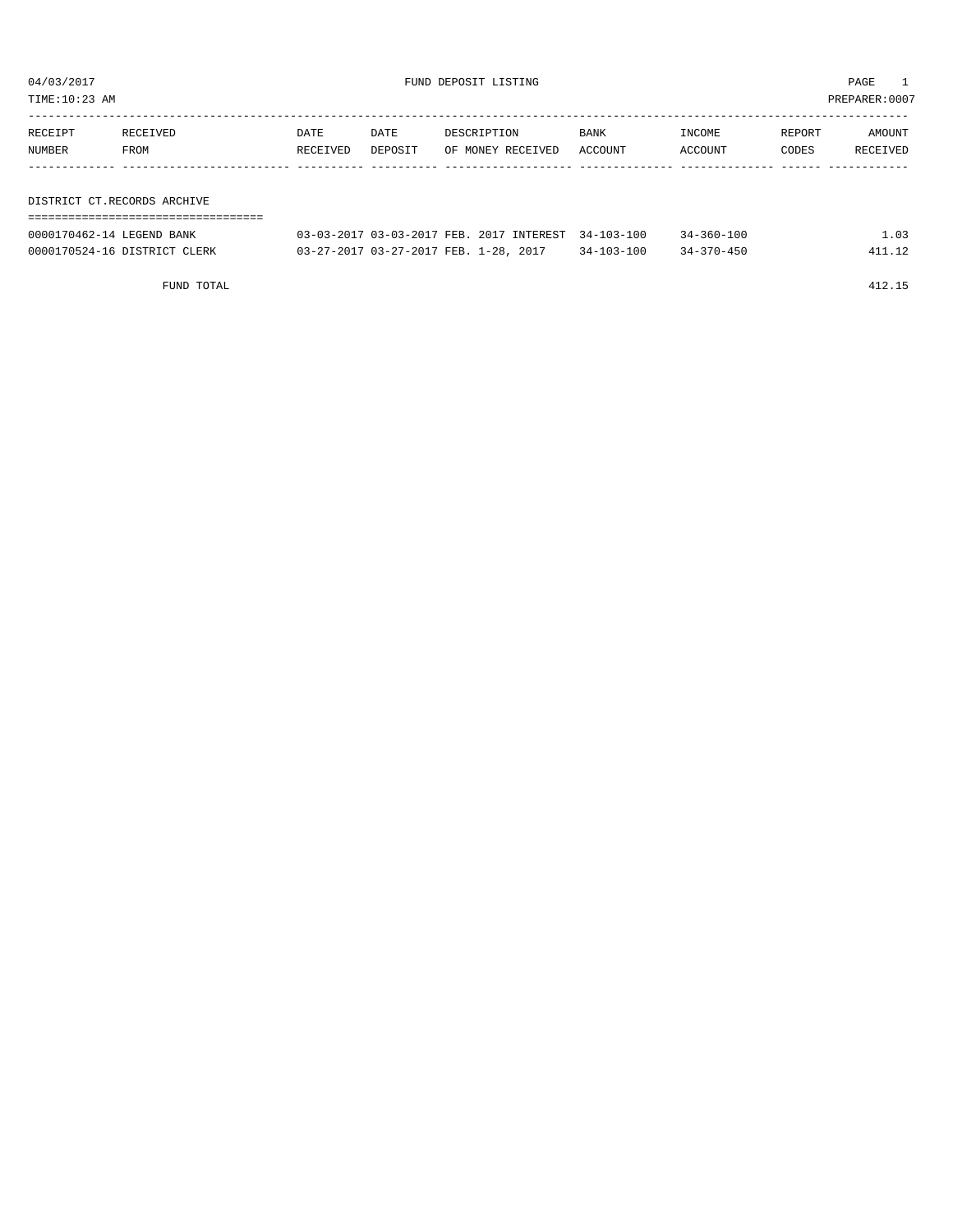TIME:10:23 AM PREPARER:0007

| RECEIPT          | RECEIVED | DATE     | DATE    | DESCRIPTION       | BANK    | INCOME  | REPORT | AMOUNT   |  |
|------------------|----------|----------|---------|-------------------|---------|---------|--------|----------|--|
| NUMBER           | FROM     | RECEIVED | DEPOSIT | OF MONEY RECEIVED | ACCOUNT | ACCOUNT | CODES  | RECEIVED |  |
|                  |          |          |         |                   |         |         |        |          |  |
|                  |          |          |         |                   |         |         |        |          |  |
| LAW LIBRARY FUND |          |          |         |                   |         |         |        |          |  |
|                  |          |          |         |                   |         |         |        |          |  |

| 0000170462-15 LEGEND BANK    | 03-03-2017 03-03-2017 FEB. 2017 INTEREST 35-103-100 |                  | $35 - 360 - 100$ | 6.88   |
|------------------------------|-----------------------------------------------------|------------------|------------------|--------|
| 0000170524-17 DISTRICT CLERK | 03-27-2017 03-27-2017 FEB. 1-28, 2017               | 35-103-100       | $35 - 340 - 450$ | 839.21 |
| 0000170536-22 COUNTY CLERK   | 03-30-2017 03-30-2017 NOV. 2016                     | $35 - 103 - 100$ | $35 - 340 - 403$ | 455.00 |

FUND TOTAL  $1,301.09$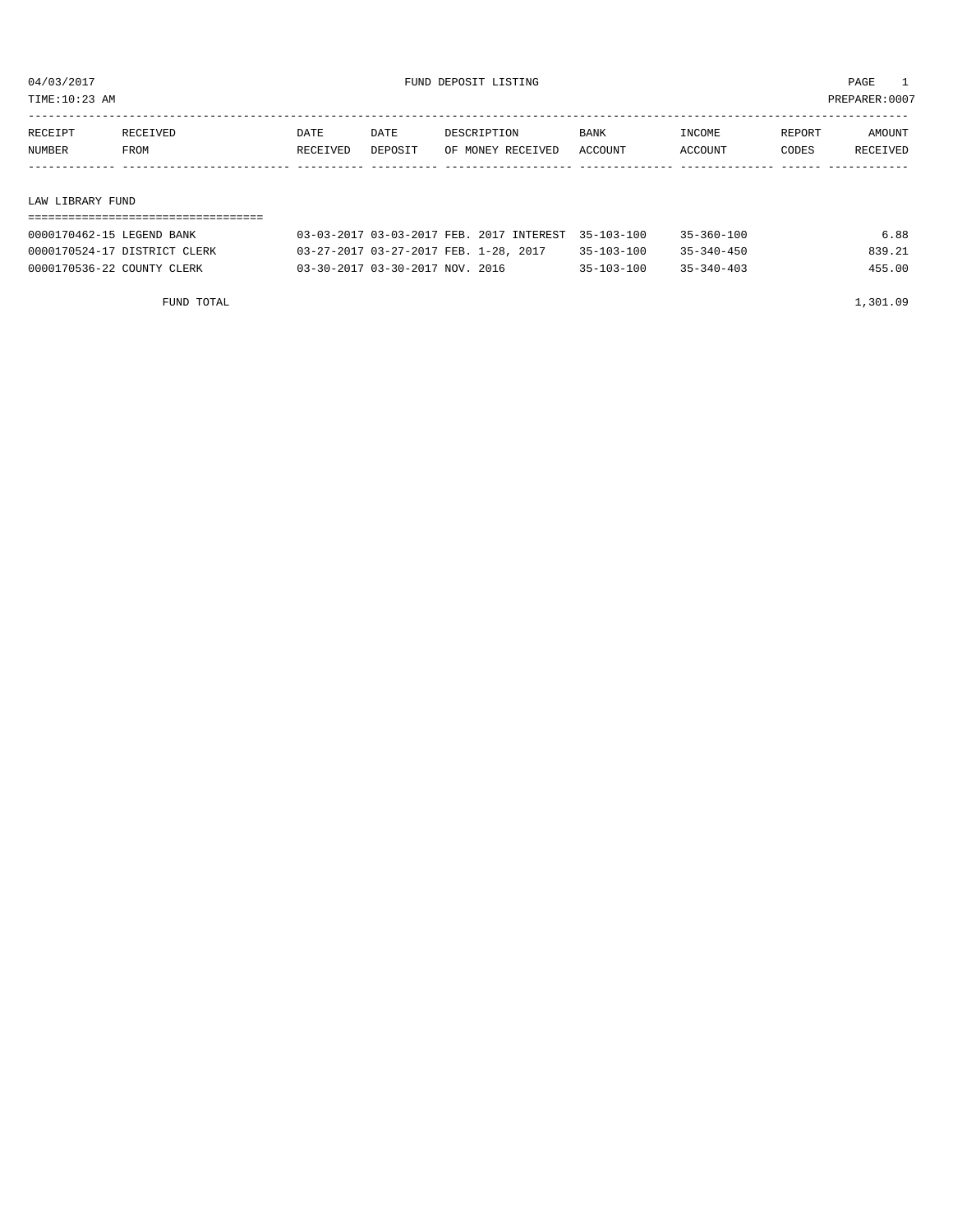04/03/2017 FUND DEPOSIT LISTING PAGE 1

| RECEIPT | RECEIVED | <b>DATE</b> | DATE    | DESCRIPTION       | <b>BANK</b> | INCOME  | REPORT | <b>AMOUNT</b> |
|---------|----------|-------------|---------|-------------------|-------------|---------|--------|---------------|
| NUMBER  | FROM     | RECEIVED    | DEPOSIT | OF MONEY RECEIVED | ACCOUNT     | ACCOUNT | CODES  | RECEIVED      |
|         |          |             |         |                   |             |         |        |               |
|         |          |             |         |                   |             |         |        |               |

D.A. FEE ACCOUNT FUND

| 0000170453-01 DISTRICT ATTORNEY TRUST | 03-02-2017 03-02-2017 CHECK FEES                     | 36-103-136       | 36-340-475       | 190.00 |
|---------------------------------------|------------------------------------------------------|------------------|------------------|--------|
| 0000170462-23 LEGEND BANK             | 03-03-2017 03-03-2017 FEB. 2017 INTEREST             | 36-103-136       | $36 - 360 - 100$ | 0.04   |
| 0000170462-24 LEGEND BANK             | 03-03-2017 03-03-2017 FEB. 2017 INTEREST             | $36 - 103 - 236$ | $36 - 360 - 236$ | 0.14   |
| 0000170478-01 FANNIN COUNTY CSCD      | 03-09-2017 03-09-2017 BLOOD DRAWS                    | $36 - 103 - 136$ | $36 - 370 - 130$ | 110.40 |
| 0000170518-01 COUNTY CLERK            | 03-23-2017 03-23-2017 BLOOD DRAWS - PETER 36-103-136 |                  | $36 - 370 - 130$ | 40.00  |
|                                       |                                                      |                  |                  |        |

FUND TOTAL 340.58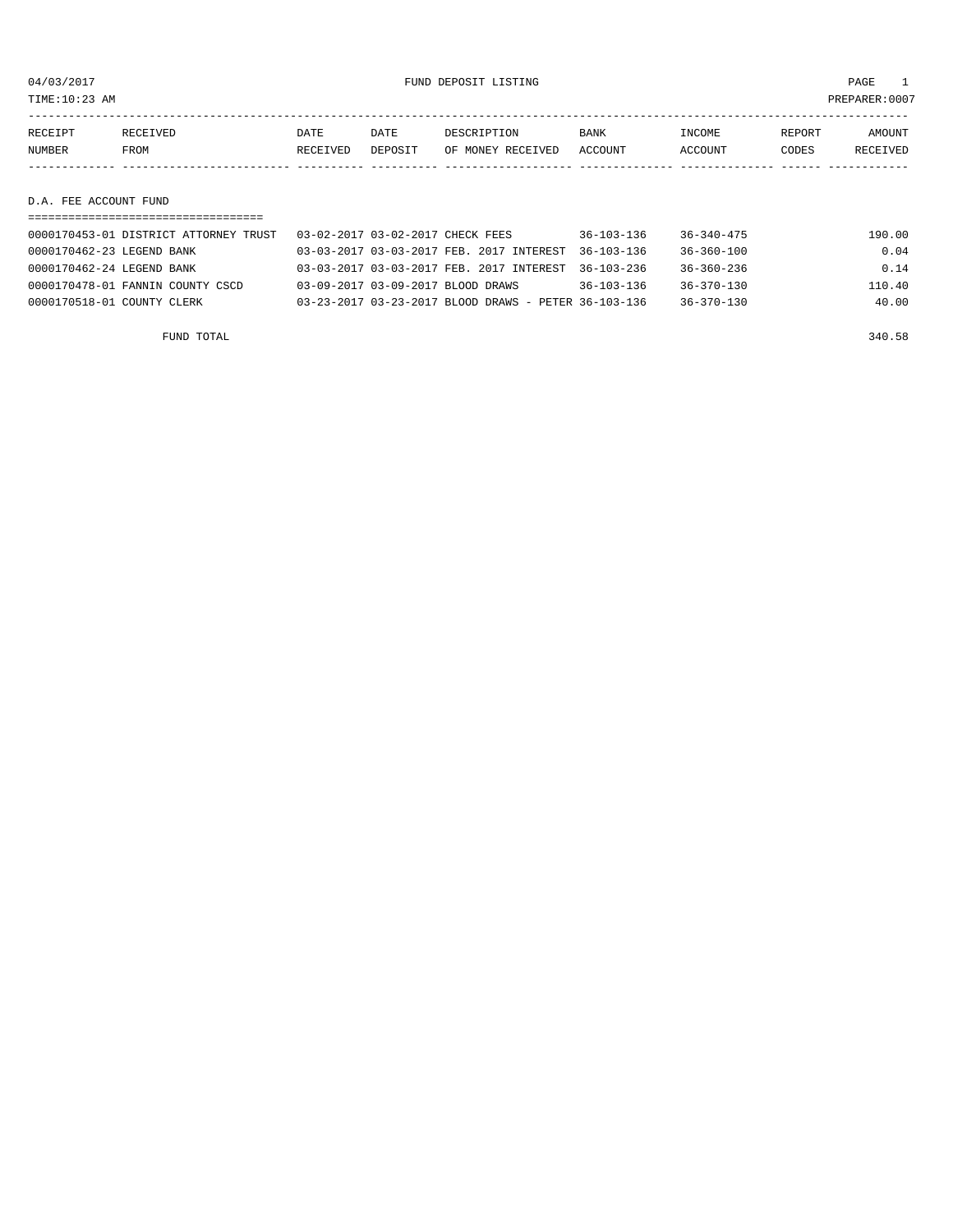TIME:10:23 AM PREPARER:0007

| RECEIPT | RECEIVED | DATE     | DATE    | DESCRIPTION       | <b>BANK</b> | <b>TNCOME</b> | <b>REPORT</b> | AMOUNT          |
|---------|----------|----------|---------|-------------------|-------------|---------------|---------------|-----------------|
| NUMBER  | FROM     | RECEIVED | DEPOSIT | OF MONEY RECEIVED | ACCOUNT     | ACCOUNT       | CODES         | <b>RECEIVED</b> |
|         |          |          |         |                   |             |               |               |                 |

#### CONTRABAND SEIZURE

===================================

| 0000170462-25 LEGEND BANK | 03-03-2017 03-03-2017 FEB. 2017 INTEREST 37-103-137 |  | 37-360-100 | 0.04 |
|---------------------------|-----------------------------------------------------|--|------------|------|
|                           |                                                     |  |            |      |

FUND TOTAL  $0.04$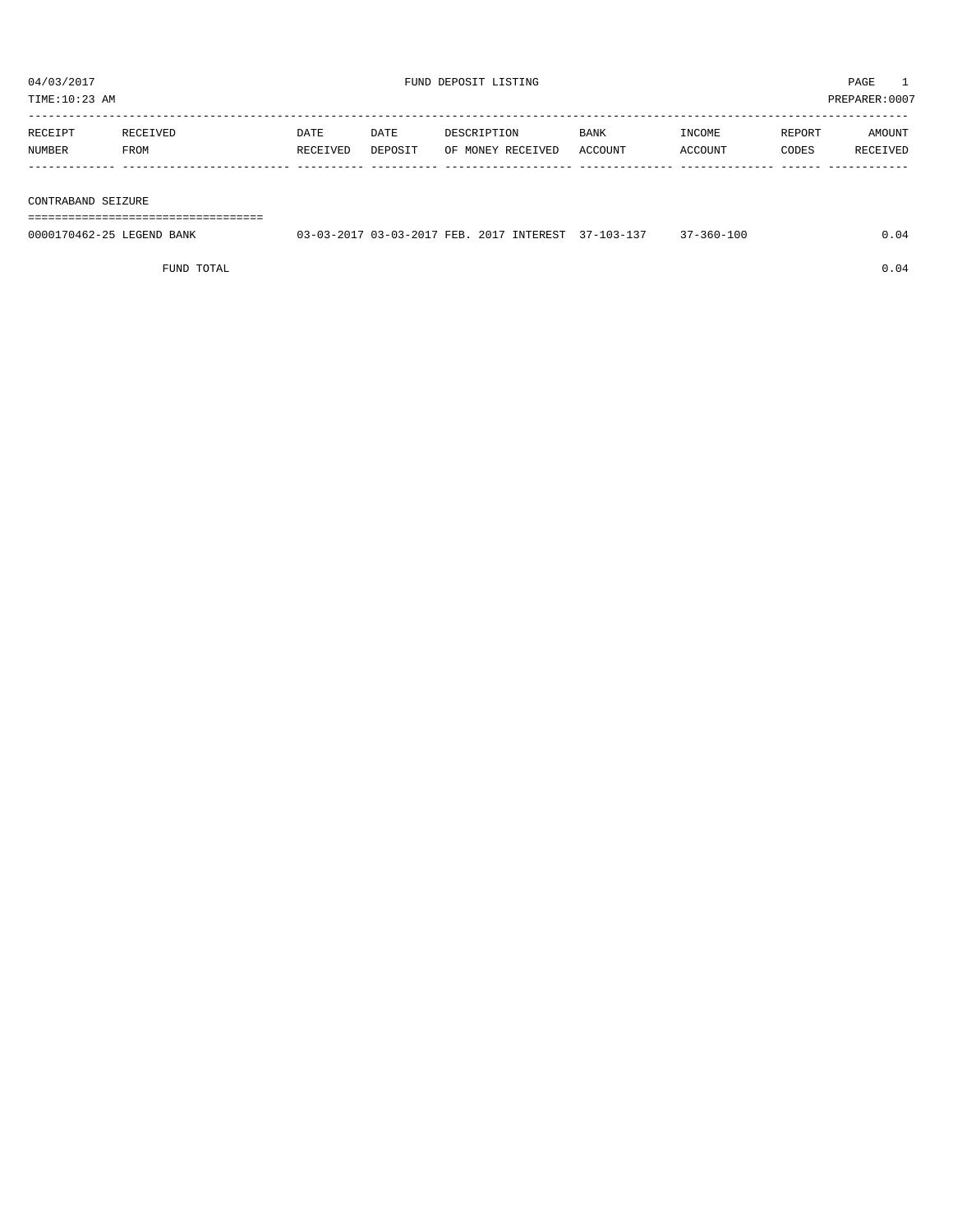TIME:10:23 AM PREPARER:0007

| RECEIPT       | RECEIVED | DATE     | DATE    | DESCRIPTION       | <b>BANK</b> | INCOME         | REPORT | AMOUNT   |
|---------------|----------|----------|---------|-------------------|-------------|----------------|--------|----------|
| NUMBER        | FROM     | RECEIVED | DEPOSIT | OF MONEY RECEIVED | ACCOUNT     | <b>ACCOUNT</b> | CODES  | RECEIVED |
|               |          |          |         |                   |             |                |        |          |
|               |          |          |         |                   |             |                |        |          |
| THA GO-OP GIN |          |          |         |                   |             |                |        |          |

IHC CO-OP GIN

## ===================================

| 0000170442-06 TEXPOOL     | 03-01-2017 03-01-2017 FEB. 2017 INTEREST 38-103-175 |  | $38 - 360 - 100$ | 7.83 |
|---------------------------|-----------------------------------------------------|--|------------------|------|
| 0000170462-16 LEGEND BANK | 03-03-2017 03-03-2017 FEB. 2017 INTEREST 38-103-100 |  | $38 - 360 - 100$ |      |

FUND TOTAL  $7.87$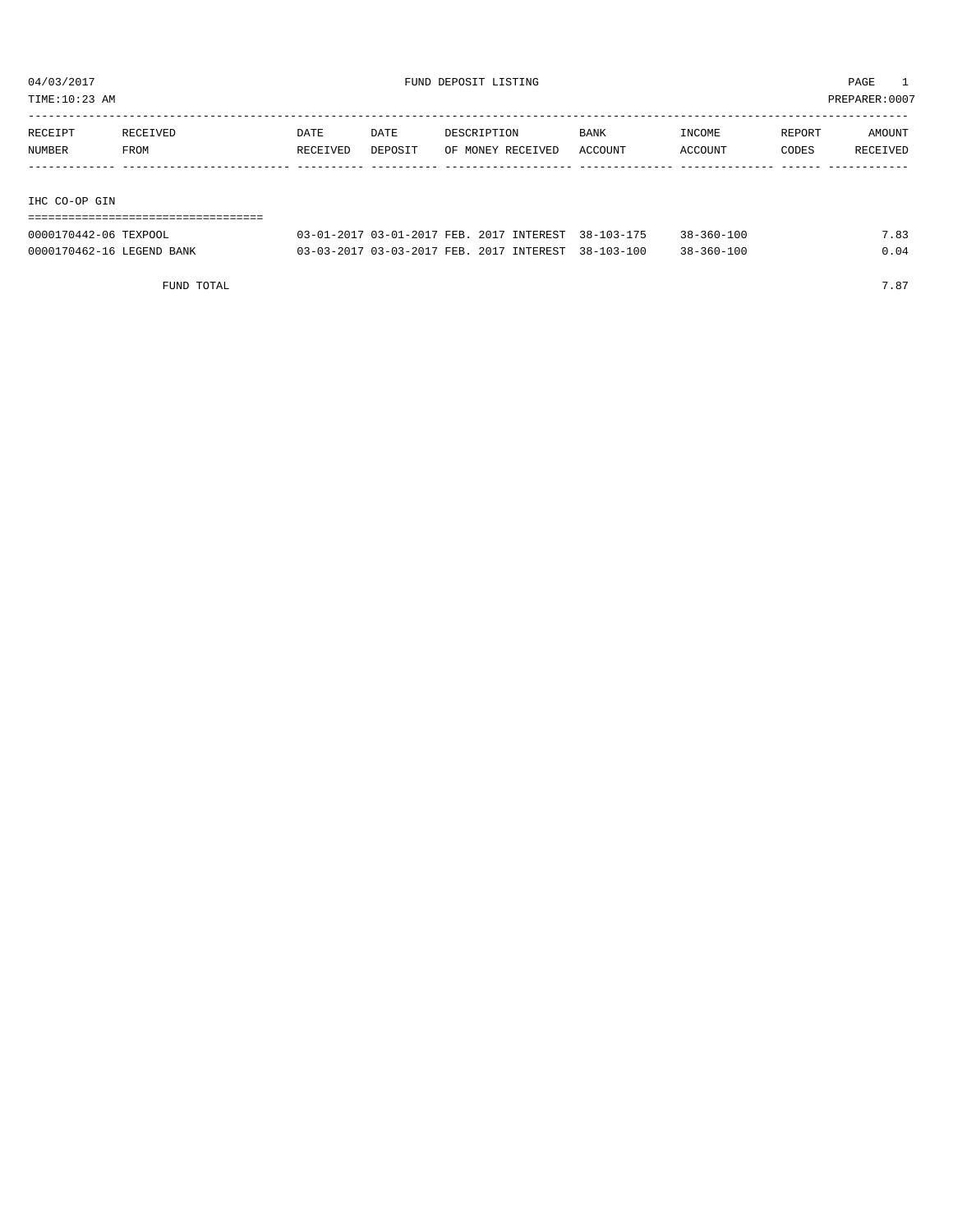TIME:10:23 AM PREPARER:0007

| RECEIPT               | RECEIVED | DATE     | DATE    | DESCRIPTION                              | BANK       | INCOME           | REPORT | AMOUNT   |
|-----------------------|----------|----------|---------|------------------------------------------|------------|------------------|--------|----------|
| NUMBER                | FROM     | RECEIVED | DEPOSIT | OF MONEY RECEIVED                        | ACCOUNT    | ACCOUNT          | CODES  | RECEIVED |
|                       |          |          |         |                                          |            |                  |        |          |
| IHC B.R. COOPER       |          |          |         |                                          |            |                  |        |          |
|                       |          |          |         |                                          |            |                  |        |          |
| 0000170442-07 TEXPOOL |          |          |         | 03-01-2017 03-01-2017 FEB. 2017 INTEREST | 39-103-175 | $39 - 360 - 100$ |        | 2.52     |

0000170462-17 LEGEND BANK 03-03-2017 03-03-2017 FEB. 2017 INTEREST 39-103-100 39-360-100 0.56 0000170488-01 FANNIN COUNTY INDIGENT 03-13-2017 03-13-2017 FY16 INTEREST BONNI 39-103-100 39-370-150 1,185.50

FUND TOTAL 1,188.58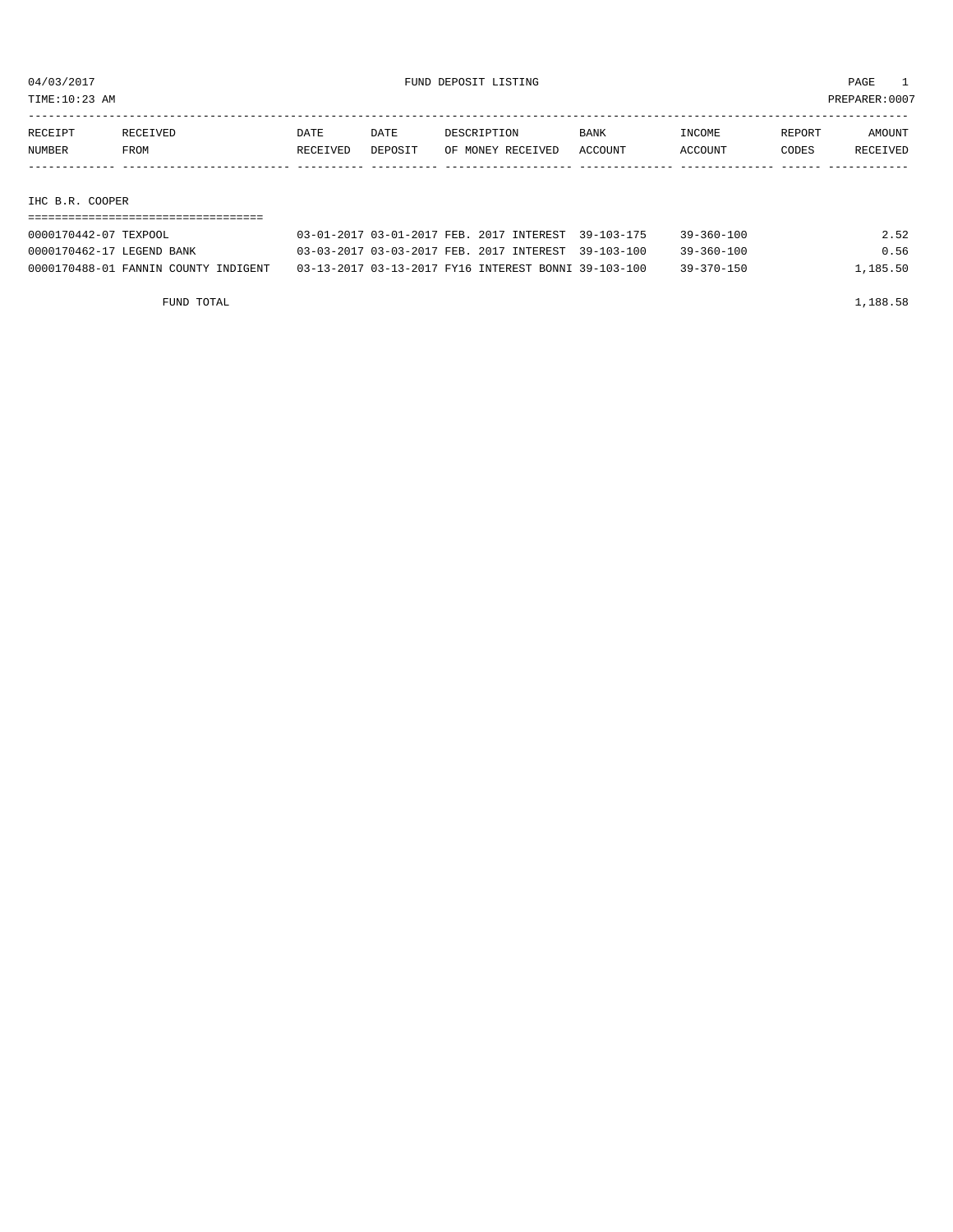TIME:10:23 AM PREPARER:0007 ----------------------------------------------------------------------------------------------------------------------------------- RECEIPT RECEIVED DATE DATE DESCRIPTION BANK INCOME REPORT AMOUNT NUMBER FROM RECEIVED DEPOSIT OF MONEY RECEIVED ACCOUNT ACCOUNT CODES RECEIVED ------------- ------------------------- ---------- ---------- ------------------- -------------- -------------- ------ ------------ CO.CLERK CO.& DIST.CT. TECHNOLOGY ===================================

| CO.CLERK CO.& DIST.CT. TECHNOLOGY |                                 |                  |                  |       |
|-----------------------------------|---------------------------------|------------------|------------------|-------|
|                                   |                                 |                  |                  |       |
| 0000170536-27 COUNTY CLERK        | 03-30-2017 03-30-2017 NOV. 2016 | $51 - 103 - 100$ | $51 - 370 - 440$ | 78.46 |
|                                   |                                 |                  |                  |       |
| FUND TOTAL                        |                                 |                  |                  | 78.46 |
|                                   |                                 |                  |                  |       |
|                                   |                                 |                  |                  |       |
|                                   |                                 |                  |                  |       |
|                                   |                                 |                  |                  |       |
|                                   |                                 |                  |                  |       |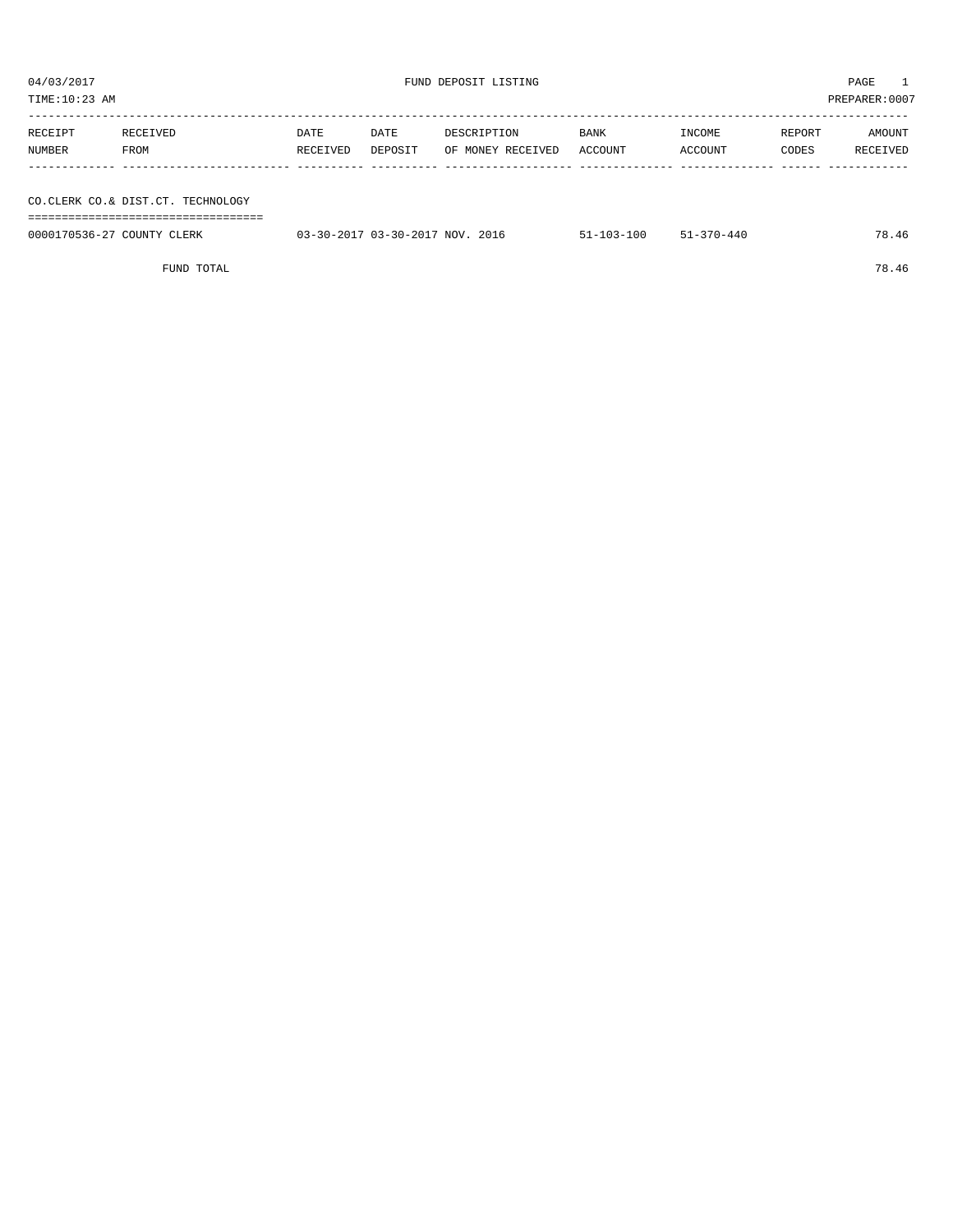| 04/03/2017<br>TIME:10:23 AM |                                     |                  |                 | FUND DEPOSIT LISTING                                |                 |                   |                 | PAGE<br>PREPARER: 0007 |
|-----------------------------|-------------------------------------|------------------|-----------------|-----------------------------------------------------|-----------------|-------------------|-----------------|------------------------|
| RECEIPT<br><b>NUMBER</b>    | RECEIVED<br>FROM                    | DATE<br>RECEIVED | DATE<br>DEPOSIT | DESCRIPTION<br>OF MONEY RECEIVED                    | BANK<br>ACCOUNT | INCOME<br>ACCOUNT | REPORT<br>CODES | AMOUNT<br>RECEIVED     |
|                             | CO. CLK. COURT RECORDS PRESERVATION |                  |                 |                                                     |                 |                   |                 |                        |
| 0000170462-18 LEGEND BANK   |                                     |                  |                 | 03-03-2017 03-03-2017 FEB. 2017 INTEREST 52-103-100 |                 | $52 - 360 - 100$  |                 | 0.56                   |

0000170536-28 COUNTY CLERK 03-30-2017 03-30-2017 NOV. 2016 52-103-100 52-370-133 130.00

FUND TOTAL 130.56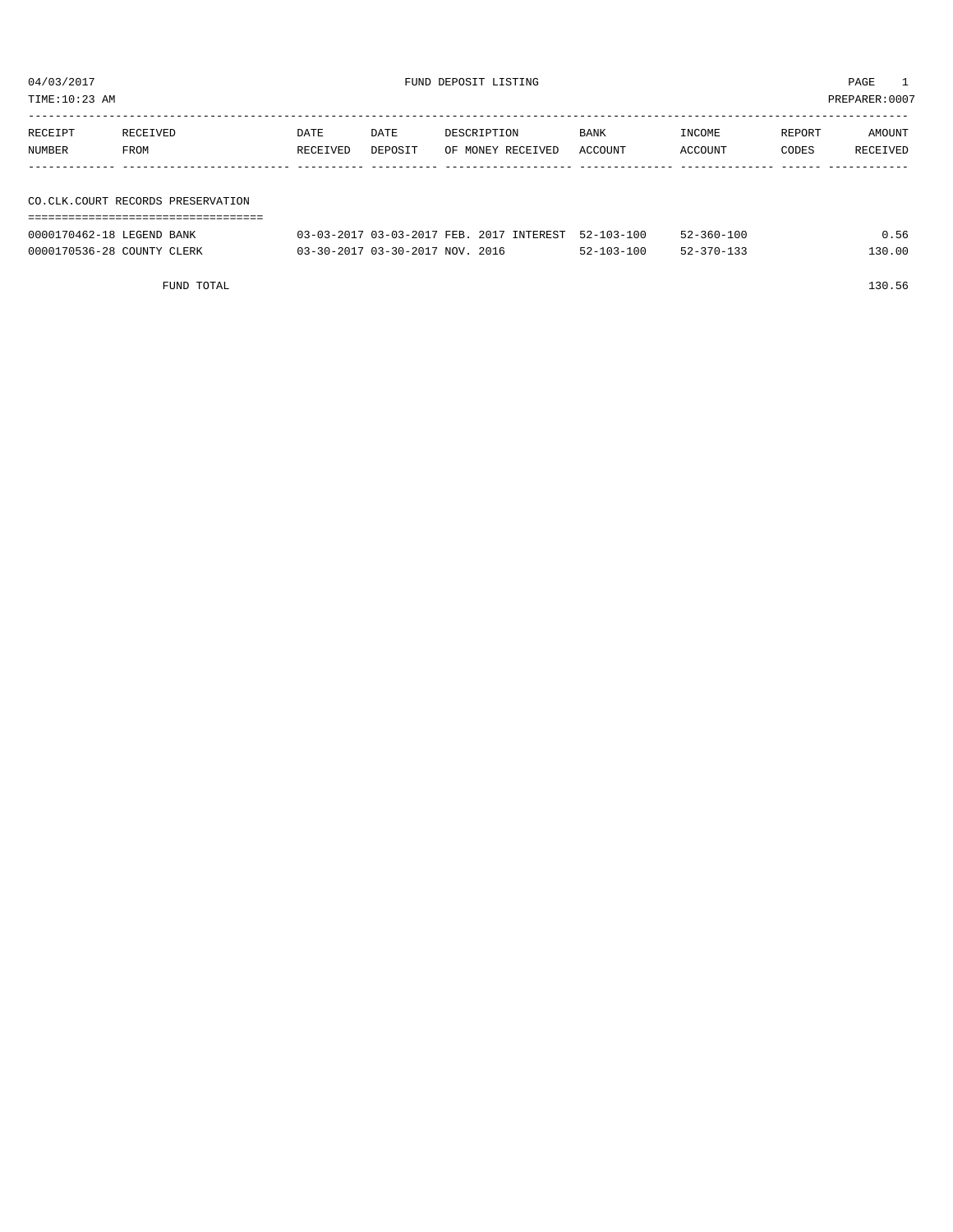04/03/2017<br>
FUND DEPOSIT LISTING<br>
FUND DEPOSIT LISTING

| TIME:10:23 AM              |          |          |                                 |                   |                  |                  |        | PREPARER:0007 |
|----------------------------|----------|----------|---------------------------------|-------------------|------------------|------------------|--------|---------------|
|                            |          |          |                                 |                   |                  |                  |        |               |
| RECEIPT                    | RECEIVED | DATE     | DATE                            | DESCRIPTION       | BANK             | INCOME           | REPORT | AMOUNT        |
| NUMBER                     | FROM     | RECEIVED | DEPOSIT                         | OF MONEY RECEIVED | ACCOUNT          | ACCOUNT          | CODES  | RECEIVED      |
|                            |          |          |                                 |                   |                  |                  |        |               |
|                            |          |          |                                 |                   |                  |                  |        |               |
| CO.CLERK RECORDS ARCHIVE   |          |          |                                 |                   |                  |                  |        |               |
|                            |          |          |                                 |                   |                  |                  |        |               |
| 0000170536-29 COUNTY CLERK |          |          | 03-30-2017 03-30-2017 NOV. 2016 |                   | $53 - 103 - 100$ | $53 - 370 - 133$ |        | 5,820.00      |
|                            |          |          |                                 |                   |                  |                  |        |               |

FUND TOTAL 5,820.00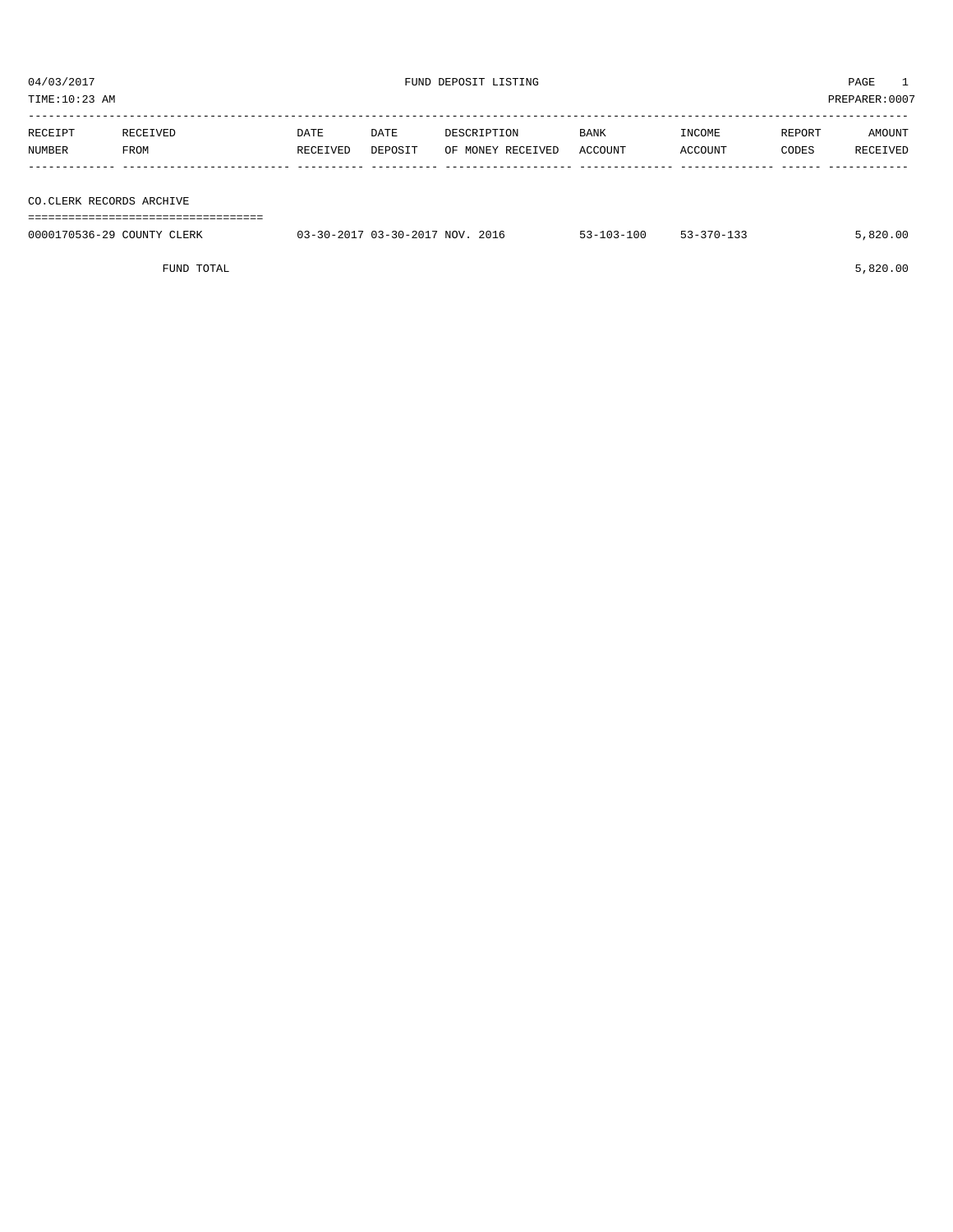TIME:10:23 AM PREPARER:0007

| RECEIPT       | RECEIVED    | DATE     | DATE    | DESCRIPTION       | <b>BANK</b> | INCOME  | REPORT | AMOUNT   |
|---------------|-------------|----------|---------|-------------------|-------------|---------|--------|----------|
| <b>NUMBER</b> | <b>FROM</b> | RECEIVED | DEPOSIT | OF MONEY RECEIVED | ACCOUNT     | ACCOUNT | CODES  | RECEIVED |
|               |             |          |         |                   |             |         |        |          |
|               |             |          |         |                   |             |         |        |          |

F.C. LAW ENFORCEMENT EDUCATION

| ------------------------  |                                                                                            |                  |          |
|---------------------------|--------------------------------------------------------------------------------------------|------------------|----------|
| 0000170462-26 LEGEND BANK | 03-03-2017 03-03-2017 FEB. 2017 INTEREST 55-103-155                                        | $55 - 360 - 100$ | 0.01     |
|                           | 0000170514-01 FANNIN COUNTY OPERATING 03-21-2017 03-21-2017 PEACE OFFICER ALLOC 55-103-155 | 55-370-160       | 2,211.27 |

FUND TOTAL 2,211.28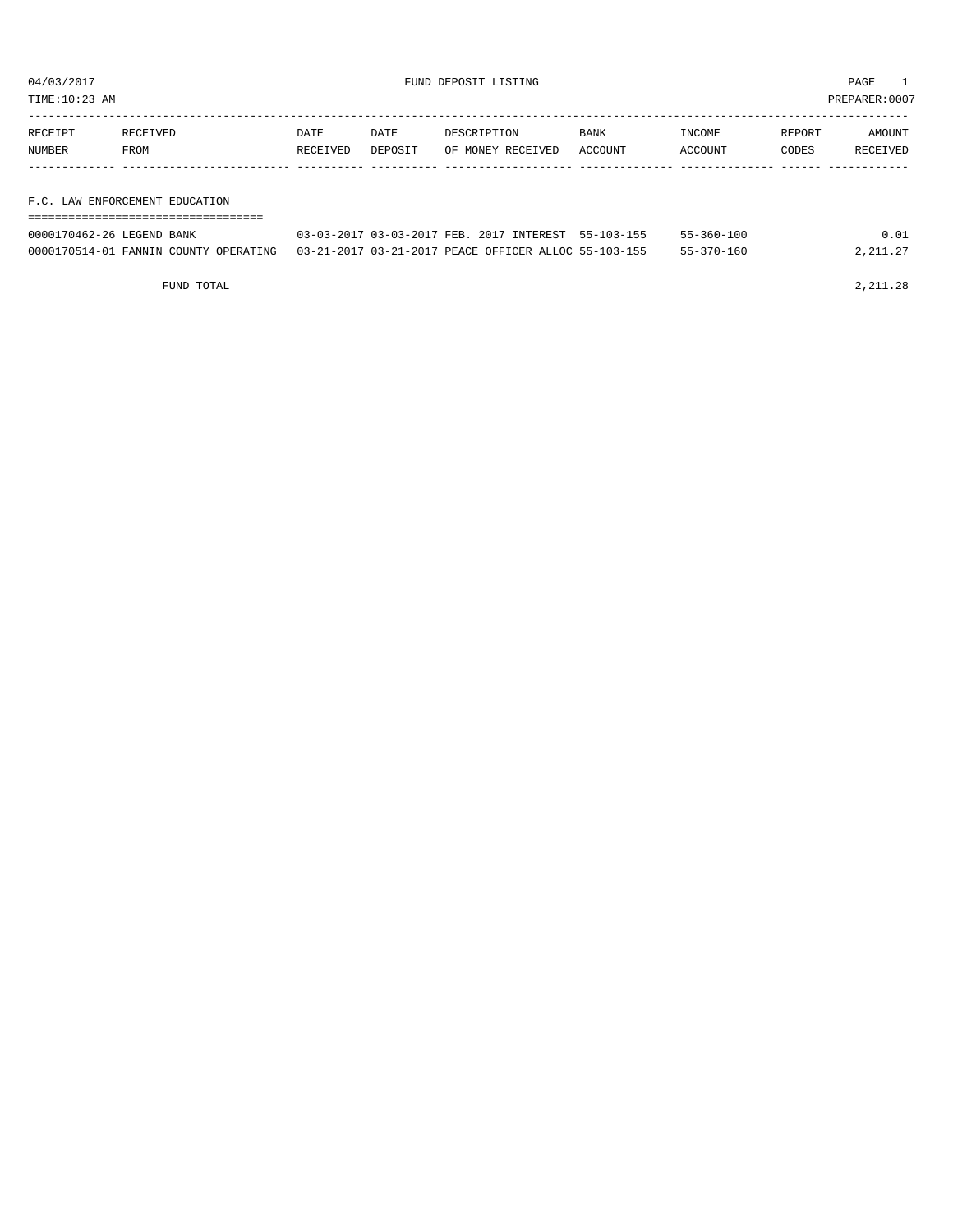TIME:10:23 AM PREPARER:0007

| RECEIPT | RECEIVED    | DATE     | DATE    | DESCRIPTION       | <b>BANK</b> | INCOME  | REPORT | AMOUNT   |
|---------|-------------|----------|---------|-------------------|-------------|---------|--------|----------|
| NUMBER  | <b>FROM</b> | RECEIVED | DEPOSIT | OF MONEY RECEIVED | ACCOUNT     | ACCOUNT | CODES  | RECEIVED |
|         |             |          |         |                   |             |         |        |          |
|         |             |          |         |                   |             |         |        |          |

### F C SHERIFF FORFEITURE

===================================

| 0000170462-27 LEGEND BANK | 03-03-2017 03-03-2017 FEB. 2017 INTEREST 56-103-156 |  | 56-360-100 | 0.29 |
|---------------------------|-----------------------------------------------------|--|------------|------|
|                           |                                                     |  |            |      |

FUND TOTAL 0.29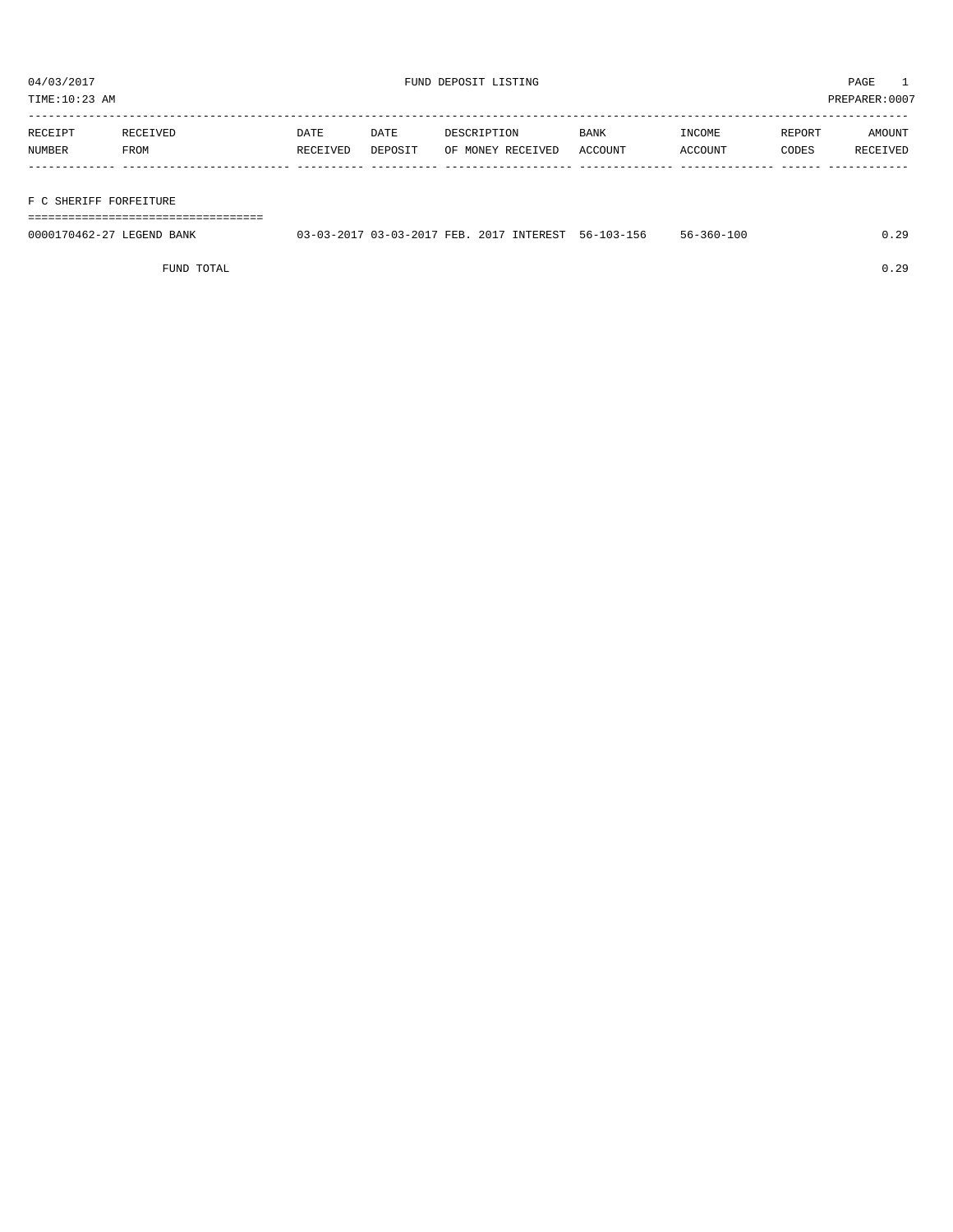TIME:10:23 AM PREPARER:0007

| RECEIPT | RECEIVED           | DATE     | DATE    | DESCRIPTION       | BANK    | INCOME  | REPORT | AMOUNT   |  |  |
|---------|--------------------|----------|---------|-------------------|---------|---------|--------|----------|--|--|
| NUMBER  | FROM               | RECEIVED | DEPOSIT | OF MONEY RECEIVED | ACCOUNT | ACCOUNT | CODES  | RECEIVED |  |  |
|         |                    |          |         |                   |         |         |        |          |  |  |
|         |                    |          |         |                   |         |         |        |          |  |  |
|         | DRUG COURT PROGRAM |          |         |                   |         |         |        |          |  |  |
|         |                    |          |         |                   |         |         |        |          |  |  |

| 0000170462-19 LEGEND BANK    | 03-03-2017 03-03-2017 FEB. 2017 INTEREST 59-103-100 |                  | $59 - 360 - 100$ | 2.02   |
|------------------------------|-----------------------------------------------------|------------------|------------------|--------|
| 0000170524-24 DISTRICT CLERK | 03-27-2017 03-27-2017 FEB. 1-28, 2017               | 59-103-100       | $59 - 370 - 425$ | 141.80 |
| 0000170536-30 COUNTY CLERK   | 03-30-2017 03-30-2017 NOV. 2016                     | $59 - 103 - 100$ | $59 - 370 - 425$ | 390.19 |

FUND TOTAL 534.01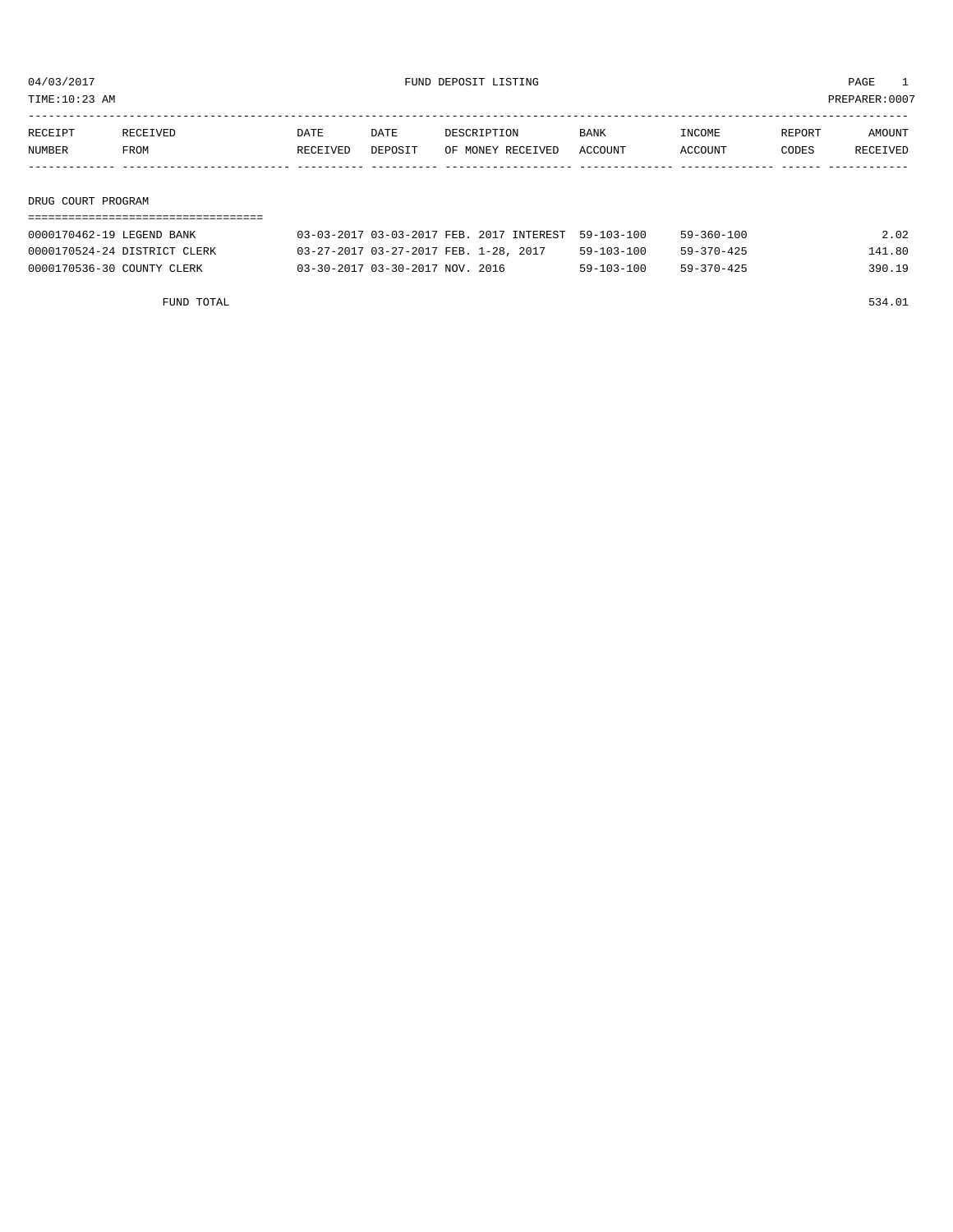| TIME:10:23 AM     |                                     |                  |                 |                                  |                 |                   |                 | PREPARER: 0007     |
|-------------------|-------------------------------------|------------------|-----------------|----------------------------------|-----------------|-------------------|-----------------|--------------------|
| RECEIPT<br>NUMBER | RECEIVED<br>FROM                    | DATE<br>RECEIVED | DATE<br>DEPOSIT | DESCRIPTION<br>OF MONEY RECEIVED | BANK<br>ACCOUNT | INCOME<br>ACCOUNT | REPORT<br>CODES | AMOUNT<br>RECEIVED |
|                   |                                     |                  |                 |                                  |                 |                   |                 |                    |
|                   | DIST.CLK.CO.&DIST.CT.TECH.-COMB.FUN |                  |                 |                                  |                 |                   |                 |                    |

===================================

| 0000170524-22 DISTRICT CLERK | 03-27-2017 03-27-2017 FEB. 1-28, 2017 | 61-103-100 | 61-370-440 | 37.89 |
|------------------------------|---------------------------------------|------------|------------|-------|
|                              |                                       |            |            |       |

FUND TOTAL 37.89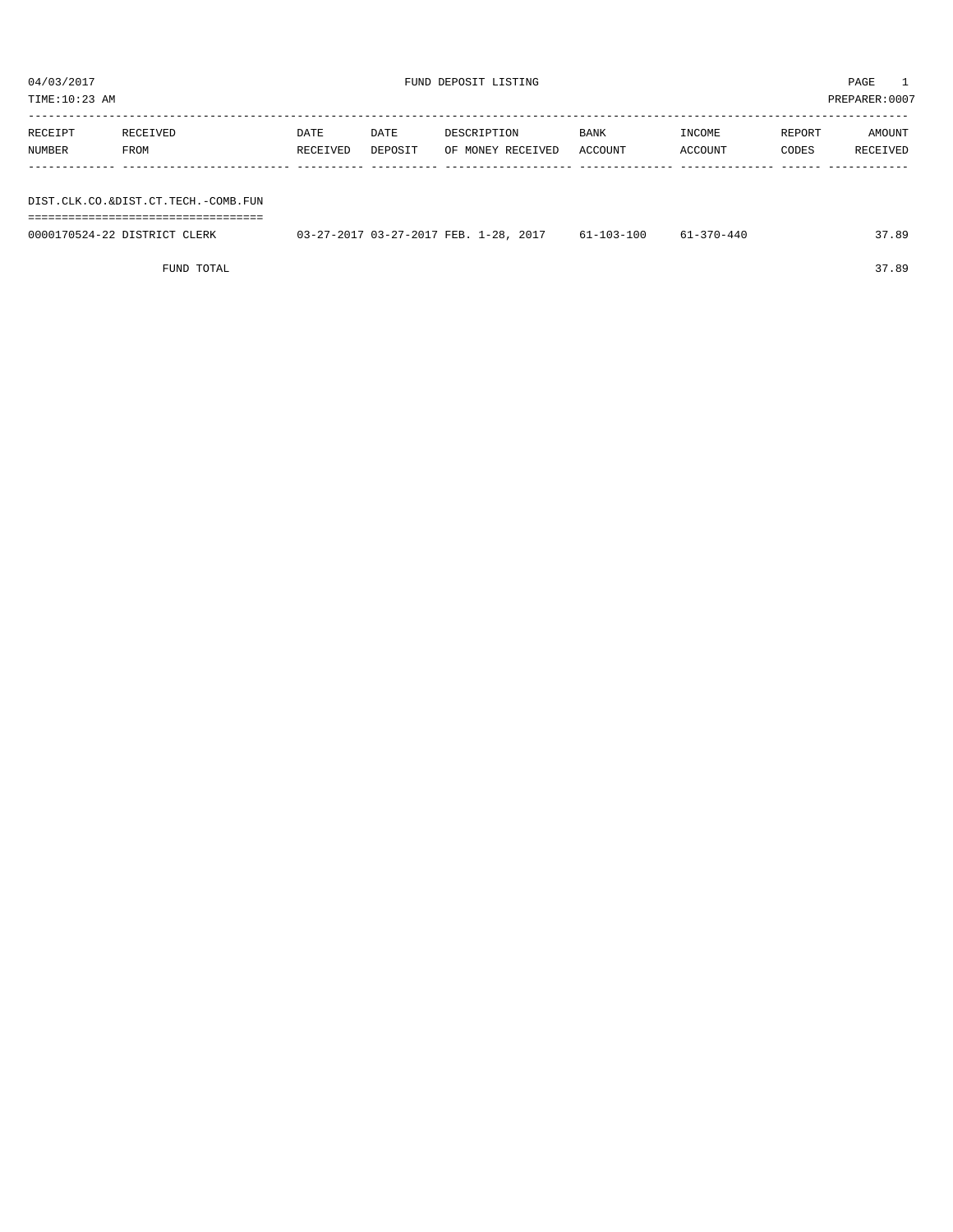| TIME:10:23 AM |                                     |          |         |                                                                                                                                                                                                                                                                                                                                                                                      |         |                                    |        | PREPARER:0007 |
|---------------|-------------------------------------|----------|---------|--------------------------------------------------------------------------------------------------------------------------------------------------------------------------------------------------------------------------------------------------------------------------------------------------------------------------------------------------------------------------------------|---------|------------------------------------|--------|---------------|
| RECEIPT       | RECEIVED                            | DATE     | DATE    | DESCRIPTION                                                                                                                                                                                                                                                                                                                                                                          | BANK    | INCOME                             | REPORT | AMOUNT        |
| NUMBER        | FROM                                | RECEIVED | DEPOSIT | OF MONEY RECEIVED                                                                                                                                                                                                                                                                                                                                                                    | ACCOUNT | ACCOUNT                            | CODES  | RECEIVED      |
|               |                                     |          |         |                                                                                                                                                                                                                                                                                                                                                                                      |         |                                    |        |               |
|               |                                     |          |         |                                                                                                                                                                                                                                                                                                                                                                                      |         |                                    |        |               |
|               | DIST.CLK.COURT RECORDS PRESERVATION |          |         |                                                                                                                                                                                                                                                                                                                                                                                      |         |                                    |        |               |
|               |                                     |          |         | $\overline{0}$ $\overline{0}$ $\overline{0}$ $\overline{0}$ $\overline{0}$ $\overline{0}$ $\overline{0}$ $\overline{0}$ $\overline{0}$ $\overline{0}$ $\overline{0}$ $\overline{0}$ $\overline{0}$ $\overline{0}$ $\overline{0}$ $\overline{0}$ $\overline{0}$ $\overline{0}$ $\overline{0}$ $\overline{0}$ $\overline{0}$ $\overline{0}$ $\overline{0}$ $\overline{0}$ $\overline{$ |         | $\sim$ $\sim$ $\sim$ $\sim$ $\sim$ |        | $\sim$ $\sim$ |

| 0000170462-20 LEGEND BANK    | 03-03-2017 03-03-2017 FEB. 2017 INTEREST 62-103-100 |            | 62-360-100 | ⊥.29   |
|------------------------------|-----------------------------------------------------|------------|------------|--------|
| 0000170524-23 DISTRICT CLERK | 03-27-2017 03-27-2017 FEB. 1-28, 2017               | 62-103-100 | 62-370-133 | 291.11 |

FUND TOTAL 292.40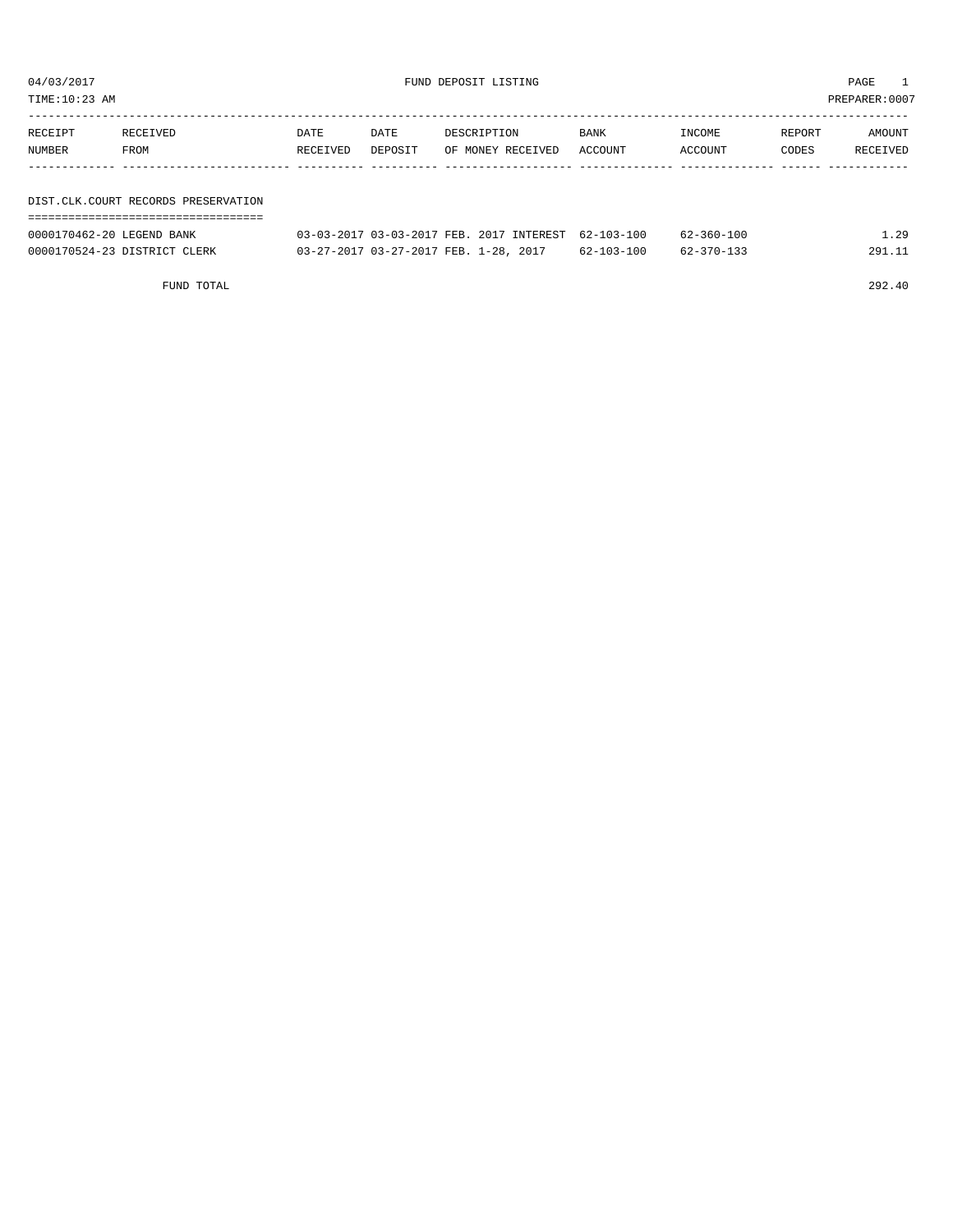TIME:10:23 AM PREPARER:0007

| RECEIPT           | RECEIVED | DATE     | DATE    | DESCRIPTION       | <b>BANK</b> | INCOME  | REPORT | AMOUNT   |
|-------------------|----------|----------|---------|-------------------|-------------|---------|--------|----------|
| NUMBER            | FROM     | RECEIVED | DEPOSIT | OF MONEY RECEIVED | ACCOUNT     | ACCOUNT | CODES  | RECEIVED |
|                   |          |          |         |                   |             |         |        |          |
|                   |          |          |         |                   |             |         |        |          |
| RIGHT OF WAY FUND |          |          |         |                   |             |         |        |          |

===================================

| 0000170442-08 TEXPOOL     | 03-01-2017 03-01-2017 FEB. 2017 INTEREST 70-103-175 |  | $70 - 360 - 100$ | 34.52 |
|---------------------------|-----------------------------------------------------|--|------------------|-------|
| 0000170462-21 LEGEND BANK | 03-03-2017 03-03-2017 FEB. 2017 INTEREST 70-103-100 |  | $70 - 360 - 100$ | 0.86  |

FUND TOTAL 35.38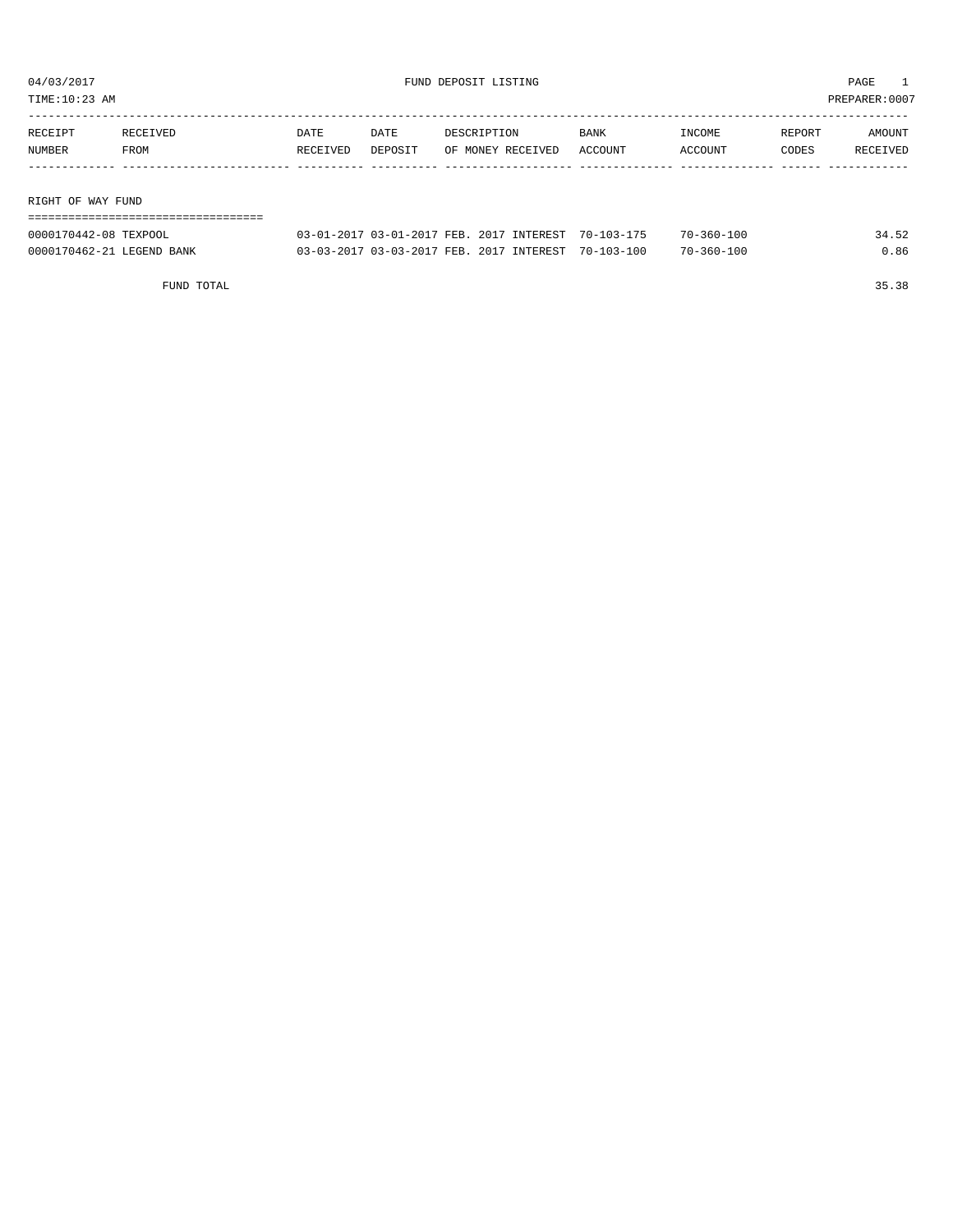04/03/2017 FUND DEPOSIT LISTING PAGE 1

| RECEIPT | <b>RECEIVED</b> | DATE            | DATE    | DESCRIPTION       | <b>BANK</b> | <b>INCOME</b> | REPORT | AMOUNT          |
|---------|-----------------|-----------------|---------|-------------------|-------------|---------------|--------|-----------------|
| NUMBER  | FROM            | <b>RECEIVED</b> | DEPOSIT | OF MONEY RECEIVED | ACCOUNT     | ACCOUNT       | CODES  | <b>RECEIVED</b> |
|         |                 |                 |         |                   |             |               |        |                 |

JUVENILE PROBATION

| 0000170458-01 JUVENILE PROBATION |  | 03-02-2017 03-02-2017 PID-2182 PROBATION             |  | 87-103-187       | $87 - 340 - 575$ | 80.00  |
|----------------------------------|--|------------------------------------------------------|--|------------------|------------------|--------|
| 0000170463-01 JUVENILE PROBATION |  | 03-03-2017 03-03-2017 PID- 2172 COURT COS 87-103-187 |  |                  | $87 - 340 - 577$ | 20.00  |
| 0000170463-02 JUVENILE PROBATION |  | 03-03-2017 03-03-2017 PID-2172 PROBATION             |  | 87-103-187       | $87 - 340 - 575$ | 40.00  |
| 0000170480-01 JUVENILE PROBATION |  | 03-13-2017 03-13-2017 PID-2179-DEFERRED              |  | $87 - 103 - 187$ | $87 - 340 - 575$ | 60.00  |
| 0000170481-01 JUVENILE PROBATION |  | 03-13-2017 03-13-2017 PID-2175 PROBATION             |  | $87 - 103 - 187$ | $87 - 340 - 575$ | 15.00  |
| 0000170482-01 JUVENILE PROBATION |  | 03-13-2017 03-13-2017 PID-2178 DEFERRED              |  | 87-103-187       | $87 - 340 - 575$ | 10.00  |
| 0000170483-01 JUVENILE PROBATION |  | 03-13-2017 03-13-2017 PID-2164 JOINT REST 87-103-187 |  |                  | $87 - 340 - 576$ | 100.00 |
| 0000170509-01 JUVENILE PROBATION |  | 03-21-2017 03-21-2017 PID-2172- PROBATION 87-103-187 |  |                  | $87 - 340 - 575$ | 50.00  |
| 0000170528-01 JUVENILE PROBATION |  | 03-29-2017 03-29-2017 PID-2164 JOINT REST 87-103-187 |  |                  | $87 - 340 - 576$ | 125.00 |

FUND TOTAL 500.00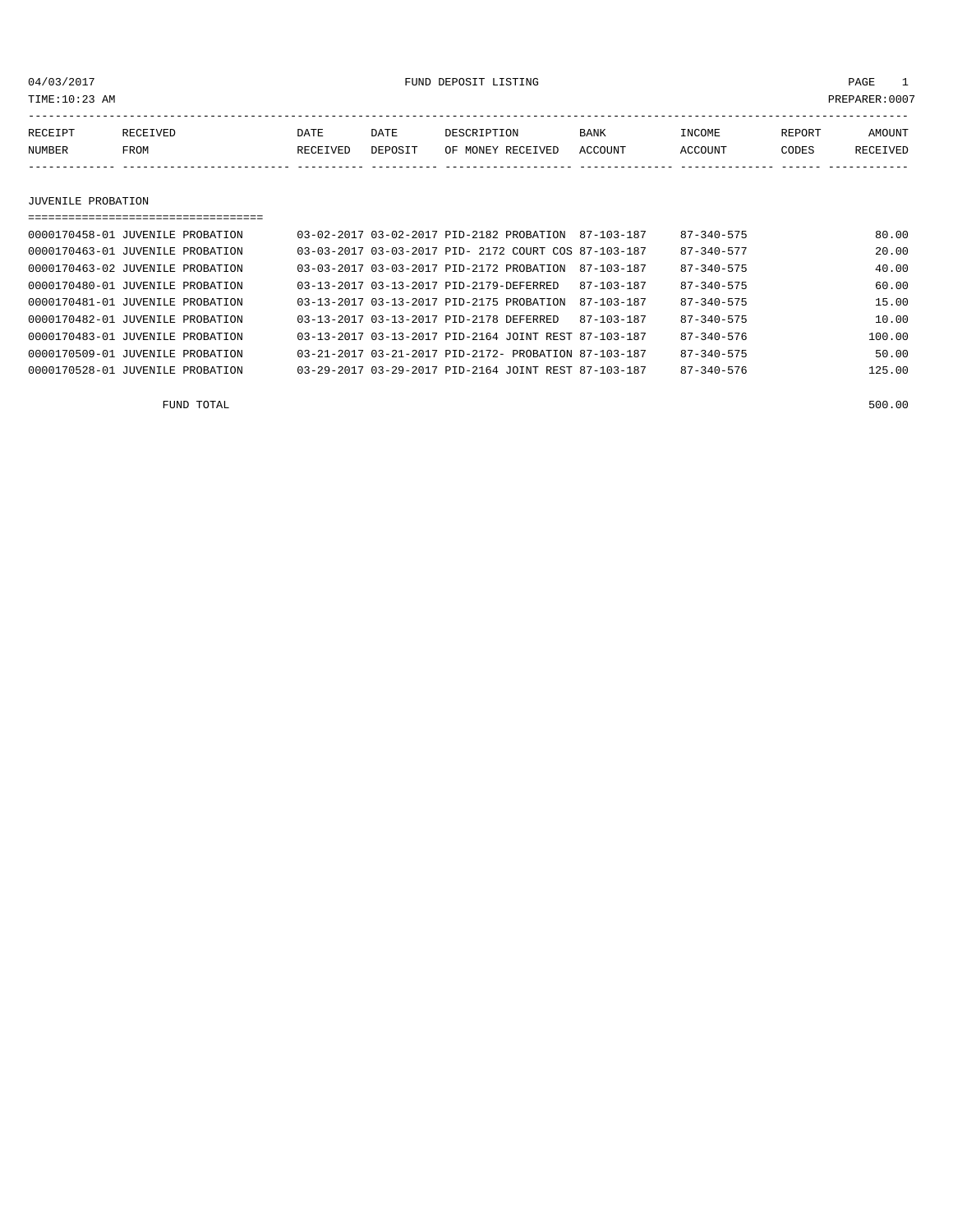04/03/2017 FUND DEPOSIT LISTING PAGE 1

| RECEIPT | RECEIVED | DATE     | DATE    | DESCRIPTION       | <b>BANK</b> | INCOME  | REPORT | AMOUNT   |
|---------|----------|----------|---------|-------------------|-------------|---------|--------|----------|
| NUMBER  | FROM     | RECEIVED | DEPOSIT | OF MONEY RECEIVED | ACCOUNT     | ACCOUNT | CODES  | RECEIVED |
|         |          |          |         |                   |             |         |        |          |

#### TEXAS JUVENILE JUSTICE DEPT.

| ================================== |                                                 |                  |                  |           |
|------------------------------------|-------------------------------------------------|------------------|------------------|-----------|
| 0000170462-28 LEGEND BANK          | 03-03-2017 03-03-2017 FEB. 2017 INTEREST        | 89-103-992       | $89 - 360 - 189$ | 1.13      |
| 0000170533-01 T.J.J.D.             | 03-30-2017 03-30-2017 MENTAL HEALTH             | $89 - 103 - 998$ | $89 - 330 - 919$ | 1,404.00  |
| 0000170533-02 T.J.J.D.             | 03-30-2017 03-30-2017 COMM. DIV.                | 89-103-997       | $89 - 330 - 918$ | 1,260.00  |
| 0000170533-03 T.J.J.D.             | 03-30-2017 03-30-2017 PRE/POST                  | $89 - 103 - 996$ | $89 - 330 - 917$ | 1,197.00  |
| 0000170533-04 T.J.J.D.             | $0.3 - 30 - 2017$ $0.3 - 30 - 2017$ COMM. PROG. | $89 - 103 - 994$ | $89 - 330 - 916$ | 6.341.00  |
| 0000170533-05 T.J.J.D.             | 03-30-2017 03-30-2017 BASIC                     | $89 - 103 - 993$ | 89-330-915       | 10,042.00 |
|                                    |                                                 |                  |                  |           |

FUND TOTAL  $20,245.13$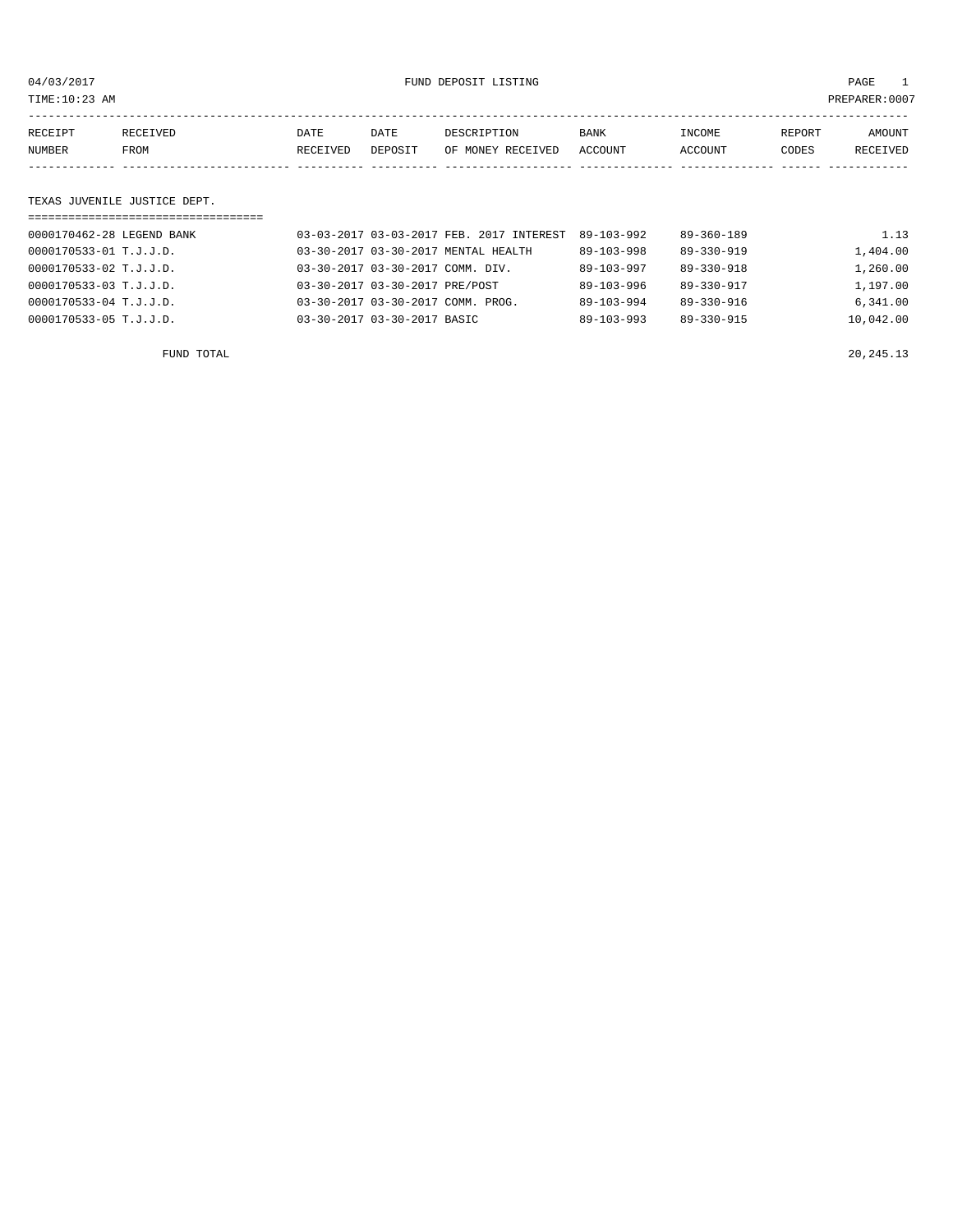TIME:10:23 AM PREPARER:0007

| RECEIPT | RECEIVED | DATE     | <b>DATE</b> | DESCRIPTION       | BANK    | INCOME  | REPORT | AMOUNT   |
|---------|----------|----------|-------------|-------------------|---------|---------|--------|----------|
| NUMBER  | FROM     | RECEIVED | DEPOSIT     | OF MONEY RECEIVED | ACCOUNT | ACCOUNT | CODES  | RECEIVED |
|         |          |          |             |                   |         |         |        |          |
|         |          |          |             |                   |         |         |        |          |

#### STATZER FUND

| -------------------------------------<br>------------------------------------ |                                                     |  |                  |       |
|-------------------------------------------------------------------------------|-----------------------------------------------------|--|------------------|-------|
| 0000170442-09 TEXPOOL                                                         | 03-01-2017 03-01-2017 FEB. 2017 INTEREST 92-103-175 |  | 92-360-100       | 16.83 |
| 0000170462-22 LEGEND BANK                                                     | 03-03-2017 03-03-2017 FEB. 2017 INTEREST 92-103-100 |  | $92 - 360 - 100$ | 0.21  |

FUND TOTAL 17.04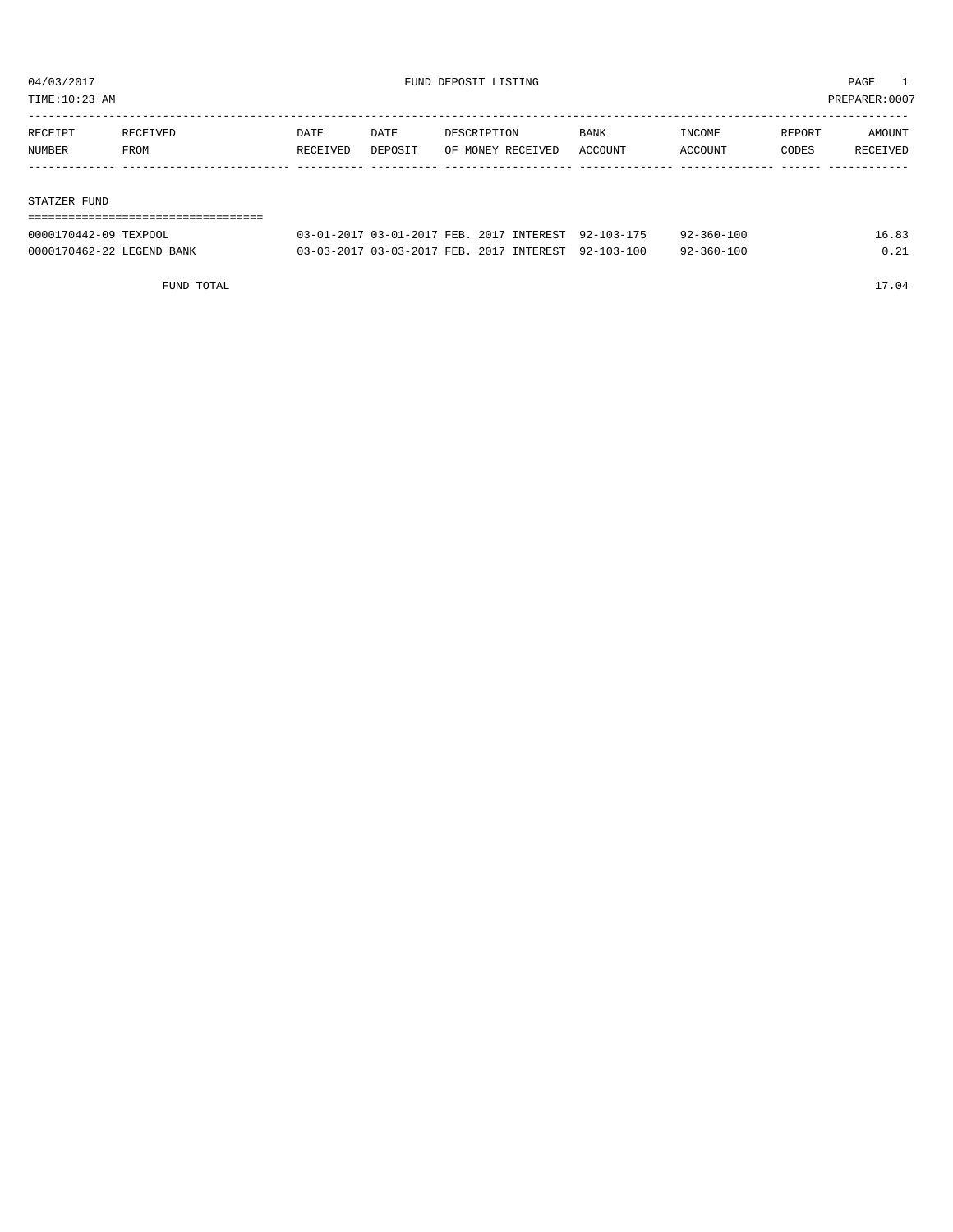TIME:10:23 AM PREPARER:0007

| RECEIPT | RECEIVED                  | <b>DATE</b> | DATE    | DESCRIPTION       | <b>BANK</b> | INCOME  | REPORT | AMOUNT   |
|---------|---------------------------|-------------|---------|-------------------|-------------|---------|--------|----------|
| NUMBER  | FROM                      | RECEIVED    | DEPOSIT | OF MONEY RECEIVED | ACCOUNT     | ACCOUNT | CODES  | RECEIVED |
|         |                           |             |         |                   |             |         |        |          |
|         |                           |             |         |                   |             |         |        |          |
|         | TX. COMM. DEVELOPMENT PGM |             |         |                   |             |         |        |          |

===================================

| 0000170529-01 TEXAS COMPTROLLER | $03-29-2017$ $03-29-2017$ GRANT # 713169-6 93-103-909 | $93 - 330 - 909$ | 5,109.50 |
|---------------------------------|-------------------------------------------------------|------------------|----------|
|                                 |                                                       |                  |          |

FUND TOTAL  $5,109.50$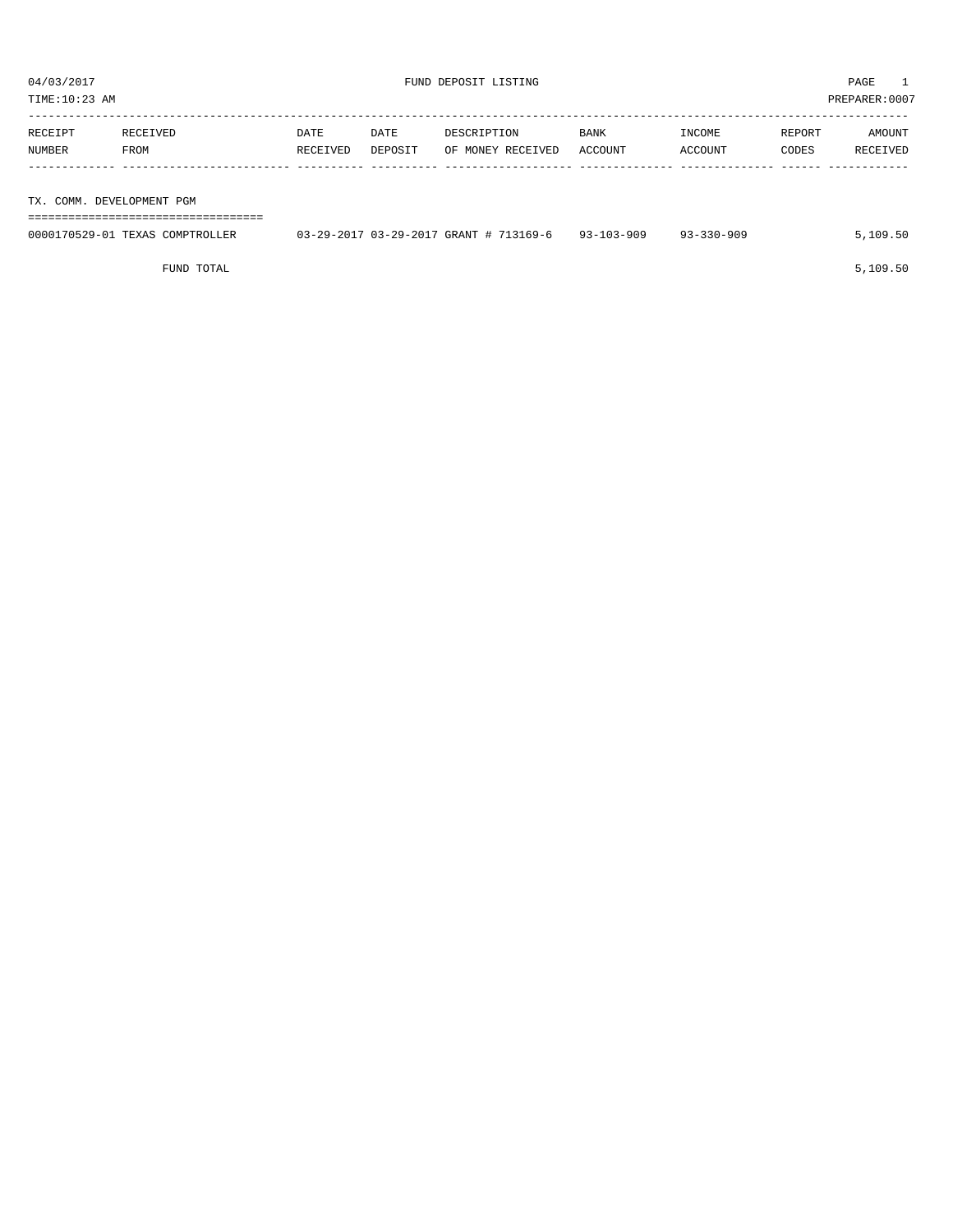| $-$ |      |      |             |      |         |
|-----|------|------|-------------|------|---------|
|     | DATE | DATE | <b>BANK</b> | וואר | . )TIN" |

| RECEIPT | <b>RECEIVED</b> | DATE     | DATE    | DESCRIPTION       | BANK    | INCOME  | <b>REPORT</b> | AMOUNT          |
|---------|-----------------|----------|---------|-------------------|---------|---------|---------------|-----------------|
| NUMBER  | FROM            | RECEIVED | DEPOSIT | OF MONEY RECEIVED | ACCOUNT | ACCOUNT | CODES         | <b>RECEIVED</b> |
|         |                 |          |         |                   |         |         |               |                 |

#### PAYROLL

===================================

| 0000170526-01 JANIE HERRINGTON | 03-27-2017 03-27-2017 APRIL, MAY, AND JUN 95-100-100 | $95 - 370 - 130$ | 205.02 |
|--------------------------------|------------------------------------------------------|------------------|--------|
|                                |                                                      |                  |        |

FUND TOTAL 205.02